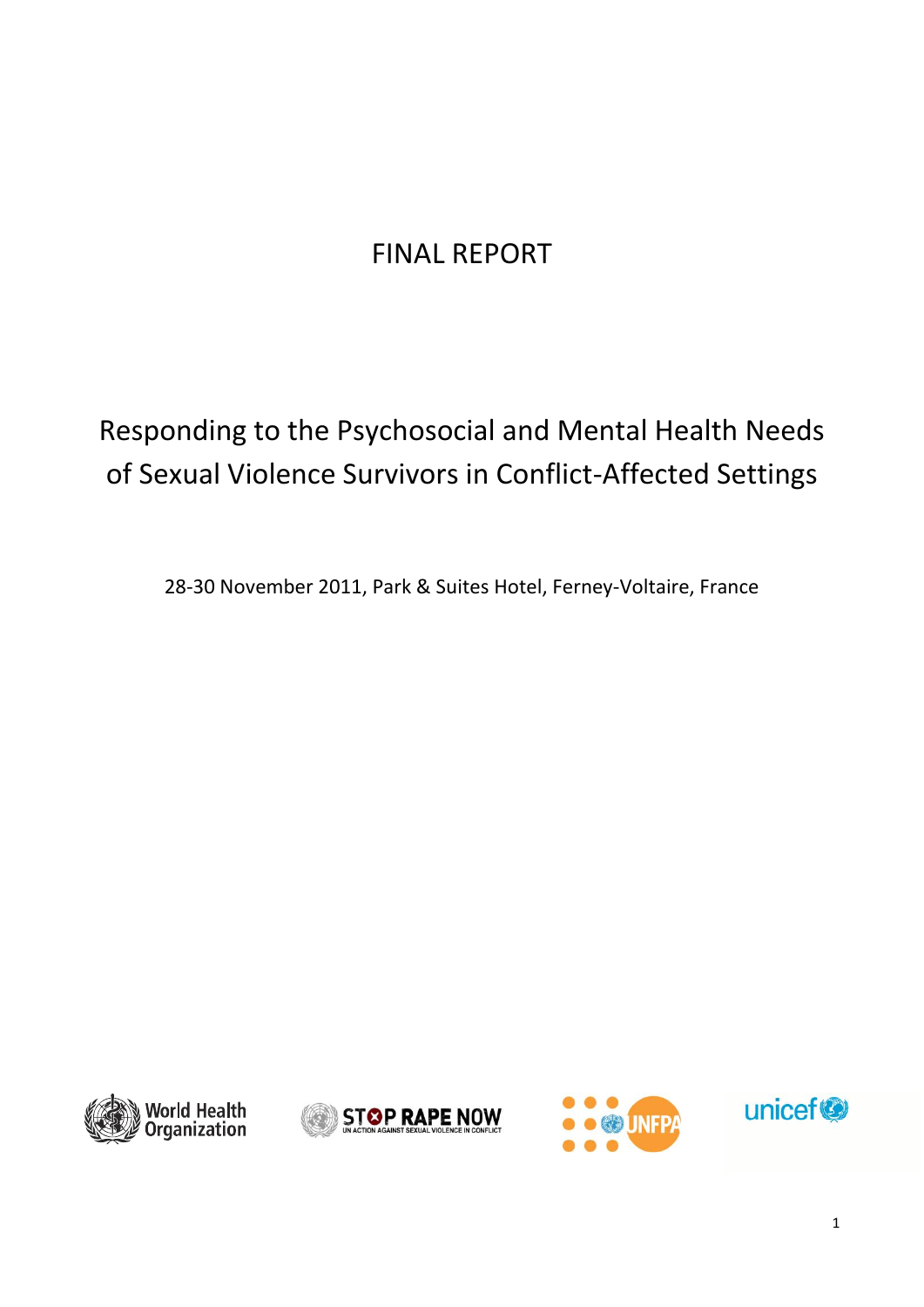# <span id="page-1-0"></span>**Executive summary**

Sexual violence is an important documented correlate and consequence of conflict - an estimated 1.5 billion people live in countries affected by conflict. Sexual violence can have multiple health and social effects on survivors, their social networks, and their communities. High rates of psychological problems have been documented in survivors of sexual violence in areas of armed conflict. Reported mental health problems include psychological distress; some survivors will experience symptoms of mood and anxiety disorders, post-traumatic stress disorder (PTSD) and alcohol use disorders, amongst others. Frequent social effects include stigma and its consequences--including discrimination, rejection by family and community, and further poverty

In view of the increasing awareness of the need for action, WHO, with UNICEF and UNFPA, on behalf of UN Action against Sexual Violence in Conflict, convened a technical meeting on responding to the psychosocial and mental health needs of conflict-related sexual violence survivors. The meeting was held in Ferney-Voltaire (France) from 28-30 November 2011. Twenty-nine people from 16 countries attended, representing a range of multilateral agencies, academic institutions, international non- governmental agencies, and independent practitioners. The meeting aimed to review existing evidence and experiences and propose preliminary policy, programme and research recommendations.

Two systematic literature reviews commissioned for the meeting show that the amount of research on the effectiveness of mental health interventions (n=5 studies) and psychosocial supports (n=5 studies) for sexual violence survivors in conflict-affected settings is limited; the reviews showed that the existing literature has many methodological weaknesses. Most outcomes-based research focuses on a narrow range of clinical consequences, mainly PTSD or depression. A large base of studies exists on mental health in general which has relevance for some survivors of sexual violence who experience mental health problems. The evidence tentatively suggests that a number of individual and group interventions if safely implemented may be successful in treating common mental disorders, particularly PTSD. In addition, the qualitative social science literature and various widely endorsed consensus documents (such as IASC, 2005; IASC, 2007; Sphere, 2011) on good humanitarian practice emphasize the value of community-based psychosocial programming and the importance of interventions promoting psychosocial well-being of the wider population, in addition to providing services for identified persons with specific problems.

Despite the weakness of the evidence base, there is growing intervention experience. Six intervention experiences were presented during the meeting, covering Afghanistan, the Democratic Republic of the Congo (DRC), Nepal, Sri Lanka, Syria, Liberia, Rwanda, Uganda, and Sierra Leone. In light of the available information on programming experiences, the meeting outlined a number of better practices:

- Mental health and psychosocial support interventions are essential components of the comprehensive package of care that aim to protect or promote psychosocial well-being and/or prevent or treat mental disorders among sexual violence survivors.
- Interventions should be rights-based, survivor-centered, and contextualize violence against women and girls.
- There is a need for integrated and linked community-focused and person-focused interventions. Community-focused psychosocial interventions generally seek to enhance survivor well-being by improving the overall recovery environment. Person-focused interventions concentrate on the individual survivor. They include case-focused psychosocial care (such as psychological first aid and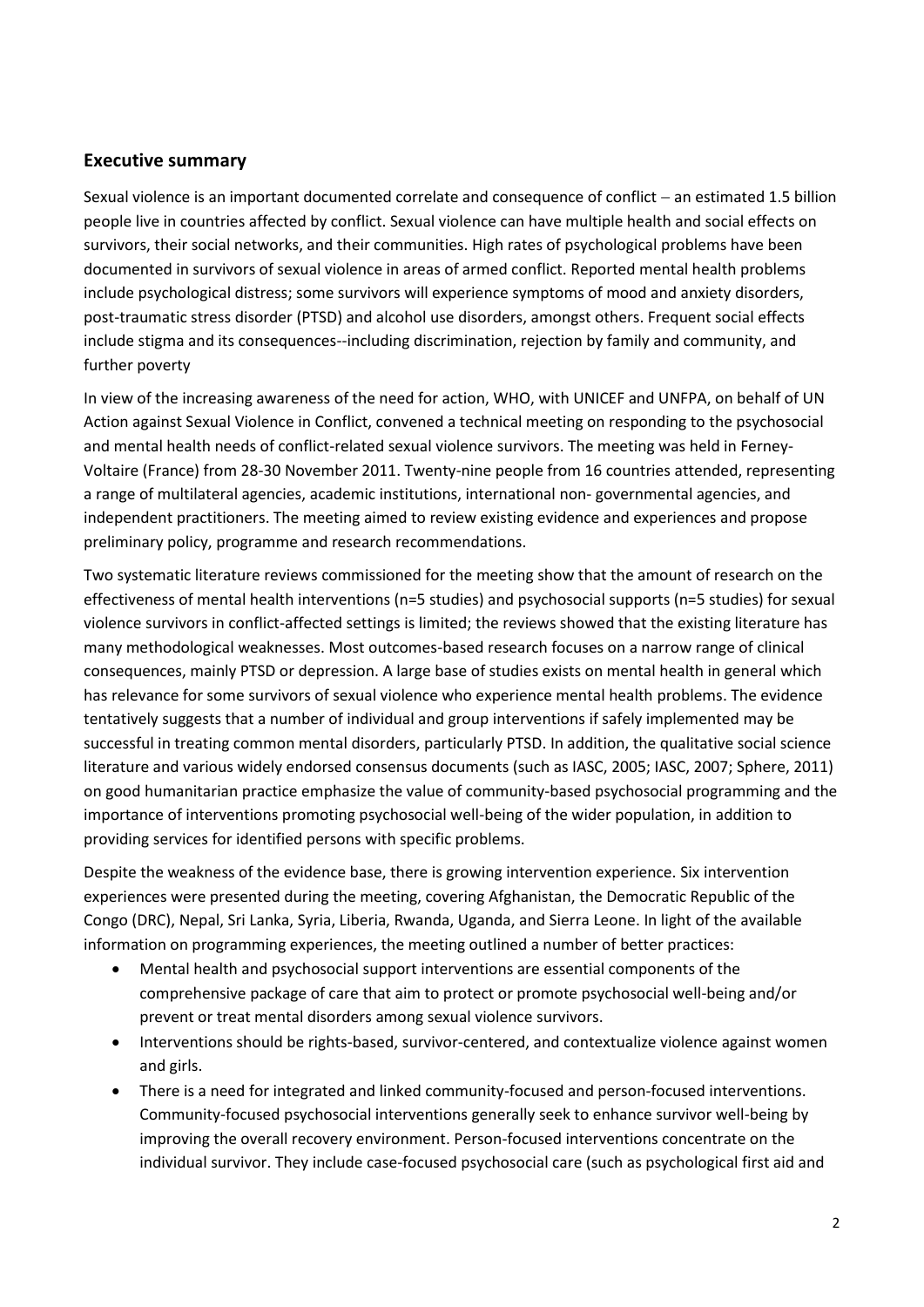linking survivors with other services), psychological interventions (such as group and individual talking therapies), and, where indicated, clinical interventions.

- Interventions must be conducted in accordance with existing humanitarian guidance. All interventions and supports should be based on participatory principles and implemented, to the extent possible, together with communities. They should be based on assessment of capacities and needs, and build and strengthen existing resources and helpful practices.
- Mental health and psychosocial support programming for survivors of conflict-related sexual violence should be integrated into general health and a range of other services. While the needs of sexual violence survivors must be addressed by programmes, specific targeting of sexual violence survivors should be avoided; doing so risks a range of further problems such as stigma, discrimination, and violence.
- Mental health and psychosocial support planners should ensure that programmes do no harm. This requires alertness to possible adverse effects during programme planning, and measuring and recording unintended negative consequences through monitoring and evaluation.

Meeting participants agreed on key areas for action, categorized into community-focused and personfocused interventions, and prioritized according to commonly understood stages of humanitarian response. Participants agreed that activities can be selectively introduced in the acute emergency and strengthened as the situation stabilizes.

In terms of community-focused interventions:

- Community-based psychosocial programming is an important element of the mental health and psychosocial response to sexual violence in most conflict-affected settings.
- Interventions should aim to be socially inclusive and address stigma and its negative consequences; members of the stigmatized group must be involved in design, delivery, and evaluation.
- Community-focused interventions in the acute emergency can include community mobilization activities and establishment of safe social spaces for women and children.
- As the situation stabilizes, these interventions need to be expanded and socio-economic empowerment activities for women, such as village savings and loans associations, may be introduced.

In terms of person-focused interventions:

- Psychosocial interventions in the acute emergency include incorporation of psychological first aid into a standard package of post-rape care offered by a (locally determined) first point of contact and linking survivors with economic and other social supports. Training and supervising care coordinators (also known as case managers) to link people – in a safe manner – to relevant services and community supports is important. Links to available social services, general health services and mental health services care must be facilitated.
- Culturally appropriate services should be available for severe mental health problems. As the situation stabilizes, activities can be strengthened and expanded by training and supervising nonspecialized health workers (including primary health care staff) to provide support for mental and substance use problems.
- As the situation stabilizes, individual and group psychological interventions can be introduced. The meeting suggested that development and utilization of manualized, highly structured, brief, evidence-based, culturally validated and problem-oriented talk therapies is warranted. Current evidence suggests inclusion of cognitive behavioural therapeutic approaches, interpersonal therapy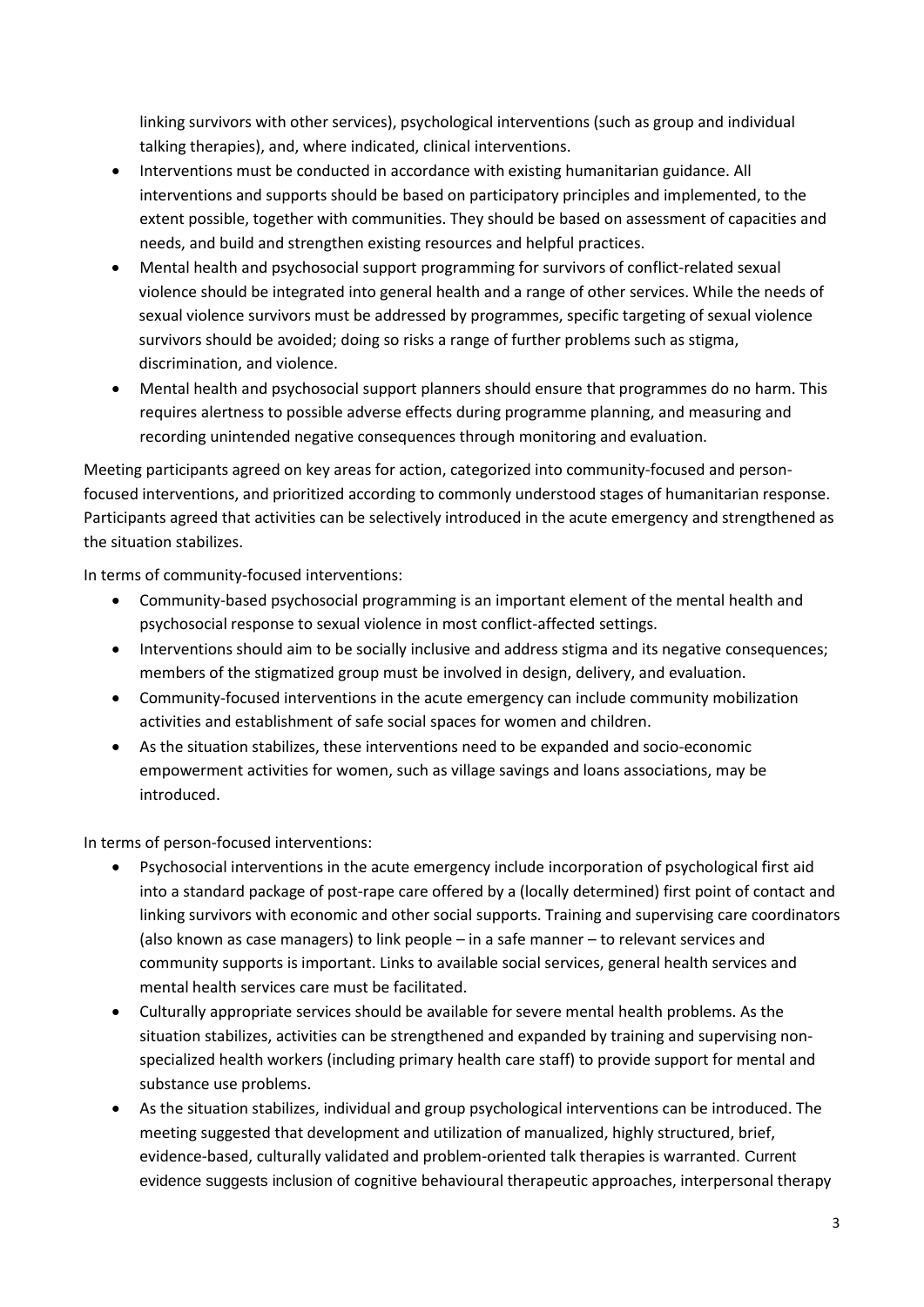for depression, and brief intervention for hazardous or harmful alcohol use problems. Safe implementation is a major concern: programmes should be carefully designed, independently evaluated, and findings disseminated.

To aid in improved programming, participants agreed that two guidance documents should be developed based on current evidence and resources: 1) Do's and don'ts for community based psychosocial programming for sexual violence in conflict affected settings; and 2) Adaptation of the evidence-based WHO Mental Health Gap Action Programme Intervention Guide (mhGAP, WHO, 2010) for non-specialized settings to conflict-affected settings, incorporating working with sexual violence survivors. Guidance is required to address acute stress reactions, bereavement, depression, psychosis, PTSD behavioural and developmental disorders, alcohol and drugs-related problems, and psychosomatic complaints, and should include guidance on talk therapies. Guidance should also include minimum requirements for training, supervision, skills, attitudes, and need for follow-up, as well as discuss additional safety and security concerns for intervening on psychological and social issues in remote or insecure settings.

Participants further prioritized areas for on-going research. These are given below.

Community-focused research areas include:

- The outcomes of community-focused interventions such as community mobilization, socio-economic empowerment and safe spaces on the psychosocial well-being and mental health of survivors of sexual violence.
- Identification of factors promoting psychosocial resilience among survivors of sexual violence.
- Evidence for communal cultural, spiritual and religious healing practices and support mechanisms that promote functioning, psychosocial well-being and mental health and are consistent with international human rights standards.
- Incorporation of rapid ethnographic assessment to improve culturally appropriate programming.

Person-focused research areas include:

- The role of the community-based care worker and the place of supportive counseling in person-focused care.
- Development and local validation of person-focused assessment tools and measures of functioning.
- Better understanding of how to support children and adolescents;
- Exploration of which psychological techniques are safe and work best with survivors of sexual violence in general and which specific cognitive behavioural techniques are feasible, safe and effective in this population.
- Evaluation of single-session counseling (with no follow-up) as well as evaluation of different traditional and spiritual practices.

Although the evidence-base is weak, the need for action is very strong. This imperfect situation demands urgent intervention – following accepted best practice – in tandem with a scaling up of research and evaluation.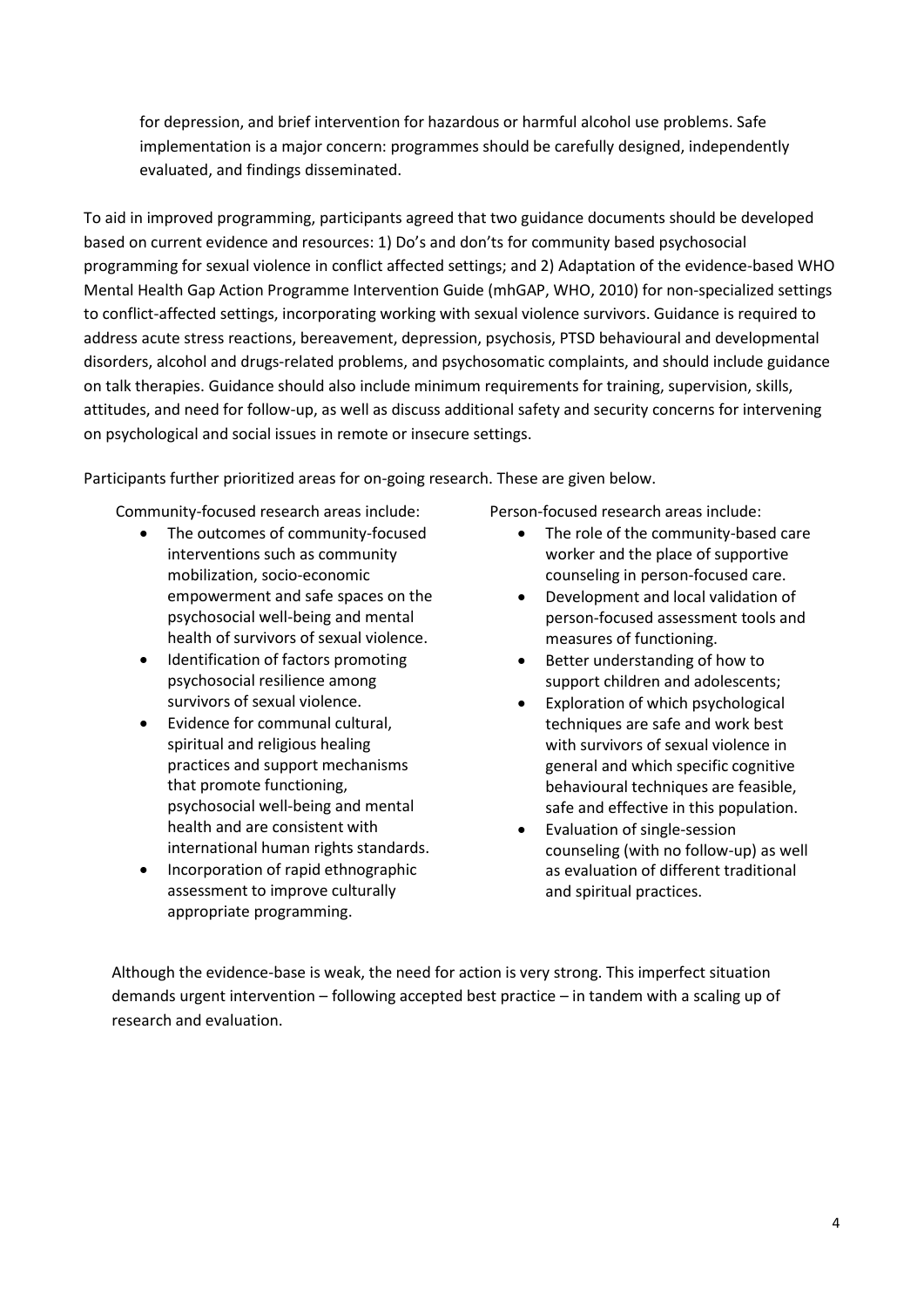# **Table of contents**

| Recommendations for development of global technical guidance documents 25 |  |
|---------------------------------------------------------------------------|--|
|                                                                           |  |
|                                                                           |  |
|                                                                           |  |
|                                                                           |  |
|                                                                           |  |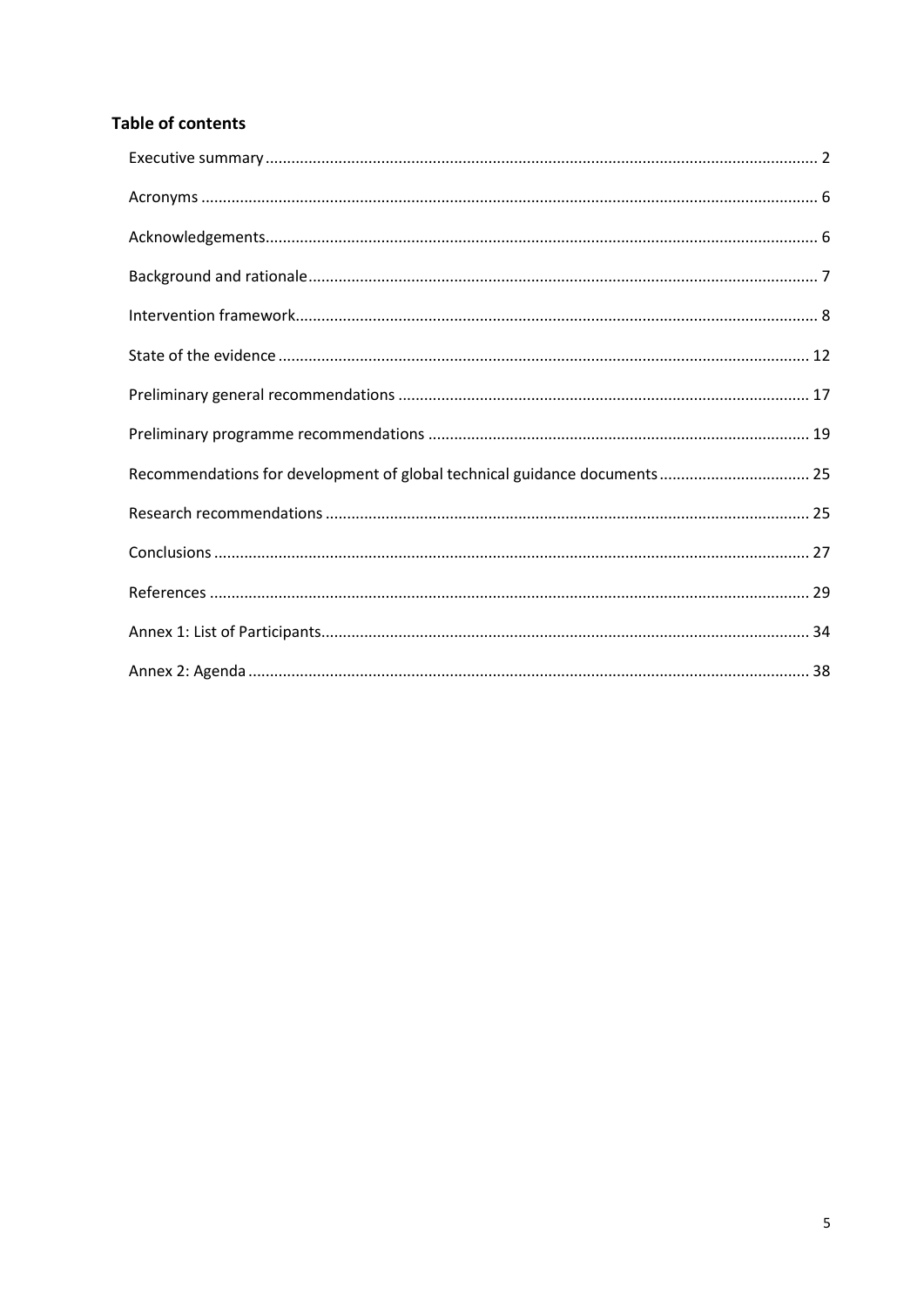# <span id="page-5-0"></span>**Acronyms**

| <b>CBT</b>    | Cognitive behavioural therapy                                         |
|---------------|-----------------------------------------------------------------------|
| <b>DRC</b>    | The Democratic Republic of the Congo                                  |
| <b>EMDR</b>   | Eye Movement Desensitization and Reprocessing                         |
| <b>IASC</b>   | <b>Interagency Standing Committee</b>                                 |
| <b>PHC</b>    | Primary health care                                                   |
| <b>PTSD</b>   | Post-traumatic stress disorder                                        |
| <b>WHO</b>    | World Health Organization                                             |
| <b>UNOCHA</b> | United Nations Office for the Coordination of Human Affairs (UNOCHA), |
| <b>UNICEF</b> | United Nations Children's Fund                                        |
| <b>UNFPA</b>  | United Nations Population Fund                                        |

# <span id="page-5-1"></span>**Acknowledgements**

This meeting report was produced by Nadine Ezard (WHO consultant) in close collaboration with Mark van Ommeren (WHO/Department of Mental health and Substance Abuse) and Claudia Garcia Moreno (WHO/Department of Reproductive Health and Research). The content of this report has greatly benefitted from participants' rich contributions during the meeting and valuable feedback to early versions of this report.

Special thanks to UN Action for their financial support to the meeting and for initiating discussions on this important yet neglected area for intervention to support survivors of conflict-related sexual violence.

The meeting was organized by WHO (Claudia Garcia Moreno, Mark van Ommeren), UNICEF (Mendy Marsh) and UNFPA (Erin Kenny).The agencies would like to thank Nadine Ezard for her technical support to the meeting and for producing this report; Vivi Stavrou for the background report *Sexual Violence and Armed Conflict: A Systematic Review of Psychosocial Support Interventions*; Wietse Tol, M Greene, and Christina Mergenthaler for the background report: *Sexual Violence in Areas of Armed Conflict: A Systematic Review of Mental Health Interventions*; Maya Semrau, Claire Henderson, Louise Howard, and Graham Thornicroft for the background paper *Reducing Stigma towards Survivors of Sexual Violence in Humanitarian Crises: A Review of Anti-Stigma Interventions*.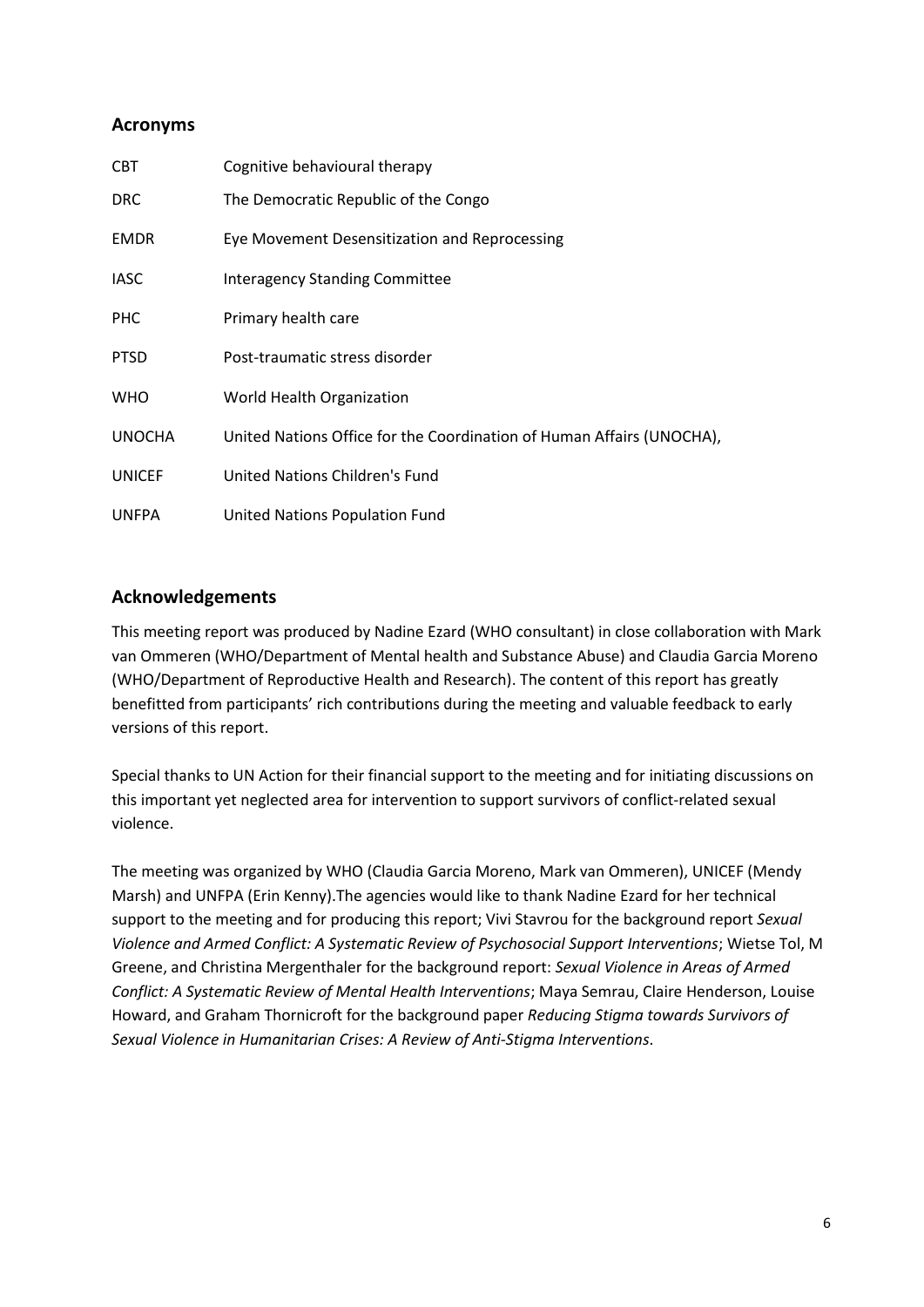# <span id="page-6-0"></span>**Background and rationale**

Sexual violence is a documented part of many armed conflicts. Sexual violence is defined as "any sexual act, attempt to obtain a sexual act, unwanted sexual comments or advances, or acts to traffic, or otherwise directed, against a person's sexuality using coercion, by any person regardless of their relationship to the victim, in any setting, including but not limited to home and work." [\(Jewkes, Sen, &](#page-28-1)  [Garcia-Moreno, 2002, p149\)](#page-28-1). Conflict-related sexual violence includes "rape, sexual slavery, forced prostitution, forced pregnancy, enforced sterilization, or any other form of sexual violence of comparable gravity, against women, men, girls or boys. Such incidents or patterns occur in conflict or post-conflict settings or other situations of concern (e.g., political strife). They also have a direct or indirect nexus with the conflict or political strife itself, i.e. a temporal, geographical and/or causal link.' (UN Action, 2011, p3).

The World Bank estimates that 1.5 billion people live in countries affected by armed conflict (World Bank, 2011). More than 40 million people are displaced by armed conflict (IDMC, 2011; UNHCR, 2011). In 2009, armed conflicts occurred in 36 locations across 27 territories, mostly in Africa and Asia [\(Harbom & Wallensteen, 2010\)](#page-28-1). Sexual violence is perpetrated primarily by males; the majority of survivors of sexual violence are women and girls.

There is great variation in the extent, scale, type of violence, targeting, intent, profile of perpetrator, and population impact of wartime sexual violence. Commonly reported events include rape by a single male perpetrator and male gang rape, conducted both privately and publicly, as well as the taking of women and girls as sex slaves by male military and government personnel [\(Wood, 2004\)](#page-31-0). Militarized sexual violence characterized by gang rape and extreme brutality by males against females has been documented from South Kivu, the Democratic Republic of the Congo (DRC; Kelly, et al., 2009). Sexual violence has been reported as a systematic part of armed conflict in Darfur, Sudan [\(Physicians for](#page-29-0)  [Human Rights, 2009\)](#page-29-0). Reported rates of intimate partner violence by men against women are also high in conflict-affected populations, sometimes higher than rates of wartime sexual violence and sexual violence perpetrated by individuals outside of the home [\(Stark & Ager, 2011\)](#page-31-1). According to the United Nations Office for the Coordination of Human Affairs (UNOCHA), understanding conflict-related sexual violence as either 'opportunistic' or only as a 'method of warfare' is too simplistic. Rather, perpetration of sexual violence is motivated and sustained by a complex set of individual and collective factors [\(UNOCHA, 2008\)](#page-31-2), including gender.

Sexual violence can have multiple health and social consequences for survivors, their social networks and communities. Reported social consequences include rejection by family and community, strain on marital relations, impaired parenting skills, children born as a result of rape, exclusion from schools and jobs, being perceived as unfit for marriage, more violence, repeated assault, isolation, inability to function in society and stigmatization by (and of) family members [\(Josse, 2010\)](#page-29-0). Health consequences include sexually transmitted infections (including HIV), unwanted pregnancies, gynecological problems, physical injuries, and higher maternal mortality [\(Cottingham, et al., 2008;](#page-28-1) [Kinyanda, et al., 2010\)](#page-29-1).

High prevalence of psychological distress and mental disorders has been documented in survivors of sexual violence in areas of armed conflict [\(Johnson et al., 2008\)](#page-29-0). Reported mental health problems include psychological distress (such as anger, self-blame, shame, or feelings of insecurity), anxiety disorders (including post-traumatic stress disorder, PTSD), major depressive disorder, medically unexplained somatic complaints, as well as alcohol and other substance use disorders and suicidal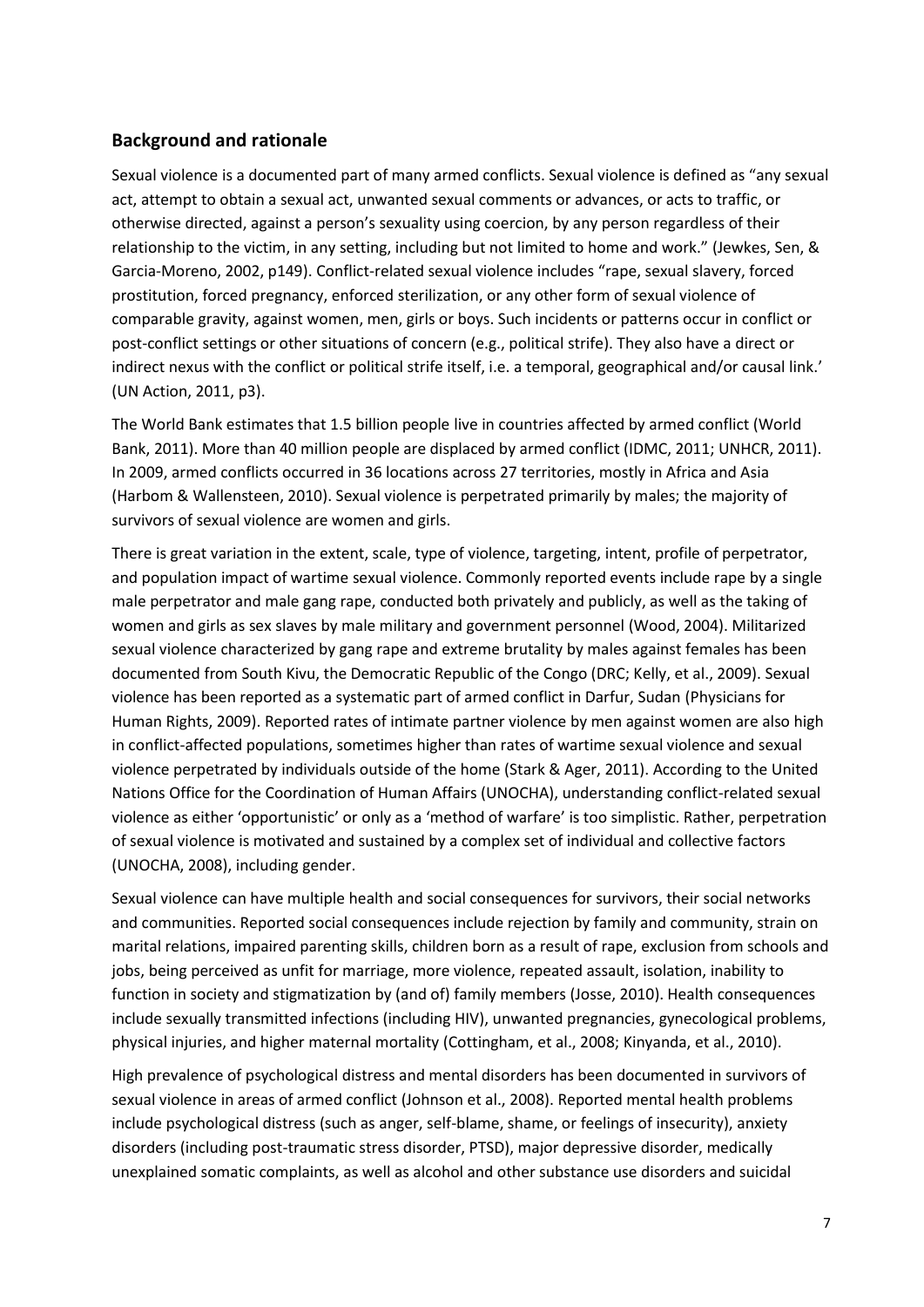ideation and self-harm. For example, in a population-based survey in Liberia, Johnson and colleagues found higher rates of PTSD, depression, and suicidal ideation in a sample of former combatants who experienced sexual violence (both male and female) compared to those who did not experience sexual violence [\(Johnson, et al., 2008\)](#page-29-0). These findings mirror studies conducted with survivors of sexual abuse in non-conflict settings. A recent rigorous systematic review and meta-analysis found higher rates in survivors of anxiety disorder, depression, eating disorders, PTSD, sleep disorders, and suicide attempts. [\(Chen, et al., 2010\)](#page-28-1).

Despite the enormous scale of the problem, little is known about mental health and psychosocial supports for populations surviving sexual violence in areas of armed conflict. There is evidence that sexual assault survivors may have higher initial levels of mental health symptoms and psychosocial distress than the general population and other people who have experienced armed conflict (Vickerman, et al., 2009; Johnson et al., 2008). Furthermore, survivors of sexual violence may have a slower pattern of recovery than other conflict-affected people in the population (Foa & Meadows, 1997).

In view of the limited evidence-base for action, WHO, with UNICEF and UNFPA, on behalf of UN Action against Sexual Violence in Conflict, convened a technical meeting on responding to the psychosocial and mental health needs of conflict-related sexual violence survivors. This meeting begins to address the evidence gap by reviewing existing evidence and experiences.

The meeting aimed to propose recommendations on interventions to address the psychosocial and mental health needs of survivors of sexual violence in conflicted affected settings. Specifically, the meeting objectives were to:

- Review the current body of literature and level of evidence supporting different approaches to the mental health and psychosocial needs of survivors of sexual violence.
- Share experiences of and lessons learned from innovative approaches being tried out in the field in conflict affected settings, particularly experiences that have been evaluated.
- Suggest preliminary policy and programmatic recommendations to inform donors and programmes.
- Develop an agenda for future programme development, evaluation and research efforts.

The meeting brought together practitioners from the field, representatives of key UN agencies and international non-governmental organizations working on sexual violence in conflict and academic experts to review existing evidence and experience. (See Annex 1 for list of participants.) The meeting was held over three days near Geneva (November 28-30 2011, Ferney-Voltaire, France (see Annex 2 for agenda).

# <span id="page-7-0"></span>**Intervention framework**

The meeting builds on work conducted by the Interagency Standing Committee (IASC) Reference Group for Mental Health and Psychosocial Support and its consensus Guidelines on Mental Health and Psychosocial Support in Emergency Settings (IASC 2007). The terms mental health and psychosocial support are closely related and overlap. The terms are used in different ways by different actors, agencies, disciplines and in different countries. Thus this report uses the composite term mental health and psychosocial support to describe any type of local or outside support that aims to protect or promote psychosocial well-being and/or prevent or treat mental disorder. The term mental health and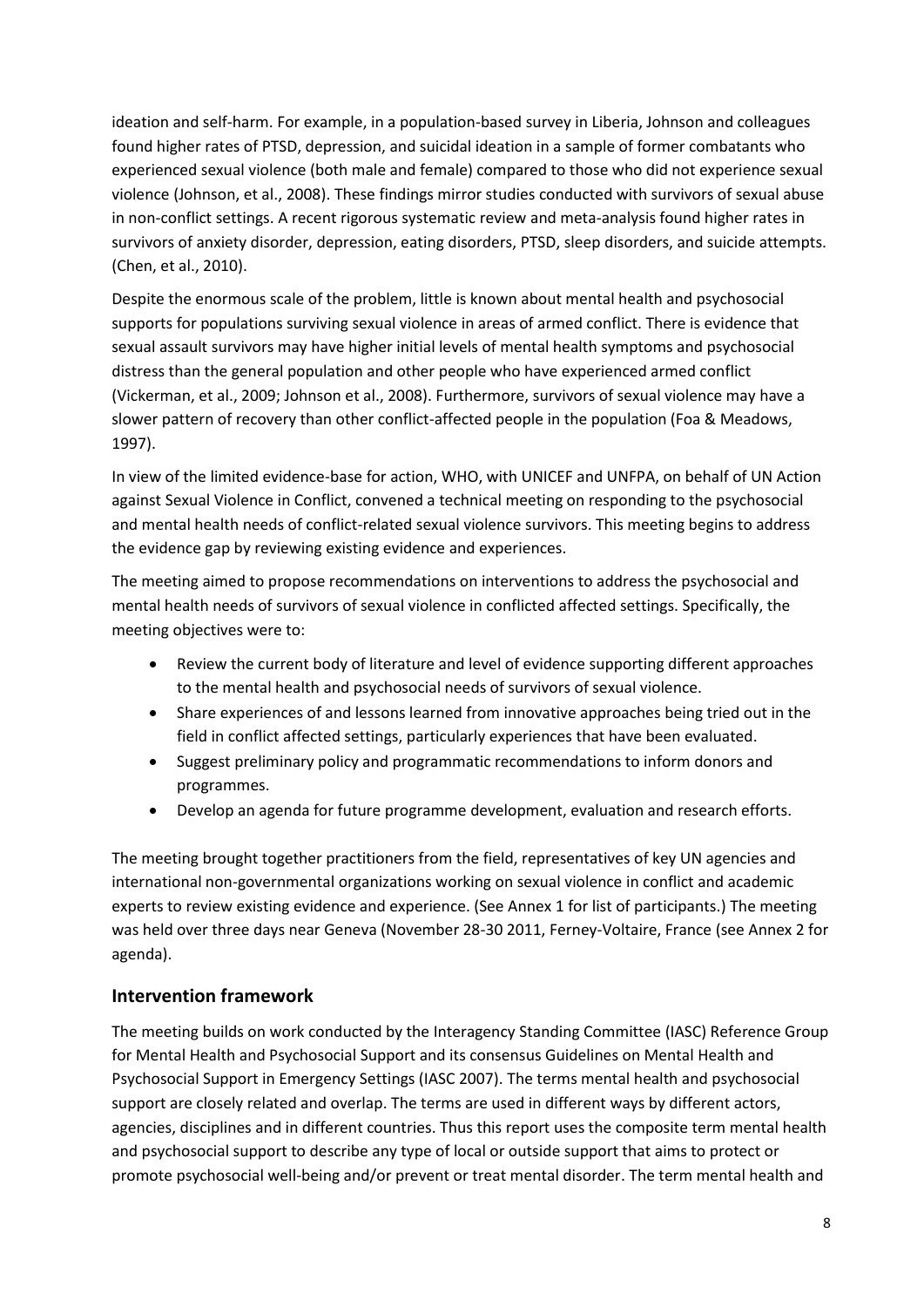psychosocial support serves to unite different approaches and highlight the need for diverse and complementary supports in conflict-affected settings.

The Guidelines outline six principles for humanitarian action:

- 1. Promote **human rights** and protect affected populations from human rights violations; humanitarian actors should promote **equity** and **non-discrimination**.
- 2. Maximize **participation** of the affected population in the humanitarian response.
- 3. **Do no harm.**
- 4. **Build on existing capacities** and resources.
- 5. **Integrate support systems** to improve coordination, sustainability, and reach and minimize stigma. Stand-alone services such as for rape survivors are not recommended, and should be integrated into existing community support mechanisms and services.
- 6. Provide **multi-layered supports** targeted to identified persons and their families, as well as to the community more broadly. Figure 1 represents this concept using an intervention pyramid. At the bottom of the pyramid, population well-being is protected and promoted through socially inclusive security, governance, and services that address basic needs while protecting dignity. The next layer includes additional family and community supports such as strengthening supportive social networks in the community. Above this layer, non-specialized supports are provided to targeted persons, groups of persons or families in need of additional support. Non-specialized supports may be provided by people without years of specialist training, such as community health workers providing psychological first aid or nurses and health officers offering basic mental health care. At the top of the pyramid, specialized services are provided by people with advanced training in mental health care. Comprehensive service delivery for survivors of sexual violence requires access to complementary activities across all layers of supports.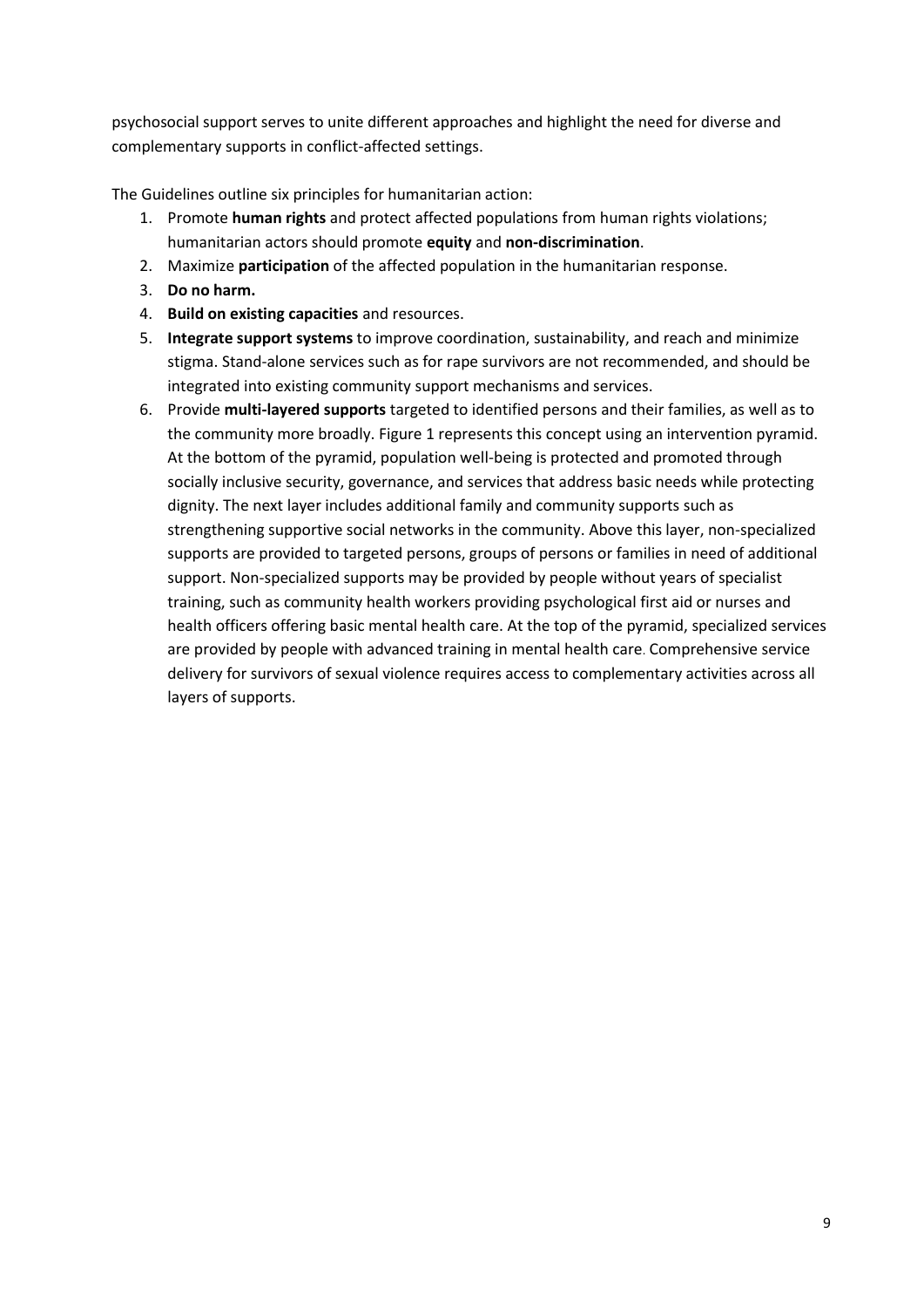



*Source: Adaptation of IASC (2007), previously published in Sphere (2011)*

The IASC Reference Group has developed a tool for mapping mental health and psychosocial supports that have been implemented in conflict-affected settings. This tool is called the 'Who is Where, When and doing What (4W) for mental health and psychosocial support matrix' (IASC, in press). For the purpose of this meeting and report, this 4Ws tool has been adapted for mental health and psychosocial support for survivors of sexual violence in conflict-affected settings (Table 1). This Table serves to define 'community-focused' and 'person-focused' interventions. Supports aimed at working with communities as a whole (or entire segments thereof) are called 'community-focused' interventions (see categories 1-6 in Table 1). Activities that focus on identified individuals or families are called 'personfocused' interventions (see categories 7-10 in Table 1).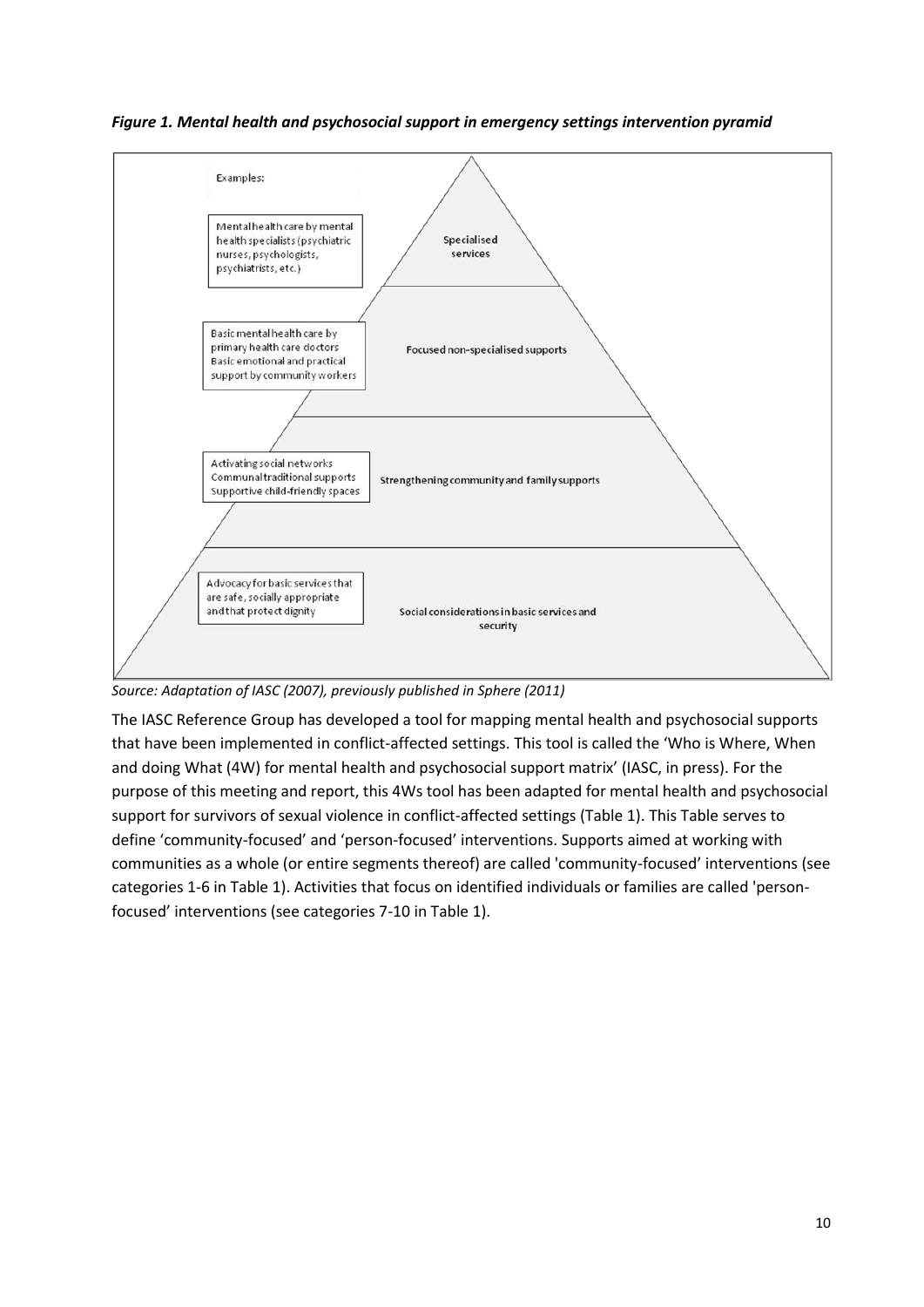*Table 1. Examples of community and person-focused interventions for mental health and psychosocial support for survivors of sexual violence in conflict-affected settings, categorized according to mental health and psychosocial support 4W activity code.* 

| <b>MHPSS 4W activity code</b> |                                                                                                                                                                                                                                                                                         | Examples of supports for conflict-related sexual violence                                                                                                                                                                                                                                                                                                                                                                                                                                                                                                       |  |  |
|-------------------------------|-----------------------------------------------------------------------------------------------------------------------------------------------------------------------------------------------------------------------------------------------------------------------------------------|-----------------------------------------------------------------------------------------------------------------------------------------------------------------------------------------------------------------------------------------------------------------------------------------------------------------------------------------------------------------------------------------------------------------------------------------------------------------------------------------------------------------------------------------------------------------|--|--|
|                               | Information dissemination to the community<br>1.<br>at large                                                                                                                                                                                                                            | Information on sexual violence, protection efforts, or available services<br>$\bullet$<br>and supports<br>Messages on positive coping<br>٠                                                                                                                                                                                                                                                                                                                                                                                                                      |  |  |
|                               | Facilitation of conditions for community<br>2.<br>mobilization, community organization,<br>community ownership or community control<br>over emergency relief in general                                                                                                                 | Support for sexual violence response that is initiated by the community<br>$\bullet$<br>Support for communal spaces/meetings to discuss, problem-solve and<br>plan action by community members to respond to problems, including<br>sexual violence<br>Community mobilization to build protective environment<br>$\bullet$<br>Anti-stigma community mobilization                                                                                                                                                                                                |  |  |
| COMMUNITY-FOCUSED             | Strengthening of community and family<br>3.<br>support                                                                                                                                                                                                                                  | Support for social support activities that are initiated by the community<br>$\bullet$<br>Strengthening of parenting/family supports<br>$\bullet$<br>Facilitation of community supports to vulnerable persons, including<br>$\bullet$<br>sexual violence survivors<br>Structured social activities (e.g. group activities)<br>Structured recreational or creative activities<br>Early childhood development (ECD) activities<br>Facilitation of conditions for indigenous traditional, spiritual or religious<br>supports, including communal healing practices |  |  |
|                               | Safe spaces<br>4.                                                                                                                                                                                                                                                                       | Child friendly spaces<br>$\bullet$<br>Safe houses<br>Other safe spaces<br>$\bullet$                                                                                                                                                                                                                                                                                                                                                                                                                                                                             |  |  |
|                               | Psychosocial support in education<br>5.                                                                                                                                                                                                                                                 | Sexual violence-related psychosocial support to teachers / other<br>$\bullet$<br>personnel at schools/learning places<br>Sexual violence-related psychosocial support to classes/groups of<br>children at schools/learning places                                                                                                                                                                                                                                                                                                                               |  |  |
|                               | Supporting the inclusion of<br>6.<br>social/psychosocial considerations in<br>protection, health services, nutrition, food<br>aid, shelter, site planning or water and<br>sanitation                                                                                                    | Orientation of or advocacy with aid workers/agencies on including<br>$\bullet$<br>social/ psychosocial considerations in sexual violence programming<br>Orientation of or advocacy with aid workers/agencies on sexual violence<br>$\bullet$<br>considerations in aid programming                                                                                                                                                                                                                                                                               |  |  |
|                               | 7. (Person-focused) psychosocial work                                                                                                                                                                                                                                                   | Psychological first aid<br>$\bullet$<br>Linking vulnerable individuals, including sexual violence survivors and<br>their families, to resources (e.g., health services, livelihoods assistance,<br>community resources, legal assistance etc) and follow-up to see if<br>support is provided                                                                                                                                                                                                                                                                    |  |  |
| ≏                             | 8. Psychological intervention                                                                                                                                                                                                                                                           | Basic counselling for individuals<br>$\bullet$<br>Basic counselling for groups or families<br>Interventions for alcohol/substance use problems (e.g., Brief<br>Intervention)<br>Psychotherapy (e.g., Cognitive Behavioural Therapy, Interpersonal<br>Therapy)                                                                                                                                                                                                                                                                                                   |  |  |
| PERSON-FOCUSI                 | 9. Clinical management of mental disorders in<br>sexual violence survivors by non-specialized<br>health care providers (e.g. PHC, post-surgery<br>wards, women's wellness centres)                                                                                                      | Non-pharmacological management of mental disorder by non-<br>$\bullet$<br>specialized health care providers<br>Pharmacological management of mental disorder by non-specialized<br>health care providers<br>Action by community workers to identify and refer people with mental<br>$\bullet$<br>disorders and to follow-up on them to ensure adherence to clinical<br>treatment                                                                                                                                                                                |  |  |
|                               | Clinical management of mental disorders in<br>10.<br>sexual violence survivors by specialized<br>mental health care providers (e.g.<br>psychiatrists, psychiatric nurses and<br>psychologists working at PHC/general health<br>facilities/mental health/women's wellness<br>facilities) | Non-pharmacological management of mental disorder by specialized<br>$\bullet$<br>mental health care providers<br>Pharmacological management of mental disorder by specialized health<br>care<br>In-patient mental health care<br>$\bullet$                                                                                                                                                                                                                                                                                                                      |  |  |

*Source: Adapted from IASC Reference Group on Mental Health and Psychosocial Support (2012). PHC = Primary Health Care*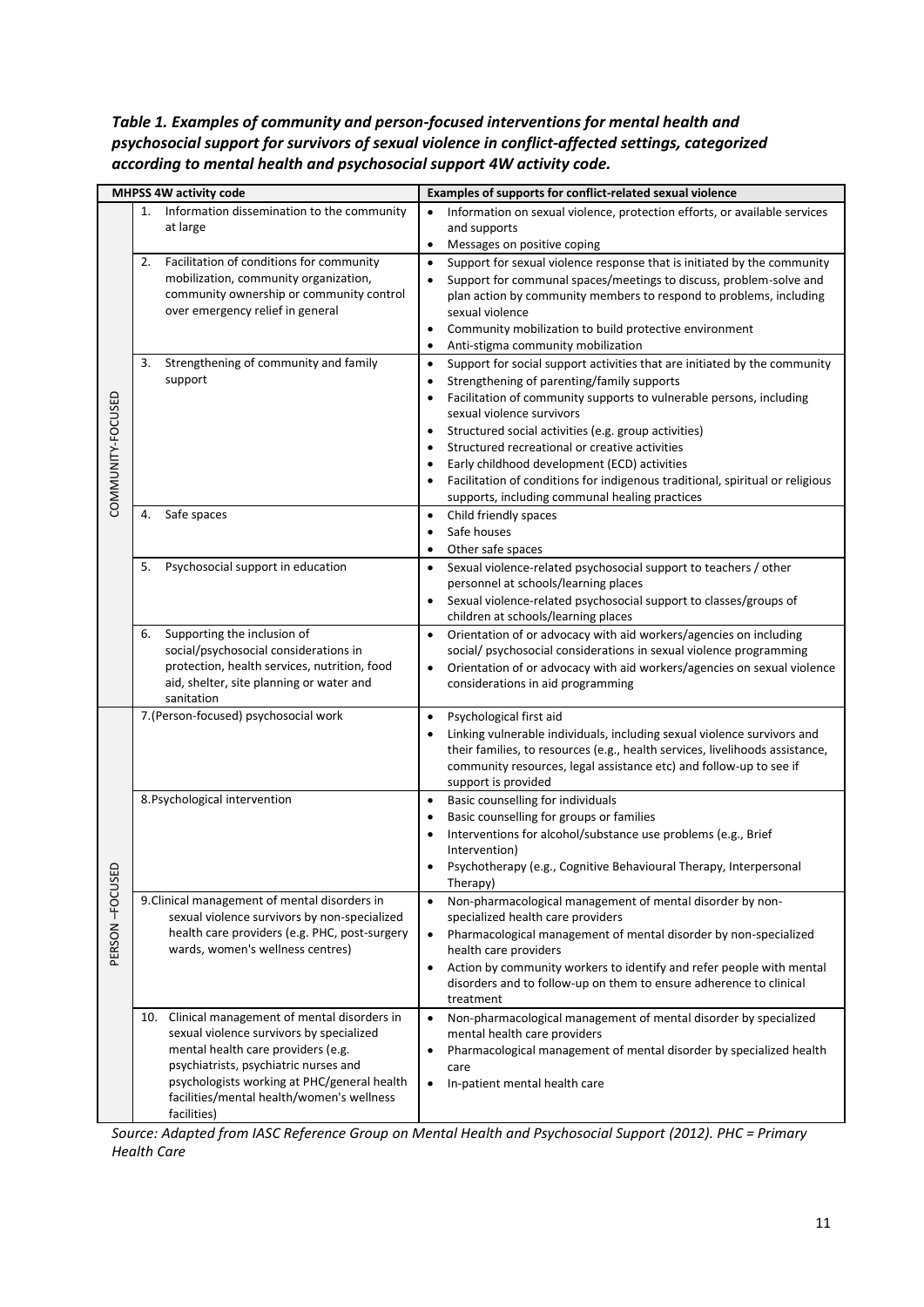# <span id="page-11-0"></span>**State of the evidence**

# **1. Mental health interventions and psychosocial support for survivors of sexual violence, humanitarian settings in low and middle income countries**

Two systematic reviews were commissioned for the meeting to describe literature on the two complementary aspects of mental health and psychosocial support for survivors of conflict-affected sexual violence. One review was concerned with interventions aimed to prevent and clinically diagnosed mental health problems, defined according to formal diagnostic criteria and tools (such as the International Classification of Diseases). A separate review was concerned with interventions aimed to promote psychosocial wellbeing of survivors and their communities. Both reviews found only a limited number of studies.

Five studies met the inclusion criteria for the review on clinical mental health problems (Tol, et al., 2011a), two of which were single case reports of counselling for PTSD in refugees resettled to USA (Schultz, et al., 2006; Vickers, 2005). Hustache et al (2009) reported post-intervention improvement in functioning among 70 women survivors of 'sexual violence by unknown perpetrator wearing military clothes' in the Republic of the Congo. The intervention consisted of between one and four individual consultations as part of medical service delivery. The study's methodology was severely limited by a high proportion of loss to follow up (60%) and no comparison group. Leskes, van Hooren and Beus (2007) reported that PTSD scores decreased for a trauma counselling intervention (eight sessions of individual trauma counselling over three months) but increased for income generation and waitlist controls among 66 women (68% survivors of sexual violence). The study was limited by large numbers of drop outs and marked difference in PTSD scores at baseline. In an uncontrolled study by Plester (2007) improvement occurred in PTSD symptoms, depression, anxiety, somatic concerns and empowerment among 39 women in Albania (most of whom were sexual violence survivors) who received group counselling (9 sessions over 12 weeks) of a combination of cognitive behavioural therapy (CBT), psychodrama, imagination exercises and relaxation techniques; those with highest PTSD scores improved the most.

The author of the review concludes that this very small body of evidence tentatively suggests that individual and group interventions, with a particular emphasis on nonspecific trauma counselling and cognitive behavioral therapies, may be successful in treating mental disorders, particularly PTSD. However, the identified studies suffered serious methodological limitations that make conclusions based on these evaluations tenuous at best (Tol, et al., 2011a). Particularly, it is premature to recommend nonspecific trauma counselling given that studies in other contexts have not provided evidence for this intervention (Tol, et al., 2011b).Similarly, only five studies met the inclusion criteria for a systematic review of psychosocial interventions (Stavrou, 2011). In addition to the three studies identified by the Tol, et al., review outlined above, two additional studies were identified. The first study was by Ager et al (2010) conducted among women who were formerly abducted and held by an armed group in Sierra Leone. The study showed that although girls and young women in both intervention and comparison communities made progress towards integration, the intervention was associated with improved mental health outcomes. For those who had found the greatest challenges in reintegrating, the intervention additionally appeared to support community acceptance. The intervention combined traditional healing, economic strengthening, outreach and education, medical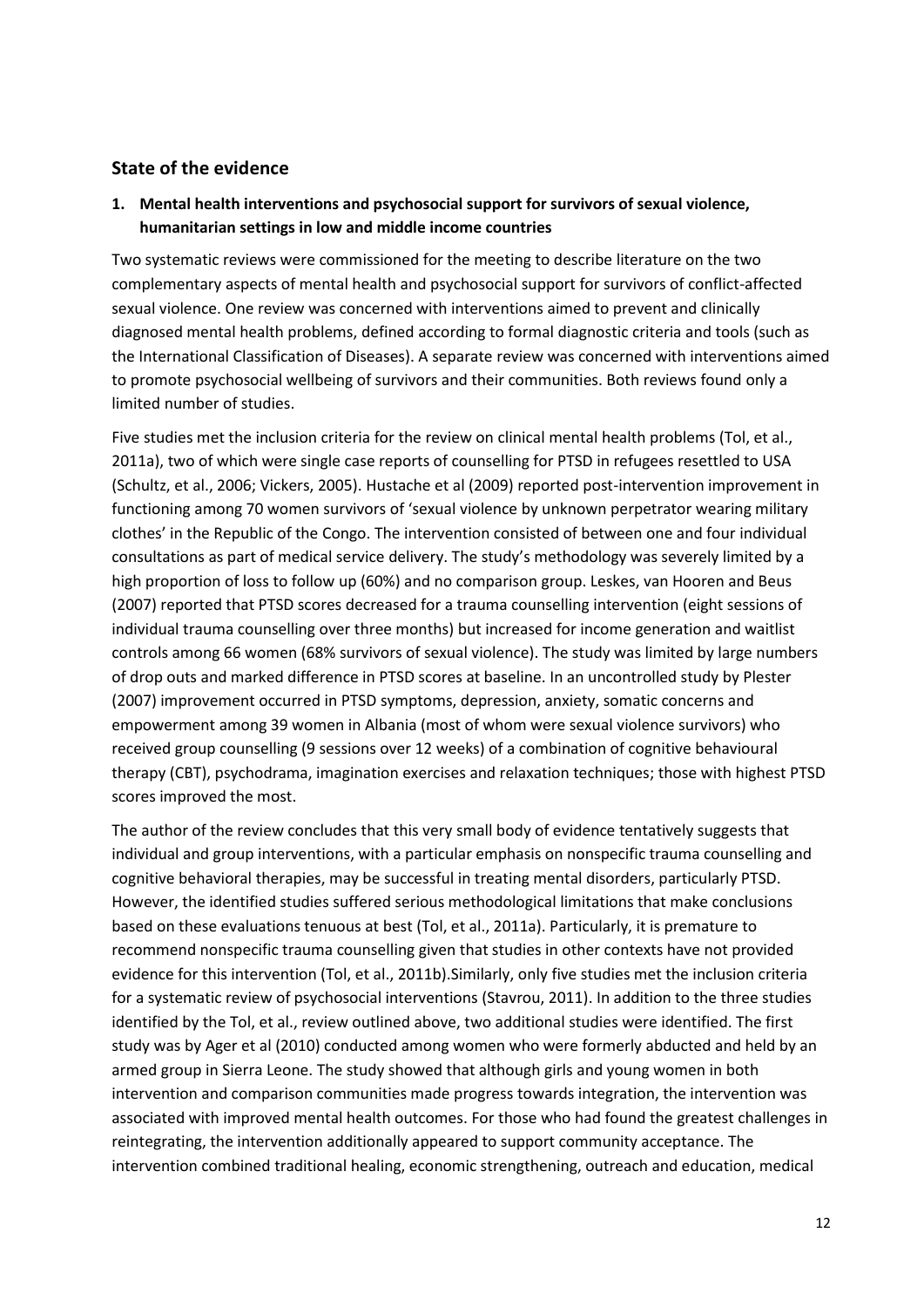care, and micro-credit (n=142). The study was subject to a number of methodological challenges, including lack of baseline data. Moreover, Bolton (2009) demonstrated post-intervention improvement in functioning and indices of psychological distress among 65 women sexual violence survivors in the DRC. The intervention programme mixed support to service providers (health, psychosocial and legal) and grassroots women's projects with interagency mechanisms for service delivery and referral; conclusions regarding programme effectiveness are hampered by lack of comparison group.

Although evidence is extremely limited, the author of the literature review concludes that the retained articles possibly represent what is considered 'best practice' (Stavrou, 2011):

- An integrated approach to psychosocial interventions for survivors of conflict related sexual violence.
- Community-based, primary care, low cost approaches.
- Linking psychosocial support with access to medical care and economic strengthening activities.
- Short-term, context and culturally adapted individual and group counselling
- Ongoing community engagement.

To complement the background information from the literature on mental health and psychosocial support interventions for conflict-related sexual violence for the meeting the department of Reproductive Health Research of the World Health Organization conducted an online survey of international humanitarian actors and their conflict-related sexual violence programming (Bauer, 2011). Thirty agencies responded. The four most commonly reported categories of activity were:

- Psychological interventions for sexual violence survivors.
- Case-focused psychosocial work for sexual violence survivors.
- Strengthening of community and family support for sexual violence survivors.
- Facilitation of conditions for community mobilization.

These four areas are also the areas of activity in which the few published evaluations have been made. Figure 2 shows the evaluations and the intervention reports mapped onto the IASC intervention pyramid, by 4W code.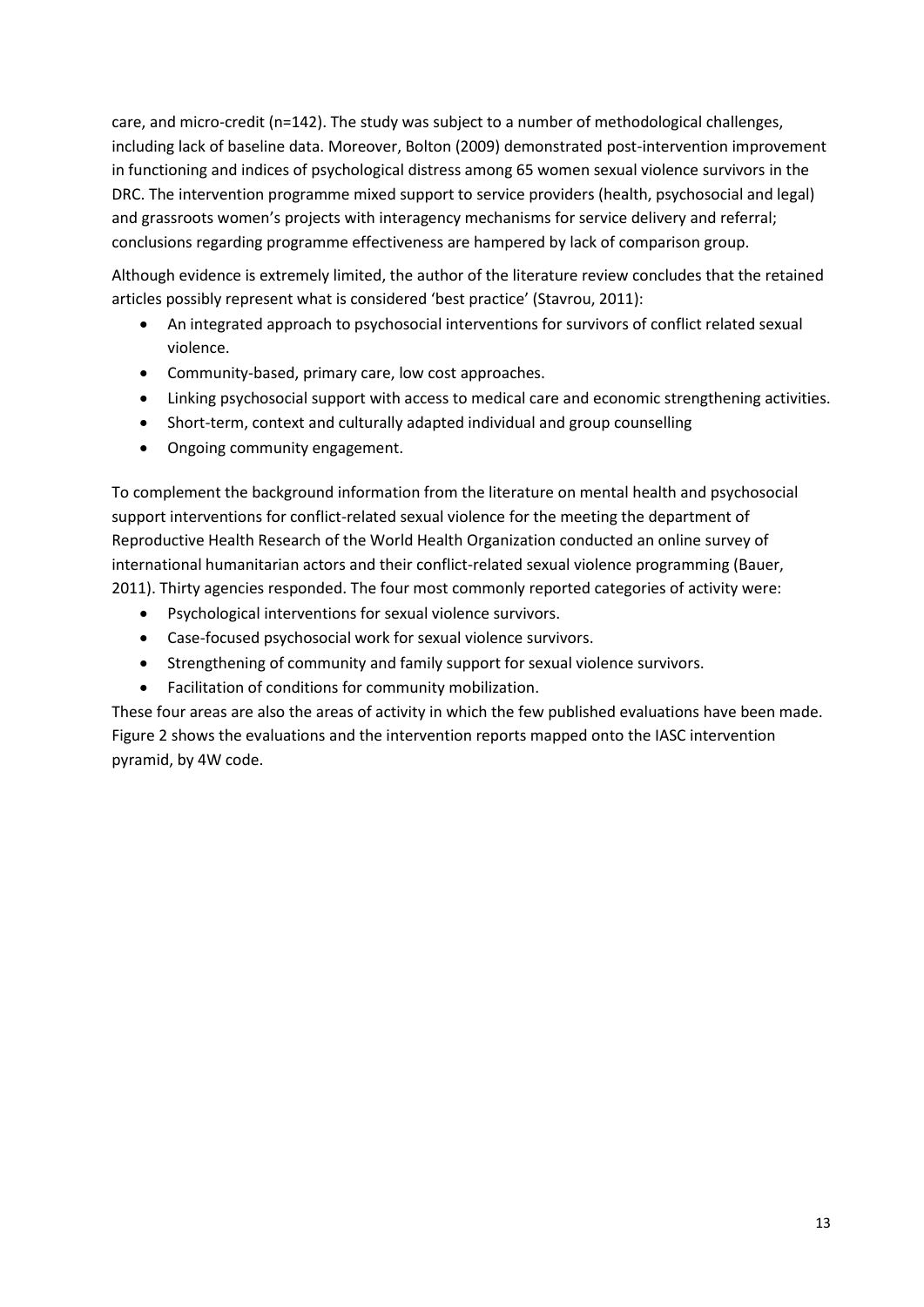# *Figure 2. Published data and self-reported agency activities for mental health and psychosocial support (2011), organized by level of activity*



*\* The two single case reports from refugees in the USA were excluded*

*\*\*1 agency reported pharmacotherapy (by non-specialized providers), 1 agency provided psychotherapy, 2 agencies provided non-pharmacological management of mental disorder by non-specialized providers and 5 by specialized providers, and 4 agencies conducted interventions for alcohol or substance use problems.* 

*Source: Stavrou (2011); Tol, et al. (2011a); Bauer (2011)*

#### **Field experiences**

In addition to the published data, participants described a range of mental health and psychosocial programmes to the meeting. Interventions included the following:

- Individual psychological and psychosocial care plus community-level economic and social mobilization activities in two provinces, partnering with local non-governmental and communitybased organisations (by the International Rescue Committee (IRC), DRC; Cetinoglu), CBT and village savings and loans components currently under formal evaluation (by Johns Hopkins University; Skavenski, et al.).
- Individual psychosocial and community mobilization, 14 districts (by Transcultural Psychiatry Organisation, Nepal; Koroila).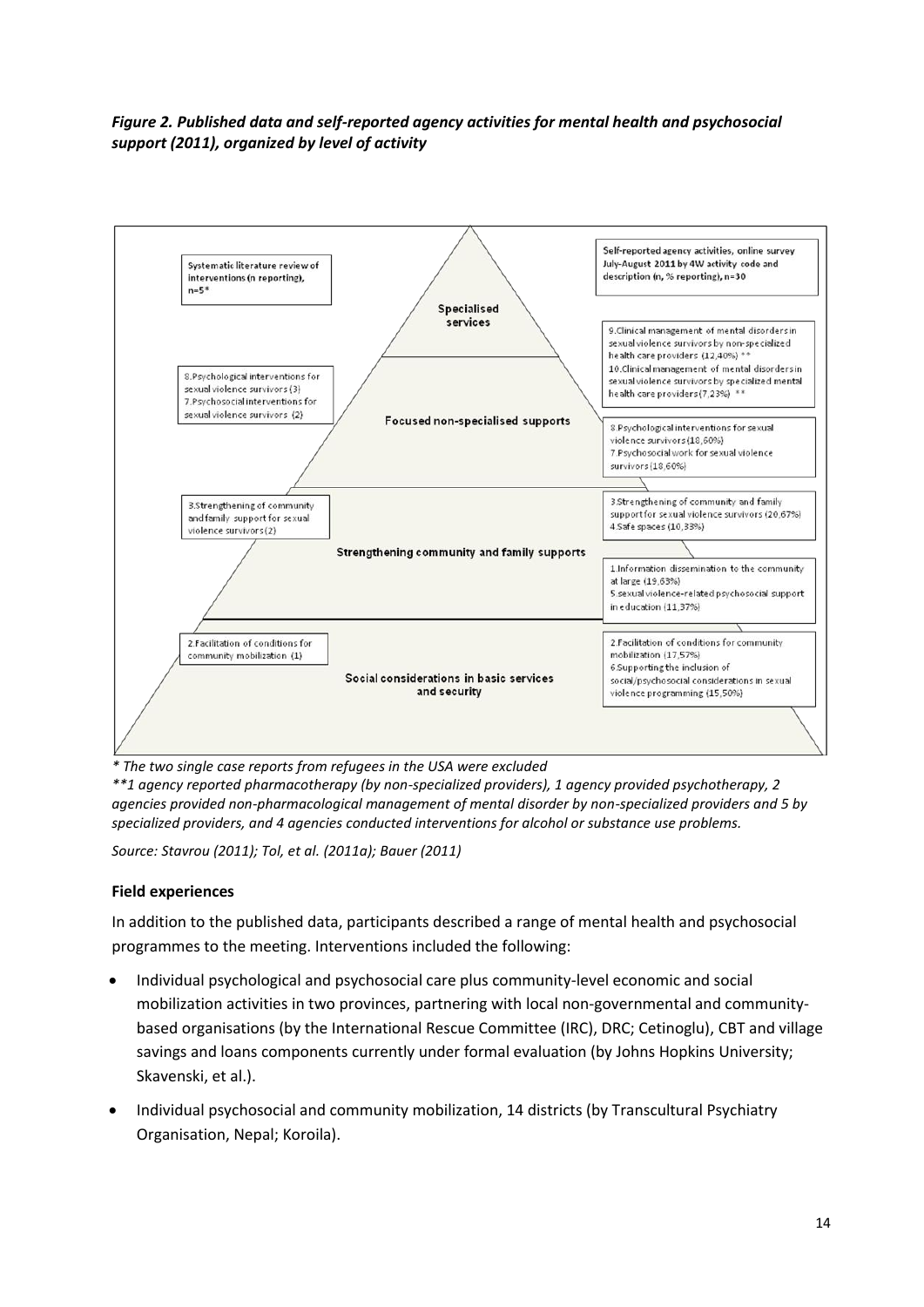- Training of trainers of lay counselors to deliver trauma-focused psychotherapy based on CBT principles (by Vivo International, DRC Rwanda and Sri Lanka; Maedl).
- Psychosocial group counselling with women sexual violence survivors (by medica mondiale, Afghanistan; Mannerschmidt & Griese).
- Participatory Action Research with young women with children formerly associated with fighting forces (by multiple organizations and researchers, Liberia, Sierra Leone and northern Uganda; McKay et al.; Onyango).
- Multi-level mental health and psychosocial support programme specialized services and case management, community outreach, capacity building and training - including for sexual violence survivors among refugee population (by UNHCR, Syria; Quosh).
- **2. General mental health interventions and psychosocial supports, humanitarian settings, low and middle income countries**

A recent meta-analysis of 32 controlled studies of mental health and psychosocial support interventions in humanitarian settings in low and middle income countries identified three studies on strengthening community and family supports, 20 studies of focused (person-to person) supports and 9 studies involving specialized providers. Results showed that, overall, psychological interventions were efficacious in reducing PTSD symptoms among adults (n=9) and internalizing symptoms (anxiety or depression) among children and adolescents (n=8) but not PTSD (n=5) among children and adolescents, although results varied (Tol, et al, 2011b). In addition, from a systematic analysis of 160 field reports, the authors conclude that the majority of mental health and psychosocial support actions cluster around delivery of basic counselling and community supports, whereas the growing evidence base for mental health interventions among conflict-affected populations is concentrated on more complex psychological interventions. While there is some observational evidence to support context-specific social interventions (Batniji, et al., 2006), more work is required on complex evaluations of communityfocused interventions.

# **3. General mental health interventions and psychosocial supports, non-humanitarian settings, high income countries**

Current global guidelines for mental health interventions of general populations may be of relevance to working with sexual violence survivors globally. These guidelines are based on systematic review of evidence and cover depression (Dua, et al., 2011; WHO, 2010), PTSD and acute stress (WHO, in preparation) . These recommendations are shown in Table 2 . In addition, the current global evidencebased guidelines suggest brief intervention for harmful and hazardous alcohol use, benzodiazepines for alcohol withdrawal, and structured psychosocial interventions and pharmacotherapy for alcohol dependence Dua et al 2011; WHO, 2010).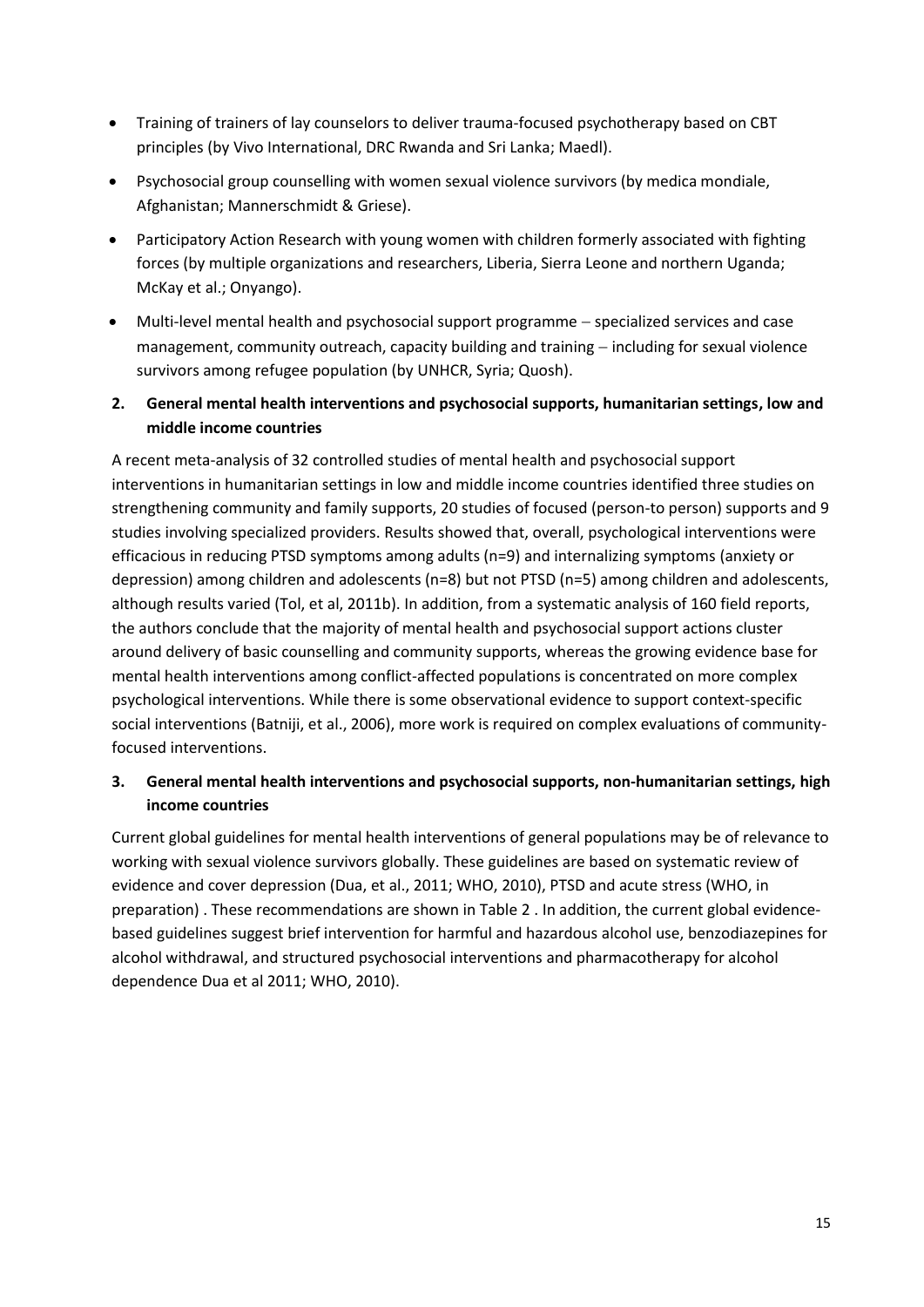| Table 2. Current and anticipated WHO recommendations for mental health interventions in general |  |
|-------------------------------------------------------------------------------------------------|--|
| populations                                                                                     |  |

| <b>Diagnostic</b>   | <b>Severity</b>           | <b>Intervention</b>                               | <b>Conclusions</b>                                                        | <b>Source</b>                                                                         |
|---------------------|---------------------------|---------------------------------------------------|---------------------------------------------------------------------------|---------------------------------------------------------------------------------------|
| category            |                           |                                                   |                                                                           |                                                                                       |
| Depression          | Any severity              | CBT or interpersonal<br>therapy                   | Well studied, effective,<br>recommended                                   | Dua et al (2011)                                                                      |
|                     | Moderate and<br>severe    | Antidepressants                                   | Well studied, effective,<br>recommended for adults                        | Dua et al (2011)                                                                      |
|                     | Mild or sub-<br>threshold | Antidepressants,<br>benzodiazepines               | Ineffective/not<br>recommended                                            | Dua et al (2011)                                                                      |
| <b>PTSD</b>         | Any severity              | Antidepressants                                   | Many studies, inconsistent<br>findings                                    | Forbes et al (2010) ;<br>Bisson et al (in press)                                      |
|                     | Any severity              | <b>CBT</b>                                        | Well studied, effective,<br>likely recommendable<br>(adults and children) | Forbes et al (2010) ;<br>Bisson et al (in press)<br>WHO (in preparation)              |
|                     | Any severity              | <b>EMDR</b>                                       | Well studied, effective,<br>likely recommendable                          | NICE (2005);<br>Bisson et al (in press)                                               |
|                     | Any severity              | <b>Relaxation and stress</b><br>management        | Some studies, effective<br>(but less than CBT and<br>EMDR)                | NICE (2005);<br>Bisson et al (in press)                                               |
| <b>Acute stress</b> | Any severity              | Universal interventions<br>(including debriefing) | Some studies, ineffective,<br>not recommendable                           | Roberts et al (2009)                                                                  |
|                     | Any severity              | Psychological first aid                           | Not well-studied but likely<br>recommended based on<br>consensus          | Dua et al (2011)                                                                      |
|                     | Any severity              | <b>CBT</b>                                        | Well studied, effective and<br>likely recommendable                       | Roberts et al (2010)                                                                  |
|                     | Any severity              | Benzodiazepines and<br>antidepressants            | Not well studied and<br>unlikely recommendable                            | Ongoing work by the<br>mhGAP Guidelines<br>Development Group<br>(WHO, in preparation) |

*CBT=Cognitive Behavioural Therapy; EMDR=Eye Movement Desensitisation and Reprocessing*

# **4. Mental health interventions and psychosocial supports for survivors of sexual violence, high income countries**

The literature on trials on interventions for sexual violence survivors in high-income countries is more limited, but shows similar results. Recent systematic review data (n=8) showed overall improvement in PTSD and depression (but not fear and anxiety) from a range of CBT treatments and Eye Movement Desensitisation and Reprocessing (EMDR) (Martin., et al., 2011). A previous meta-analysis has suggested individual treatment was associated with better results than group treatments, and semistructured approaches and home-work techniques are associated with better treatment outcomes [\(Taylor & Harvey, 2009\)](#page-31-2).

# **5. Anti-stigma actions**

Anti-stigma actions should be an integral part of work to address sexual violence: stigma is an important consequence of sexual violence in many settings, and can act as a barrier to seeking support. A review paper on stigma was commissioned for the meeting (Semrau, et al., 2011). Stigma may include three elements: problems of knowledge (ignorance or misinformation); problems of attitudes (prejudice); and problems of behaviour (discrimination). Anti-stigma interventions may be developed to address at least one of these three elements. There are some examples of anti-stigma work for survivors of sexual violence in humanitarian settings, but they have not been rigorously evaluated and the key ingredient of the programs is difficult to identify. There is no available evidence on how to prevent stigmatizing consequences of interventions to address sexual violence but much has been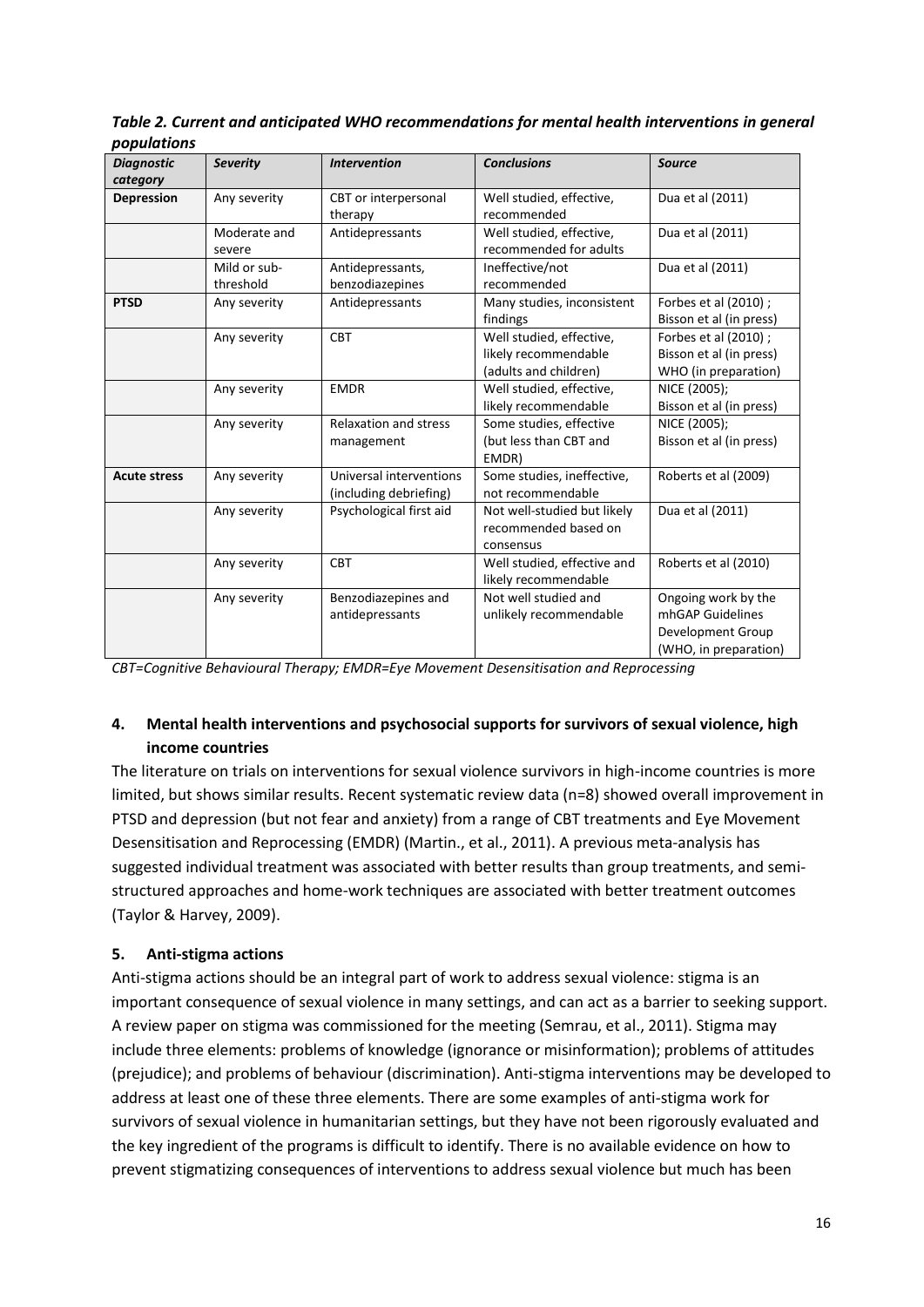learned from stigma studies in other populations. Strategies that have been used to reduce stigma and discrimination amongst members of the public for various health concerns, such as mental health problems and HIV and AIDS, mainly in high income settings, include social contact, education and protest. There is a positive evidence base for social contact interventions (such as direct contact with affected persons, or indirect contact such as through role playing). However, these interventions must be done in a safe way as to prevent inadvertently increasing stigma: there is evidence that some types of anti-stigma messages have led to negative outcomes. Furthermore, contact interventions have been shown to be effective only when particular conditions have been met, such as equal status among members of different groups. Interventions with affected individuals and their families have also been employed. Protest is less likely to be useful; the evidence base for its effectiveness is unclear, and the feasibility and applicability of this intervention is likely to be limited in humanitarian situations.

In summary, there is big evidence gap for mental health and psychosocial support for sexual violence in conflict. Although there are a number of gender-based violence mental health and psychosocial support programmes being implemented, practitioners agree that many good practices as outlined in existing consensus-based documents (such as IASC, 2005; IASC, 2007; Sphere, 2011) are often not effectively implemented. We do not know enough about how effective  $-$  or potentially harmful  $-$  a variety of interventions are, and monitoring for adverse consequences and outcome evaluations are far from routine. In light of the available evidence and experience, the meeting participants proposed a number of preliminary policy, programme and research recommendations, which are outlined below.

# <span id="page-16-0"></span>**Preliminary general recommendations**

Mental health and psychosocial support interventions are essential components of the comprehensive package of care that aims to protect or promote psychosocial well-being and/or prevent or treat mental disorders among sexual violence survivors. Interventions must address the particular vulnerabilities and related needs of women and girls who are risk of/have experienced sexual violence.Mental health and psychosocial supports include both interventions and services for individuals and families with identified problems as well as for entire communities or segments thereof.

Interventions must be conducted in accordance with existing humanitarian guidance. The first Core Standard outlined in the first chapter of the Sphere Handbook (Sphere Project, 2011) sets out the importance of people-centered humanitarian response. This core standard describes the type of key actions that are essential to promote the well-being and protect the dignity of members of affected populations, such as recommendations to:

- Support local capacity by identifying community groups and social networks at the earliest opportunity and build on community-based and self-help initiatives.
- Ensure a balanced representation of vulnerable people in discussions with the affected population.
- Provide the affected population with access to safe and appropriate spaces for community meetings and information-sharing at the earliest opportunity.
- Design projects, wherever possible, to accommodate and respect helpful cultural, spiritual and traditional practices regarded as important by local people.
- Progressively increase affected people's decision-making power and ownership of programmes during the course of a response.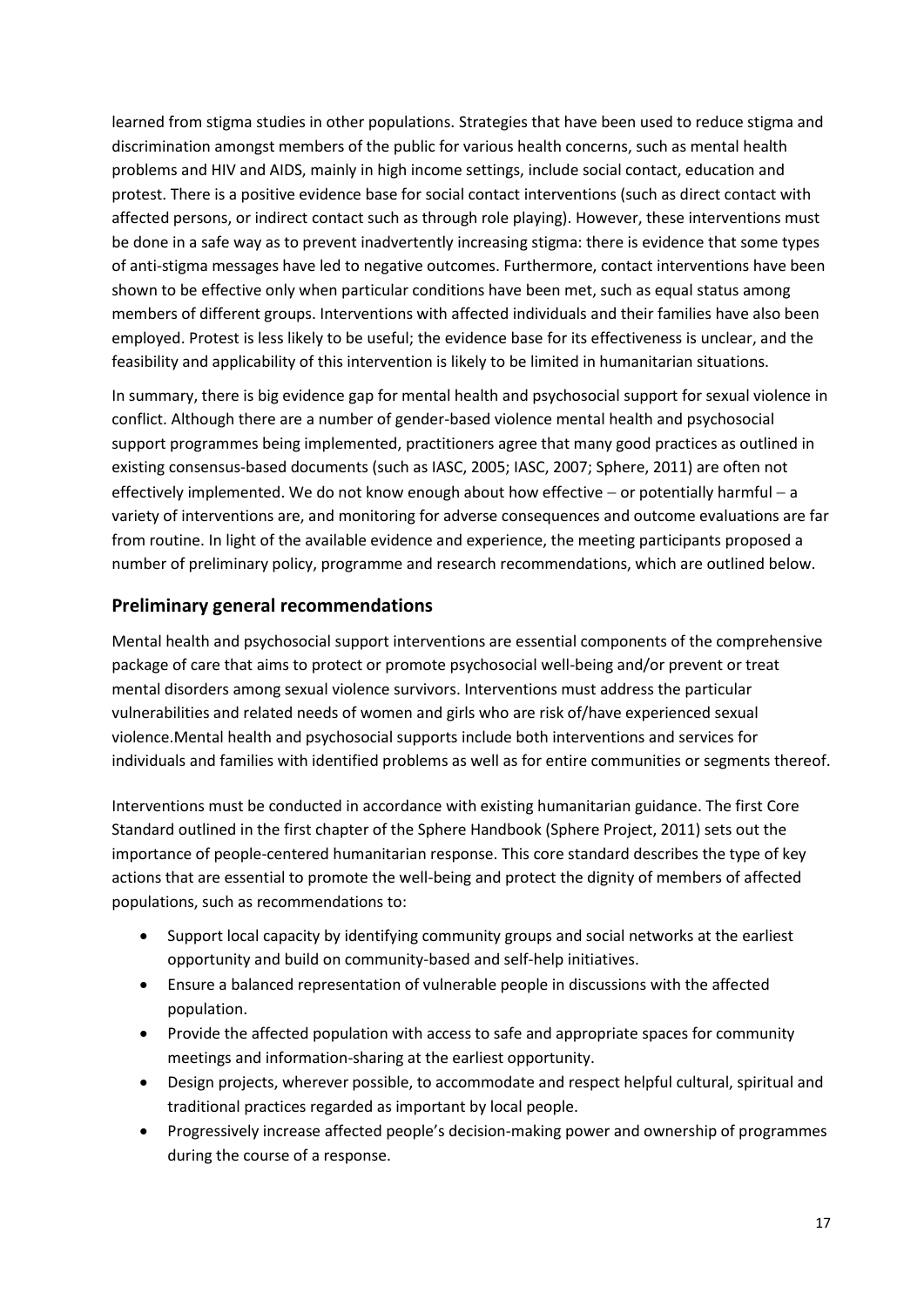Mental health and psychosocial support is best organized as part of an integrated, holistic, communitybased multi-disciplinary approach, coordinated across all sectors (including protection; shelter; health; nutrition; water, sanitation and hygiene; and education) as called for in the Interagency Standing Committee Guidelines on Mental Health and Psychosocial Support in Emergency Settings (2007) and the Interagency Standing Committee Guidelines on Gender Based Violence (2005) in addition to relevant Sphere Project standards (2011). Additionally, IASC (2007) guidance recommends that agencies aim to concurrently implement specialized services, focused non-specialized supports, strengthened community and family supports, and social considerations in basic services and security.

Good practice  $-$  as outlined in the documents above  $-$  demands that design of programmes is informed by assessment of the situation and the needs. Design of mental health and psychosocial support programmes should be informed by an assessment of the cultural context, including at least an understanding of attitudes around different forms of sexual violence and existing supports for survivors. Aims, methods and procedures of assessment will vary according to available information, security situation, phase of the assessment (such as acute emergency, stabilisation, or early recovery), capacities and mandates of agencies, available resources and time pressures. Ideally, initial assessments should be integrated between agencies and sectors (such as water, sanitation and hygiene, food, nutrition, protection, shelter). Later assessments can aim to fill identified gaps in information, such as ethnographic data on cultural norms around sexual violence. Good programming includes continuous learning and re-assessment, particularly on power dynamics within communities, pre-existing ('traditional') community psychosocial support resources, and risks for harmful psychosocial and mental health consequences of sexual violence.

A key consideration in organizing mental health and psychosocial support is to do no harm. Unintended consequences of programmes include cultural, economic, political, psychological, security, and social aspects. Some avoidable causes of harmful outcomes of particular relevance to sexual violence programming are given in Box 1.

Box 1. Potential harmful practices relevant to sexual violence programming (from Wessells, 2009).

- Poor coordination;
- discrimination and excessive targeting;
- too much or too little attention to severe problems;
- undermining of existing supports;
- services that heighten vulnerability or revictimize;
- stigmatizing labeling;
- emphasis on pathology and deficits;
- medicalising of complex problems;
- aggressive questioning;
- fragmentation of systems; and
- poor quality counselling with little training and supervision.

A range of supports for improved mental health and well-being should be inclusive of – and not exclusively target – survivors of sexual violence. At the same time, supports should be designed to ensure that the needs of all survivors of sexual violence and other forms of gender-based violence are met. (Sexual violence by armed groups and armed perpetrators specifically is recognised as one of a range of gender based and other forms of violence experienced by conflict-affected populations.)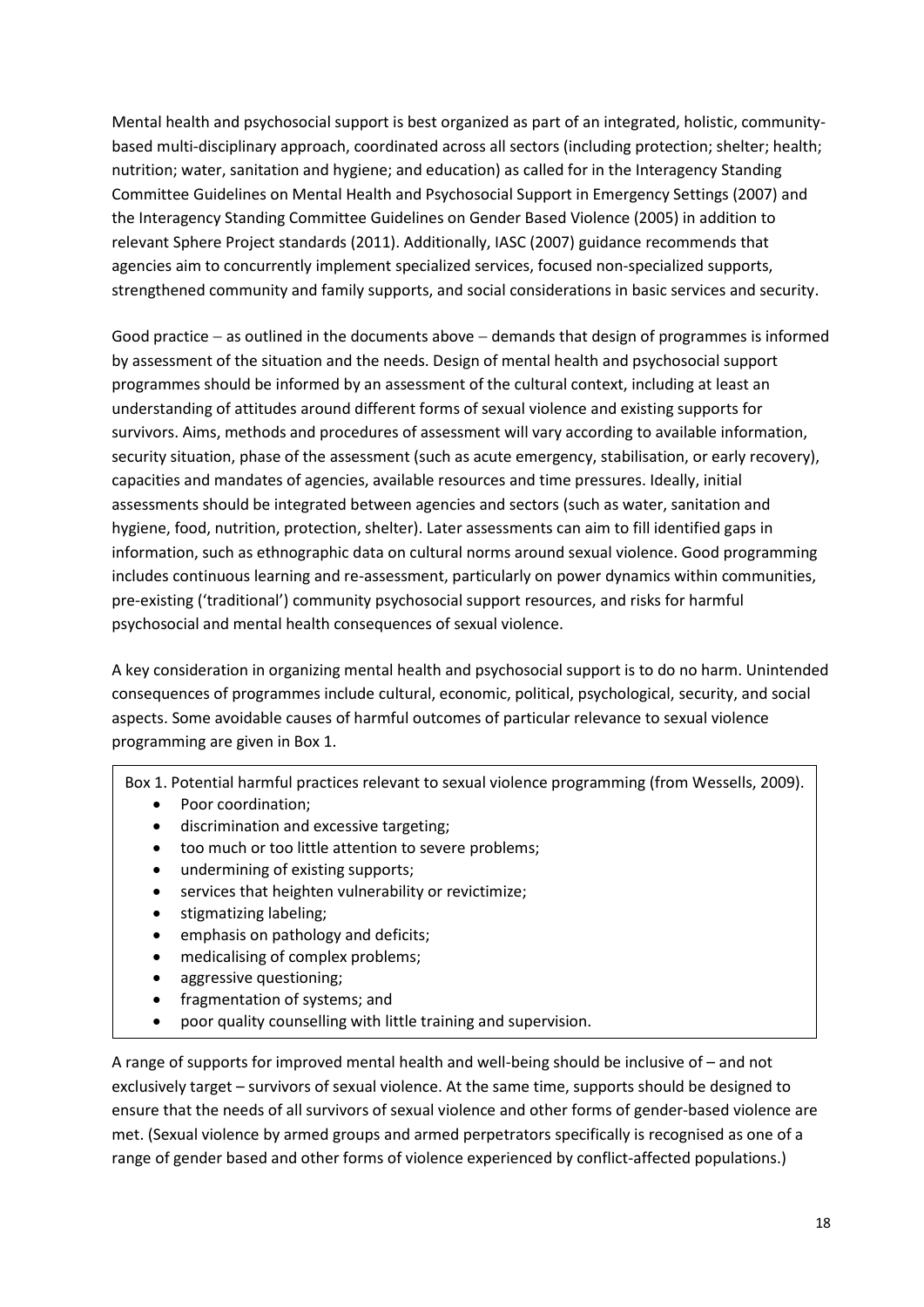Interventions should be rights-based, survivor centred, and contextualise violence against women and girls.

Because the evidence base regarding the effectiveness and sustainability of diverse interventions is weak, it is a priority to strengthen intervention research, evaluation, and collaborative learning that can help to strengthen practice in this important area. All data collection efforts must follow existing safety and ethical standards for researching, documenting and monitoring sexual violence in emergencies (WHO, 2007). The interest of the survivor and respect for her or his decisions is of primary importance; all actions must always be guided by a survivor-centered approach and the principles of confidentiality, safety and security, respect and non-discrimination.

# <span id="page-18-0"></span>**Preliminary programme recommendations**

The meeting made a number of preliminary recommendations which are discussed in more detail in the following sections.

# **Community-focused interventions**

Community-based psychosocial programming is an essential element of the mental health and psychosocial response to sexual violence. Context specific interventions need to be developed, keeping in mind good practice recommendations as outlined above in the first core standard in Sphere. Additional points to consider include:

- Interventions should be socially inclusive, not over-targeted to sexual violence survivors. Sexual violence services should be integrated into broader health, mental health, psychosocial and legal services. At the same time, the sexual-violence specific needs of survivors (as well as the specific needs of child survivors and children born of sexual violence) need to be recognized and addressed.
- Community-focused psychosocial supports respond to identified needs, as well as potentially playing a role in protecting dignity, promoting psychosocial well-being and preventing mental health problems associated with sexual violence.
- Anti-stigma actions include educational interventions to address misconceptions. Interventions with people and families affected by sexual violence may be useful when combined with interventions aimed at reducing social stigma, and negative feelings by the affected individuals and families themselves. Care must be taken when designing social contact interventions to ensure that harmful outcomes do not arise, such as increased stigma. Members of the stigmatized group must be involved in design, delivery, and evaluation. Supporting socioeconomic opportunities which improve daily functioning of affected persons have also been noted as being potentially beneficial in reducing stigma.

Monitoring and evaluation is essential. Much of practice is unevaluated; it is important to determine the benefits and possible harms of interventions. Participatory processes should be used. Locally identified outcome indicators should be developed, including locally defined measures of acceptance at individual, family, and community levels. For example, Steiner, et al. (2009) measured change in proportion of women being expelled from home after experiencing sexual violence. Other indicators may include women's psychosocial well-being and functioning in the community.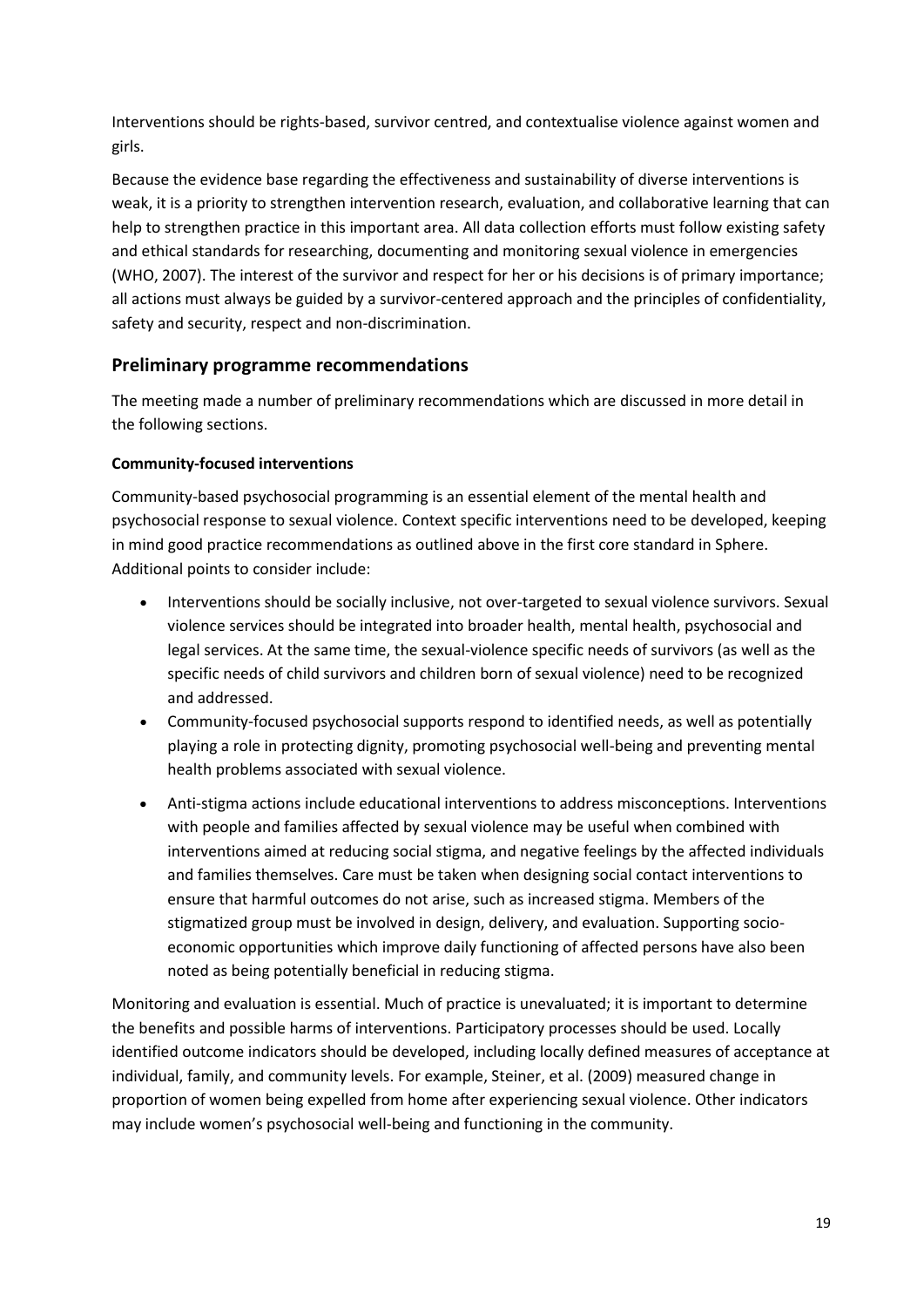Three programming areas were discussed in detail during the meeting: safe spaces, promoting socioeconomic opportunities and community mobilization. These areas may be considered to have high relevance in many conflict-affected settings; they are discussed in more detail below.

## *1. Safe spaces*

There is growing experience of supporting safe spaces in conflict-affected populations (Williamson, 2008); more research is required into their impact on the mental health and psychosocial well-being of sexual violence survivors. A safe spaces is a safe social space, which can be organized around a physical space such as a community centre or a women's centre or can be an *ad hoc* social space. They are places where women, adolescent girls and (other) child survivors can go to receive compassionate, caring, appropriate and confidential assistance. Examples include women's activity groups, wellness centres, support groups, drop-in centres, and child-friendly spaces. They are thus not limited to women's shelters, which in some settings have been observed to increase protection risks for women (such as reported anecdotally in Afghanistan).

Safe spaces can be implemented in all phases of humanitarian response, provided security concerns can be addressed (which may be particularly relevant in the emergency phase). They can be implemented in urban and rural settings, as well as camp and non-camp settings. Safe spaces have been established for women, for the elderly, and, most often, for children. Safe spaces for children are important as children may be survivors of sexual violence and at-risk of sexual violence; children publicly known to be born of sexual violence may be vulnerable to a range of health, mental health, and psychosocial problems resulting from exclusion and stigma. As with adults, children's safe spaces should be age and gender sensitive in order to effectively address the needs of different groups, particularly adolescent girls. Adults and children will usually require different approaches to programming: attention must be paid to ensuring that spaces are relevant and accessible to adult women as well as adolescent girls.

Core features for programme implementation include an adequate degree of safety and security, and community buy-in and ownership. Programmes should be culturally appropriate, accessible to all community members who need the service, and ensure confidentiality. Safe spaces should also be tailored so as to address the specific needs of particular sub-groups. For example, girls who have been recruited into armed groups may be survivors of sexual violence. Where communities fear or seek reprisal against such girls, additional intervention components may be needed to promote nonviolent conflict management and transformation. Safe spaces aim to promote trust, social cohesion and solidarity among group members. Services should be established so as to be inclusive of all vulnerable women and children: careful consideration should be made of possible adverse effects such as increased stigma when considering targeting a group of at-risk sexual violence survivors

# *2. Promoting socio-economic opportunities*

There is growing experience of gender and socio-economic empowerment initiatives in conflictaffected populations (SEEP, 2009) – for example village savings and loans associations which rely on collective pooling and sharing of financial resources – which may support the mental health and psychosocial well-being of sexual violence survivors. Socio-economic initiatives can be implemented in all post-emergency phases of humanitarian response, and if present prior to the crisis can be supported to continue during the emergency phase. They can be implemented in urban and rural, as well as camp and non-camp settings.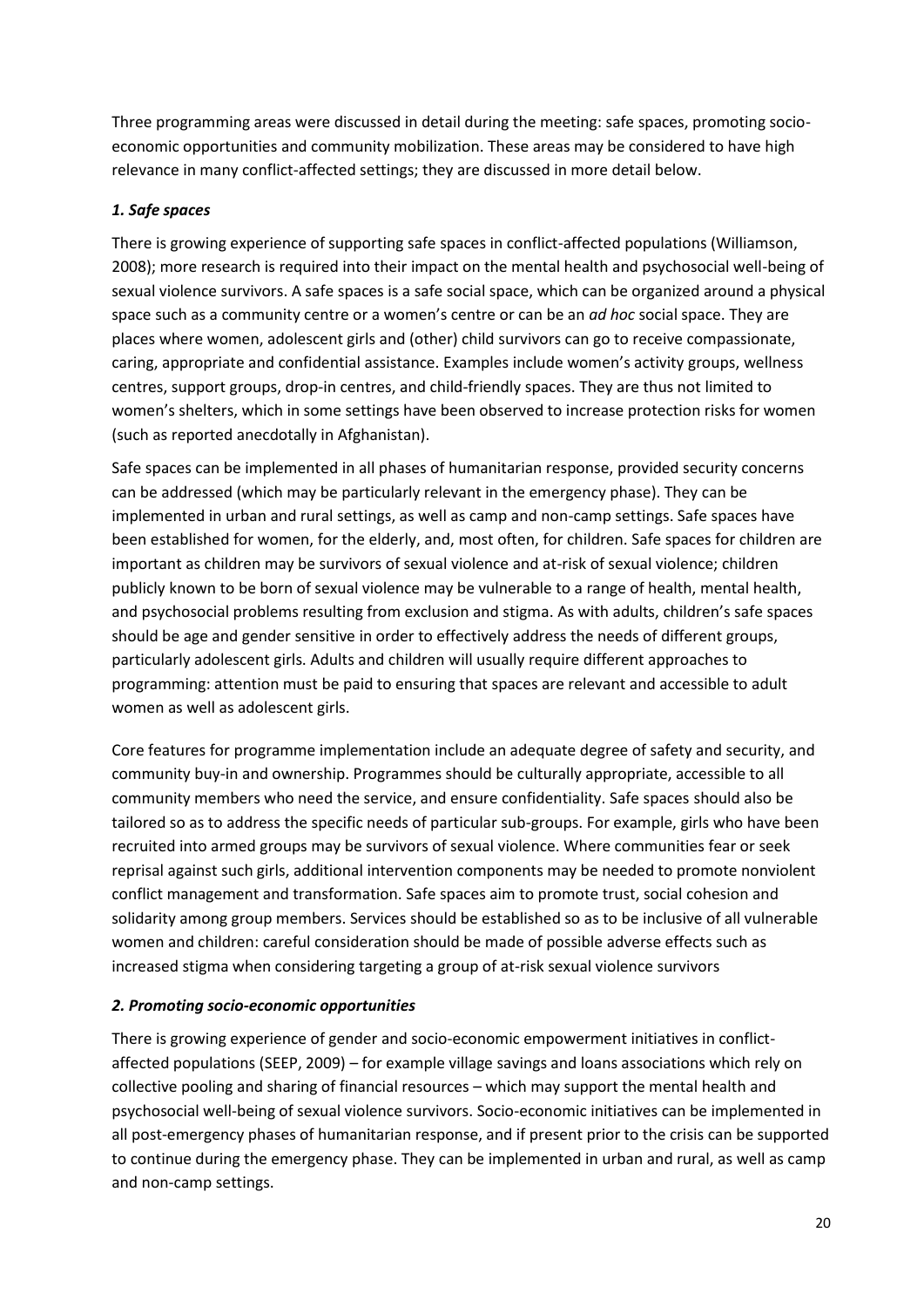Core considerations for programme implementation include: initiatives by women and children themselves; socially-inclusive self-selection of group members; and commitment by group members to a collective (joint) process of decision making and ownership, which is sensitive to the power dynamics within groups and promotes trust among group members. External support includes training on methodology, and ongoing technical assistance and support. Support from partners, other family members and the broader community is considered important for programme success.

# *3. Community mobilization*

Supporting and promoting community mobilization efforts in populations affected by conflict is an accepted part of good humanitarian response (Sphere, 2011). Relevant community mobilization activities include women's and men's support groups, dialogue groups, and community education and advocacy. Community mobilization can be supported in a range of settings – urban and rural, camp and non-camp. Activities are usually begun in the acute phase (provided security is adequate) and are built on, expanded and strengthened throughout post-emergency, protracted, and recovery phases. The type of community mobilization will vary according to the phase of the emergency: as the situation stabilizes, more complex processes can be supported.

An understanding of community norms and power dynamics, and potential obstacles to mobilization, is a prerequisite for intervention development. Community mobilization is a process, not a 'one-off' intervention. Outside agencies need to continuously reflect and engage in ongoing dialogue with community members around their role and possible adverse effects. Supports should be socially inclusive and engage local leadership (women, men, and young people). Recognizing social networks as profound assets, and building on them, is essential for effective community mobilization. Efforts should be sensitive to existing social norms, both positive and negative.

Possible aspects of mental health and psychosocial support for sexual violence survivors include: building a protective environment; addressing stigma; and changing norms around gender-based violence and promoting existing protective norms. Community mobilization may not initially be explicitly concerned with sexual violence by armed groups. Further research is required into the impact of community mobilization on specific outcome measures related to sexual violence, and key elements responsible for programme effectiveness.

## **Person-focused interventions**

There is a recognition that while many survivors of sexual violence will recover with no or limited support, there are those for whom focused and clinical interventions could be of benefit. Access to clinical services, including specialized care if needed, is currently limited in most settings. The meeting recommended a number of person-focused interventions. These are summarized in Table 3.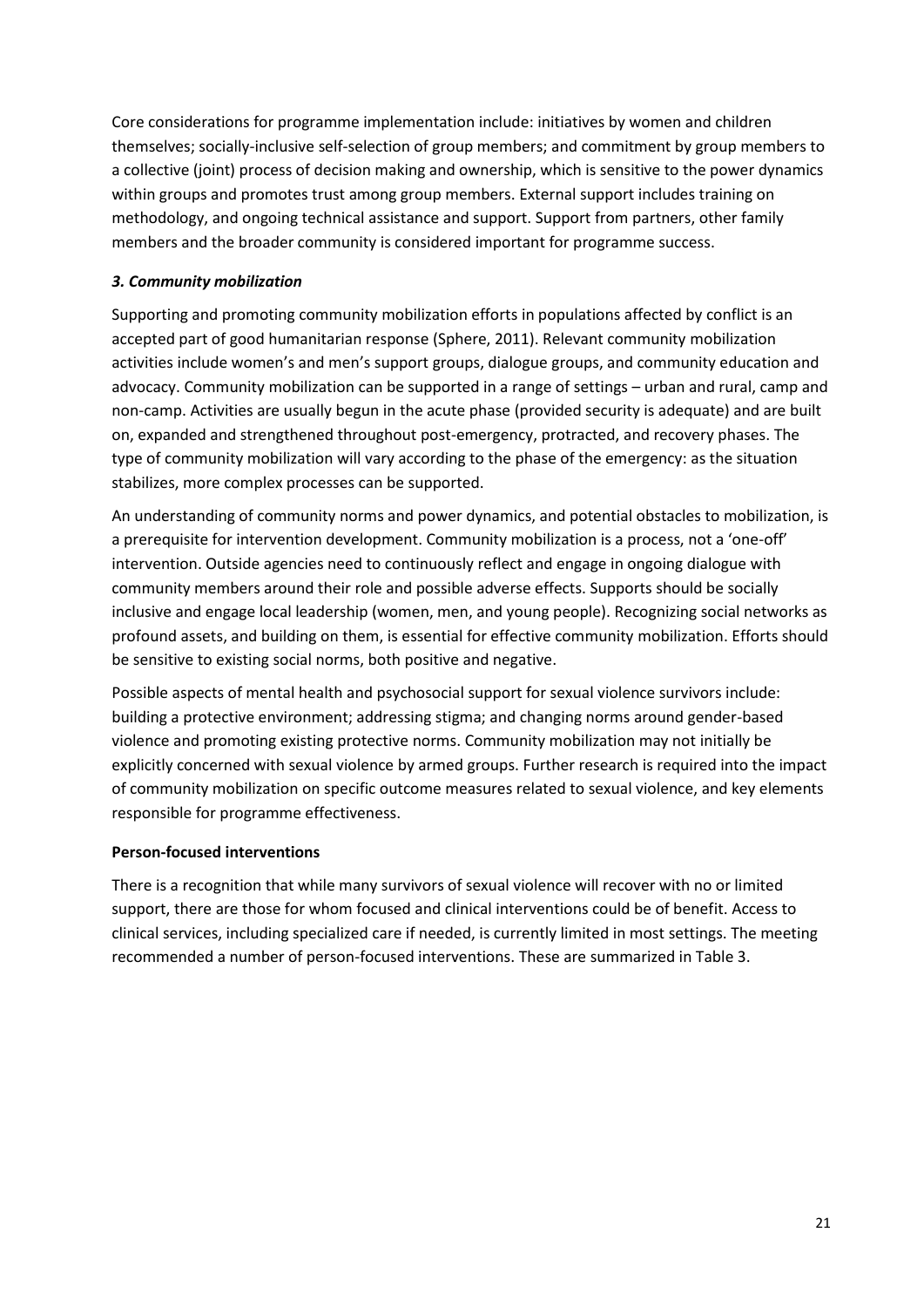| <b>Activity</b>                                                                                                                                                                                                           | Proposed supports for conflict-related sexual violence                                                                                                                                                                                                                                                                                                                                                                                           |                                                                                                                                                                                                                                                                                                                                                                                                                                                                                                                                                                                                                                                      |  |
|---------------------------------------------------------------------------------------------------------------------------------------------------------------------------------------------------------------------------|--------------------------------------------------------------------------------------------------------------------------------------------------------------------------------------------------------------------------------------------------------------------------------------------------------------------------------------------------------------------------------------------------------------------------------------------------|------------------------------------------------------------------------------------------------------------------------------------------------------------------------------------------------------------------------------------------------------------------------------------------------------------------------------------------------------------------------------------------------------------------------------------------------------------------------------------------------------------------------------------------------------------------------------------------------------------------------------------------------------|--|
|                                                                                                                                                                                                                           | <b>Acute emergency</b>                                                                                                                                                                                                                                                                                                                                                                                                                           | <b>Post-acute emergency</b>                                                                                                                                                                                                                                                                                                                                                                                                                                                                                                                                                                                                                          |  |
| Psychosocial care with help-<br>seeking survivors                                                                                                                                                                         | Incorporation of psychological first aid into<br>standard package of post-rape care<br>offered by (locally determined) first point<br>of contact.<br>Train in more depth a specific group of                                                                                                                                                                                                                                                     | Continue to implement and strengthen<br>psychological first aid delivery and linking<br>with services and supports.<br>Strengthen social networks.                                                                                                                                                                                                                                                                                                                                                                                                                                                                                                   |  |
|                                                                                                                                                                                                                           | trained psychological first aid focal points<br>as points of first contact.<br>Train care coordinators in established                                                                                                                                                                                                                                                                                                                            |                                                                                                                                                                                                                                                                                                                                                                                                                                                                                                                                                                                                                                                      |  |
|                                                                                                                                                                                                                           | protocols for help-seeking survivors of<br>sexual violence to link to relevant services<br>and supports, including provision of<br>survivor-centred information (including<br>what to expect from a medical<br>examination and step-by-step guide to<br>seeking legal assistance).                                                                                                                                                               |                                                                                                                                                                                                                                                                                                                                                                                                                                                                                                                                                                                                                                                      |  |
|                                                                                                                                                                                                                           | Link to available community supports,<br>social services, general health services and<br>mental health care, according to identified<br>need and referral.                                                                                                                                                                                                                                                                                       |                                                                                                                                                                                                                                                                                                                                                                                                                                                                                                                                                                                                                                                      |  |
| Psychological intervention with<br>help-seeking survivors,<br>integrated into wider systems,<br>such as health, educational or<br>nutrition care.                                                                         | Research needed into potential value<br>(potential benefits and harms) of adding a<br>psychological intervention (such as<br>supportive brief counselling or cognitive<br>behavioural techniques) to case<br>management (which is coordination of<br>care for individual persons).<br>Research needed into potential value of<br>single-session psychological care including<br>psycho-education, coping skill building,<br>and safety planning. | Safe implementation of manualized<br>evidence-based psychological talk<br>therapies for people who are not<br>functioning well because of their<br>symptoms. The current evidence base<br>favours adaptation of:<br>Culturally validated cognitive-<br>behavioural (CB) approaches for PTSD and<br>depression and alcohol dependence<br>Interpersonal therapy (IPT) for<br>moderate-severe depression (which is<br>depression affecting daily functioning)<br>Brief intervention for harmful or<br>hazardous alcohol use.<br>Research needed into interventions<br>without evidence base such as: supportive<br>counselling as a stand-alone form of |  |
| Clinical management of mental                                                                                                                                                                                             |                                                                                                                                                                                                                                                                                                                                                                                                                                                  | support; and traditional, spiritual and<br>religious healing practices.<br>Clinical care and follow-up for both severe                                                                                                                                                                                                                                                                                                                                                                                                                                                                                                                               |  |
| disorders in sexual violence<br>survivors by general health<br>care providers (e.g., general<br>nurses, health officers and<br>doctors in primary health<br>centres, post-surgery wards,                                  | Clinical care with follow-up for severe<br>mental disorder (adapted to the local                                                                                                                                                                                                                                                                                                                                                                 | and common mental disorders<br>Safe implementation of manualised<br>psychological talk therapies (as above).                                                                                                                                                                                                                                                                                                                                                                                                                                                                                                                                         |  |
| women's wellness centres).<br>Clinical management of mental<br>disorders in sexual violence<br>survivors by specialized mental<br>health care providers (e.g.,<br>psychiatrists, psychiatric nurses<br>and psychologists. | context and monitored for adverse effects,<br>and accessible to all who require care).                                                                                                                                                                                                                                                                                                                                                           | Clinical care (adapted to the local context<br>and monitored for adverse effects)<br>provided by specialists with advanced<br>knowledge in mental health care of sexual<br>violence survivors.<br>Safe implementation of manualised<br>psychological talk therapies (as above).                                                                                                                                                                                                                                                                                                                                                                      |  |

# *Table 3. Programme response matrix, person-focused interventions*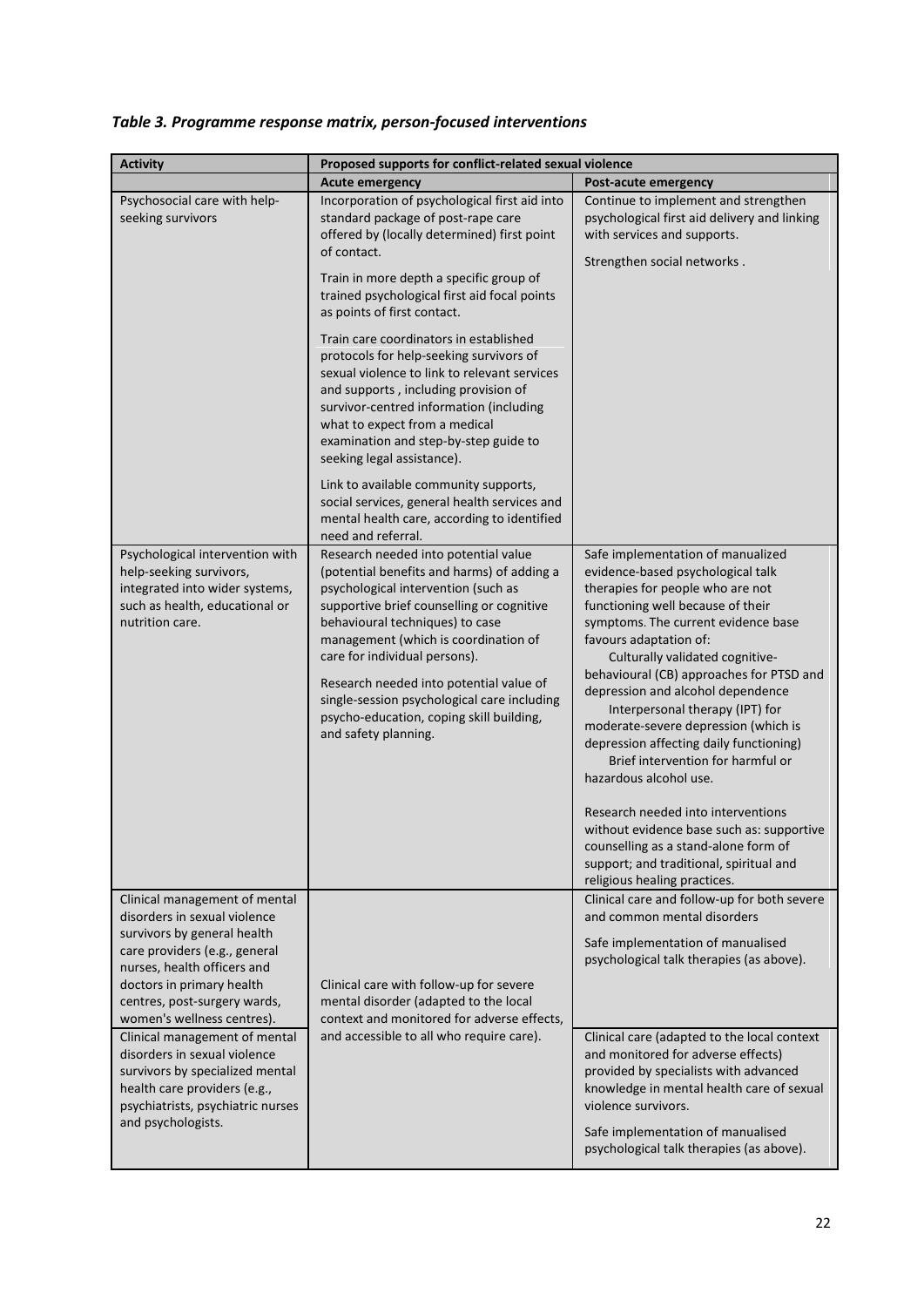Building clinical capacity requires a systems approach, and should be integrated into health and social care delivery in a sustainable manner from the outset. There should be an emphasis on building the capacity of local staff (primary health care workers, social workers, others), lay workers, and other professionals who can carry this on in subsequent phases. Clear guidance needs to be provided on minimum skills, training, supervision and resources, as well as limits to interventions that can be delivered by non-professionals. Training needs to focus on sexual abuse and sexuality, as well as skills in self-care and stress management for help providers. Training should also incorporate communications skills, and self-reflection on own experiences and attitudes (particularly towards gender-based violence and women's empowerment). Ongoing supervision, including technical and emotional support, should be provided. Linkages between mental health, primary health, social services, protection and genderbased violence services should be developed and strengthened.

A stepped care approach should be taken, so that as a minimum, all survivors of sexual violence have access to psychological first aid even in the emergency phase of response. In addition, some may require further psychological and specialized mental health care (depending on time since event and severity of symptoms and degree of functioning) as indicated below.

In accordance with good practice, interventions should be monitored and evaluated. Some suggested indicator domains – which are particularly relevant to health services - are given in Table 4. Data should be sex and age-group disaggregated (e.g. child, adolescent, and adult).

| Category          | Indicator domain, examples                                                        |
|-------------------|-----------------------------------------------------------------------------------|
| Process indicator | Utilization rate (new visits/population)                                          |
|                   | Frequency of follow-up visits                                                     |
|                   | Coverage / reach                                                                  |
|                   | Accessibility                                                                     |
|                   | Adherence to any treatment                                                        |
|                   | Number of people receiving services; % men, women, boys, girls, adolescent girls, |
|                   | adolescent boys                                                                   |
|                   | Number and proportion of workers using manualized psychological treatments        |
|                   | Number and proportion of workers receiving training and supervision               |
|                   | Number and proportion of health workers receiving support                         |
| Outcome indicator | Mental health symptoms and distress                                               |
|                   | Presence of disorder                                                              |
|                   | Functioning                                                                       |
|                   | Well-being                                                                        |
|                   | Side effects of treatment                                                         |
|                   | Suicide thoughts and plans                                                        |
|                   | (Recurrence of) sexual violence                                                   |

| Table 4. Suggested programme indicator domains |  |  |  |
|------------------------------------------------|--|--|--|
|------------------------------------------------|--|--|--|

Three programming areas were discussed in detail during the meeting: psychological first aid as a component of psychosocial care, psychological care, and clinical management of mental disorders related to sexual violence. These are discussed in more detail below.

## *1. Person-focused psychosocial care for help seeking survivors*

Person-focused psychosocial care includes linking survivors to social supports, and identification of a care coordinator (see Table 3). Psychological first aid provision is a key element of person-focused psychosocial care. Psychological first aid can begin in the acute emergency phase, but may also be provided after the acute emergency, as new incidents of violence may continue to happen.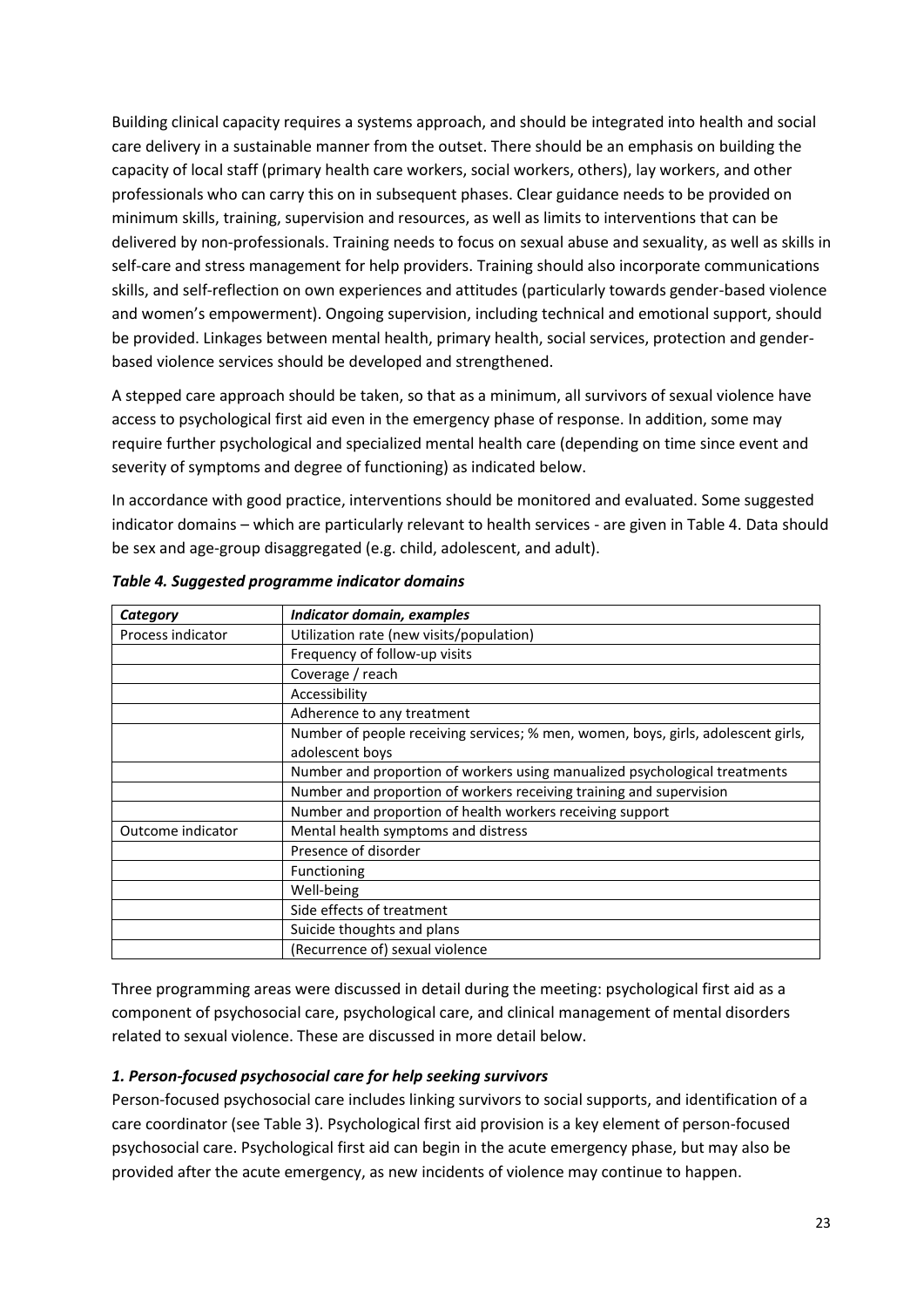Psychological first aid involves providing practical, non-intrusive, care and support to a person in acute distress. It includes: assessing needs and concerns; helping people to address basic needs; listening to people, but not pressuring them to talk; comforting people and helping them to feel calm; helping people to connect to information, services and social support; and protecting people from further harm (Sphere, 2011).

Psychological first aid should be provided by the first point of contact. The first point of contact will need to be oriented to psychological first aid, assessment (including how to ask about needs and concerns and how to manage disclosure of sexual violence) and referral. Identifying the likely first point of contact and referral will require mapping of services for orientation in psychological first aid. The first point of contact is context specific and will need to be identified locally and as broadly as possible: it could be primary health care, legal services or nutrition centre staff.

In addition to orienting a broad range of potential first points of contact in psychological first aid, a specific subset of workers should be identified locally, trained and supervised more thoroughly in psychological first aid. As the situation stabilizes, information and community awareness programmes can be developed to enhance utilization of services and expand linkages with community networks.

# *2. Person-focused psychological care*

More research is required for feasibility, effectiveness and potential harms of psychological interventions in the acute phase (such as single-session care). Once the emergency situation stabilizes, capacity can be built for including culturally appropriate individual or group talk therapy (monitored carefully for possible adverse consequences) for people with mental disorder that impacts on functioning. Interventions should be integrated into other services (such as general health, reproductive health, education, and nutrition). Guidance should include minimum requirements for training, supervision, skills, attitudes, and resources, as well as clear limits on what should and should not be included by each level of worker, and should be child sensitive. Community and individual level assessment tools and procedures need to be developed that include level of functioning and both universal and locally determined measures of distress and mental health problems.

All counselling techniques and psychotherapies must be carefully defined so as to be transparent and replicable, following a manualised treatment, care and support protocol. Care should be survivorcentred, trauma-sensitive (in order to avoid re-traumatization) and integrate cultural knowledge. Interventions need to be tailored depending on whether the care is started soon after the (last) event or whether there has been a delay (months or years). Interventions need to be specified for both adults and children.

Interventions should be evidence-based, as far as is possible. Current research from non-conflict settings favours that it is worthwhile to develop manualised culturally validated cognitive behavioural therapy (CBT) approaches (both individual and group), offer Interpersonal Therapy for moderatesevere depression (i.e., depression that impacts on daily functioning) and to offer brief intervention for harmful and hazardous alcohol use. Further research is required into a number of elements of CBT such as: individual versus group activities; provision by lay versus specialized workers; CBT proper versus therapy based on cognitive behavioural principles; therapy with exposure versus therapy without exposure for sexual violence survivors. Safety and follow-up issues related to implementing exposure treatment in unstable environments are of central concern. Interventions must be well-monitored and supervised, accompanied by protocols to ensure safe implementation. At present, the indication is that potential intrusive talk therapies should only be commenced where there is the opportunity for further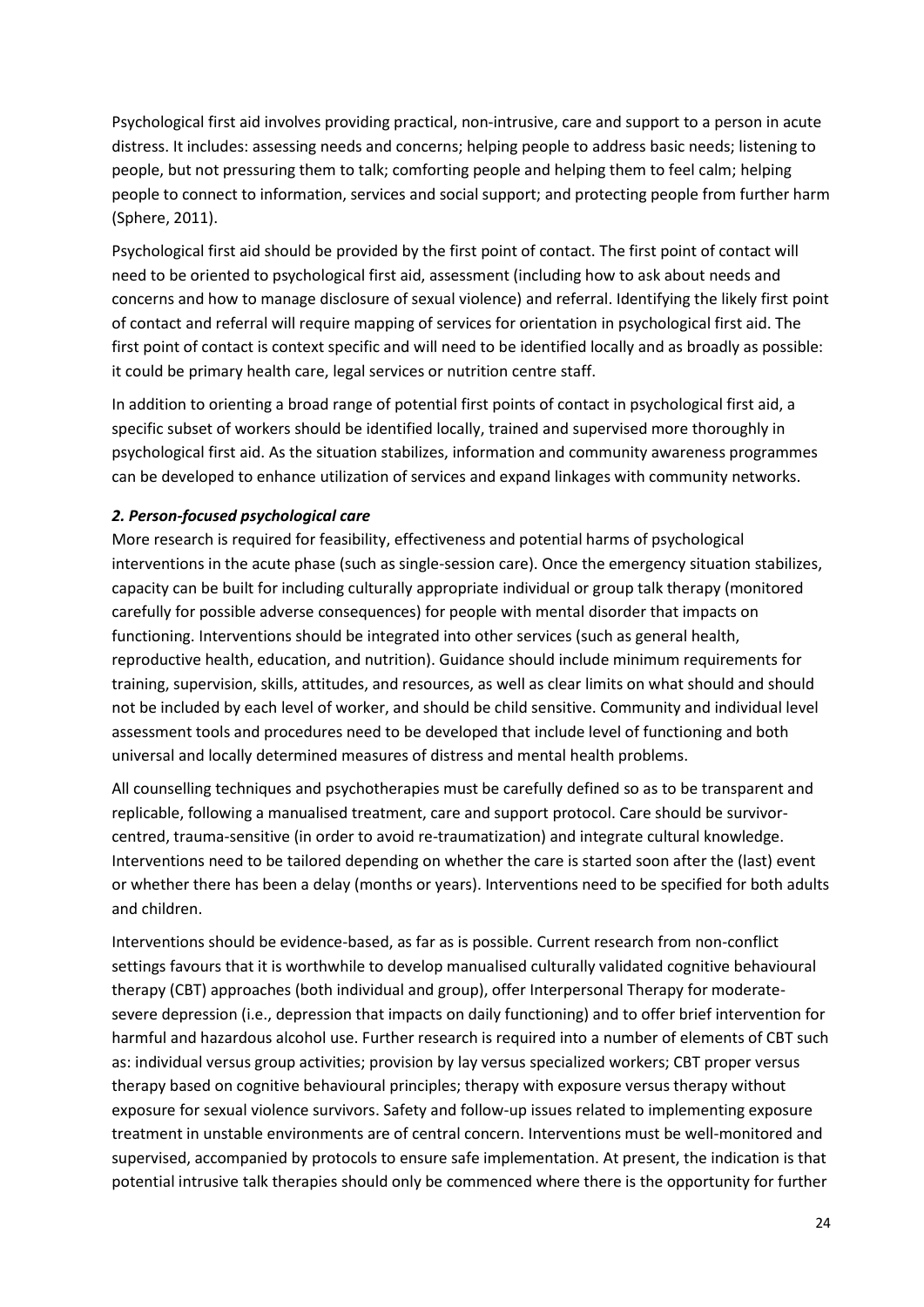review and follow-up with the person. There is a need for research into the potential of single-session psychological intervention without follow-up for emergency phase. Supportive counselling and promotion of various forms of traditional and spiritual healing are popular interventions that need to be unpacked, defined and subjected to further research.

More guidance is required on effective supports for children and adolescents, such as support to early childhood development and involvement of parents in interventions. Linkages need to be made with other social support programmes, such as livelihood support. A systems approach should be used, guided by policies and protocols.

# *3. Clinical management of mental disorders related to sexual violence*

In the acute emergency phase, clinical care should be assured – whether by non-specialized or specialized practitioners where available and supported by external practitioners where necessary – to ensure that people with severe mental disorders have access to treatment. In accordance with norms of good practice, these interventions should be culturally appropriate and monitored for inadvertent harmful outcomes. Once the situation stabilizes, primary health providers should be trained and supervised to address the major or most common mental health problems, as described in mhGAP Intervention Guide (WHO, 2010). The feasibility of successfully integrating mental health care for survivors of sexual violence into primary health care will depend on existing primary and secondary care services, infrastructure, and human resources available.

# <span id="page-24-0"></span>**Recommendations for development of global technical guidance documents**

To aid in improved programming, the development of two technical guidance documents is recommended:

- 1. Do's and don'ts for community based psychosocial programming for sexual violence in conflict affected settings
- 2. Adaptation of mhGAP Intervention Guide for use in conflict-affected settings (WHO, 2010) that incorporates working with sexual violence survivors. This document should link with guidance on talk therapy by non-specialized mental health workers (such as nurses and community health workers), possibly with locally validated assessment protocols that include assessment of level of functioning; and guidance on cognitive behavioural techniques, interpersonal psychotherapy for depression, brief intervention for alcohol and other substance use. It should clearly spell out the minimum requirements in terms of training and supervision, skills, and resources.

# <span id="page-24-1"></span>**Research recommendations**

The meeting concluded with a discussion around research priorities. Participants agreed that research is needed on how to adapt interventions with evidence of safety and effectiveness for low-resource and conflict affected settings. In addition, more documented experience is required to understand how best to target particularly at-risk populations, such as adolescent girls. Finally, local context specific information is essential: while some forms of local or traditional or spiritual supports may be helpful, there are others that may be harmful, and better understanding of how to link externally derived interventions with local interventions is indicated. Although a number of areas requiring further research arose during the meeting (see for example Table 3, above), meeting participants generated and prioritized a list of key research questions. Questions which were considered to be important or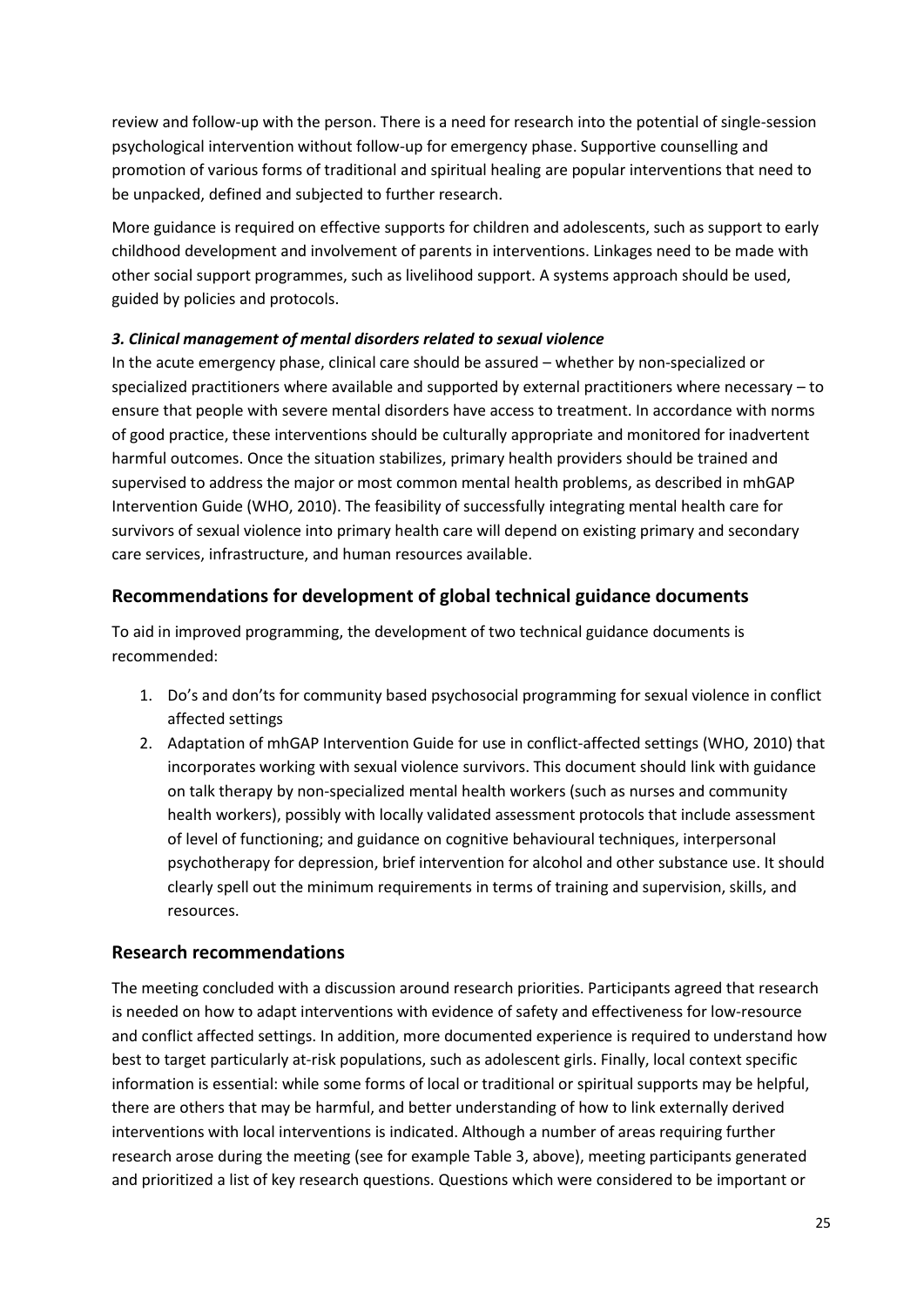very important, practice-oriented, and feasible by the majority of group members are given below, in order of ranking.

Meeting participants argued for independent research. In other words, interventions should not be studied only by those who developed them or those who have a close affinity with them. For unbiased research to occur, interventions and supports require independent evaluation.

# **Community-focused interventions**

- 1. What factors promote **psychosocial resilience** among survivors of sexual violence, and what do survivors themselves identify as additional psychosocial stressors and helpful mechanisms that aid resilience?
- 2. Are there any evaluated examples of **communal cultural, spiritual and religious healing practices and support mechanisms** that promote functioning, psychosocial well-being and mental health of conflict-related sexual violence survivors, and how can they be strengthened and rebuilt in (post-)conflict settings?
- 3. How can **rapid ethnographic assessment** improve culturally appropriate programming? Can rapid ethnographic methods be used to successfully inform conflict-related sexual violence mental health and psychosocial support programme design, implementation, monitoring, and evaluation?
- 4. What **socio-economic interventions** are effective to improve psychosocial well-being and mental health of survivors of sexual violence in conflict settings?
- 5. What are the elements of **safe spaces** that work to promote psychosocial well-being and mental health related to sexual violence?
- 6. Which community-based culturally appropriate mental health and psychosocial support programmes for **adolescent girl** survivors of conflict-related sexual violence are effective?

## **Person-focused interventions**

- **1.** What is the role, place, function, advantages, and risks of engaging an **individual care coordinator** to coordinate the care of individuals seeking mental health and psychosocial support. (The care coordinator is also known as core psychosocial worker, lay resource person, community social worker, case manager, or care coordinator.) In particular, can this intervention improve continuity and quality of psychosocial support and mental health care or help prevent symptoms or distress in the future? What additional programme components, such as outreach and community mobilization, could strengthen linkages between personfocused and community-focused interventions?
- 2. What is the definition and role, if any, of **supportive counselling**? What is its purpose, goal, target, aims, effects, and how can it be described (duration, for what mental health and psychosocial concerns, content, techniques, training, service delivery, supervision, providers, minimum skills, cultural relevance, scope, and quality)?
- 3. What **assessment** tools (including measures of functioning, well-being and distress) can be used in primary health care settings and more specialized mental health settings to identify the mental health support needs of survivors and how can these be locally validated and ethically applied? Answering this question involves a critical review of existing scales and other measurement tools in terms of validity and reliability.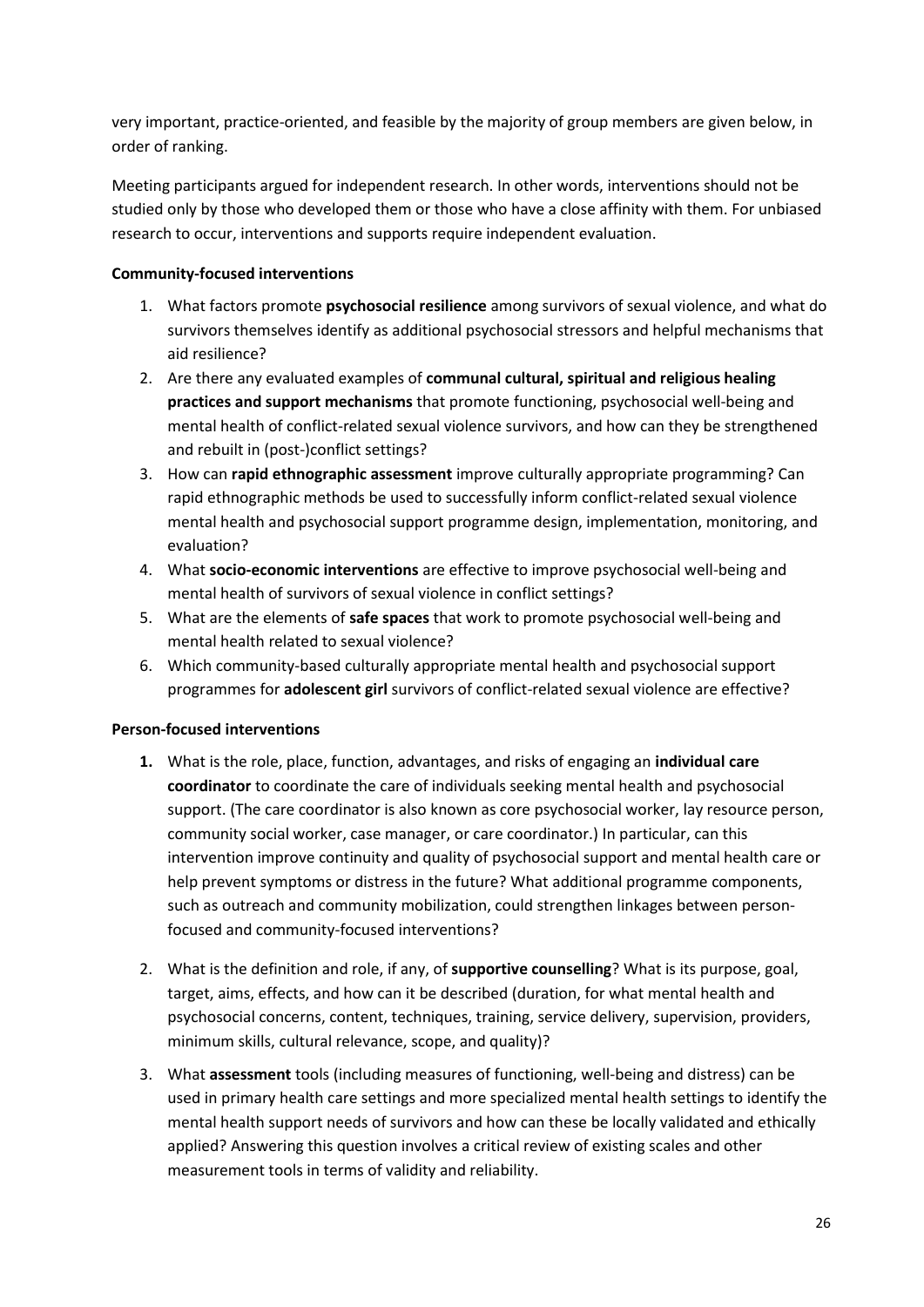- 4. What interventions are effective for working with **children** and adolescents who have experienced sexual violence, and how can risk behaviours be prevented? Do existing databases have intervention information on child sexual abuse?
- 5. What type of conditions need to be in place for CBT to be offered safely in terms of the safety and stability of the person's living environment and in terms of opportunity for follow-up? Which **CBT techniques** work best and are safe for sexual violence survivors in low-income settings in conflict-affected settings? For example, formal CBT versus intervention based on cognitive behavioural principles ("CBT light"), individual versus group CBT, and incorporation or not of exposure elements.
- 6. In addition, two research questions were generated on practices that are often done in the field and that need evidence or consensus before they can be recommended:
	- a. Can **single-session counselling** (with no follow-up) be effective in reducing symptoms of mental health problems and distress and improving function among sexual violence survivors in conflict-affected settings, and for whom (those with identified mental health issues such as depression or PTSD)? What socio-cultural variables (e.g. concept of self, expression of distress, help-seeking patterns, and treatment expectations) influence the extent to which findings can be generalized?
	- b. When and for whom are **traditional healing and spiritual practices** helpful or harmful, and how can they best be integrated with externally provided services?

# <span id="page-26-0"></span>**Conclusions**

Sexual violence in conflict-affected settings has far-reaching mental health and psychosocial effects on the individual survivor and her social networks. The urgency for intervention is hampered by marked limitations in evidence for action.

The meeting recommended strongly that action, evaluation and research be conducted in accordance with the well-established principles of humanitarian best practice (IASC, 2005; IASC, 2007; Sphere, 2011). They must be conducted in a participatory manner, in a way that builds on and strengthens existing community supports and helpful practices, and does no harm. This requires attention to possible adverse effects during programme planning, and measuring and recording unintended negative consequences through monitoring and evaluation. Key to the implementation of supports to sexual violence survivors is to avoid increasing stigma, discrimination and exclusion. Establishing services that specifically target sexual violence survivors should be avoided; instead services should be designed to be inclusive of all affected and vulnerable women. Addressing gender and other structural inequities is considered crucial to the success of any programme that aims to strengthen mental health and psychosocial well-being related to gender-based violence.

Multi-level interventions are indicated: there is a need for both community-focused interventions that promote self-help and improve the recovery environment as well as a need for person-focused interventions such as care coordination (e.g. case management), psychological first aid, linking individuals with economic opportunities, and clinical interventions. Mental health and psychosocial support programming for survivors of conflict-related sexual violence should be integrated into general health and other services.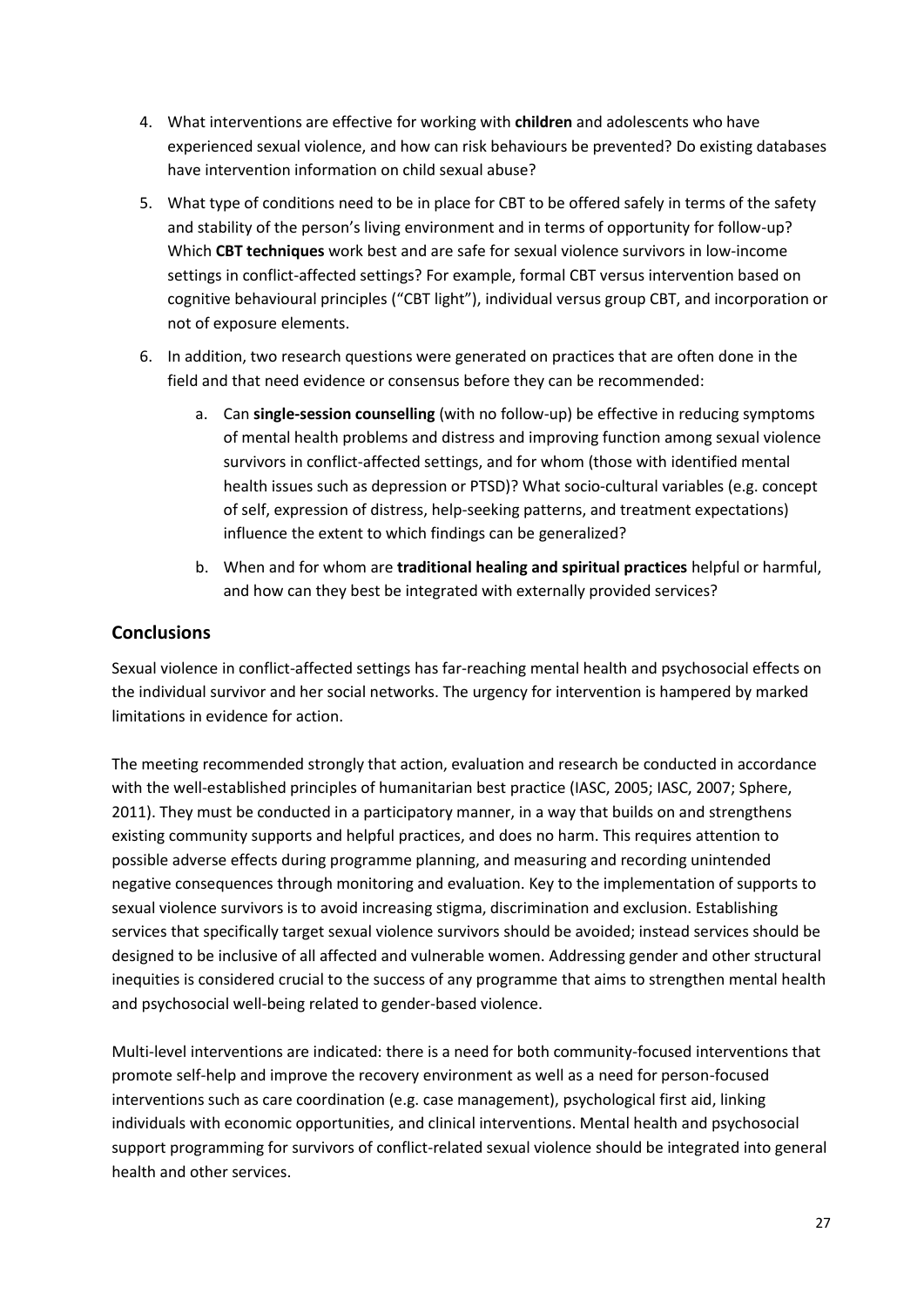Although the information base is weak, the demand for action is very strong. This imperfect situation demands action to intervene. The humanitarian community should scale up mental health and psychosocial supports for conflict-related sexual violence – following accepted best practice – while simultaneously conducting research and programme evaluations.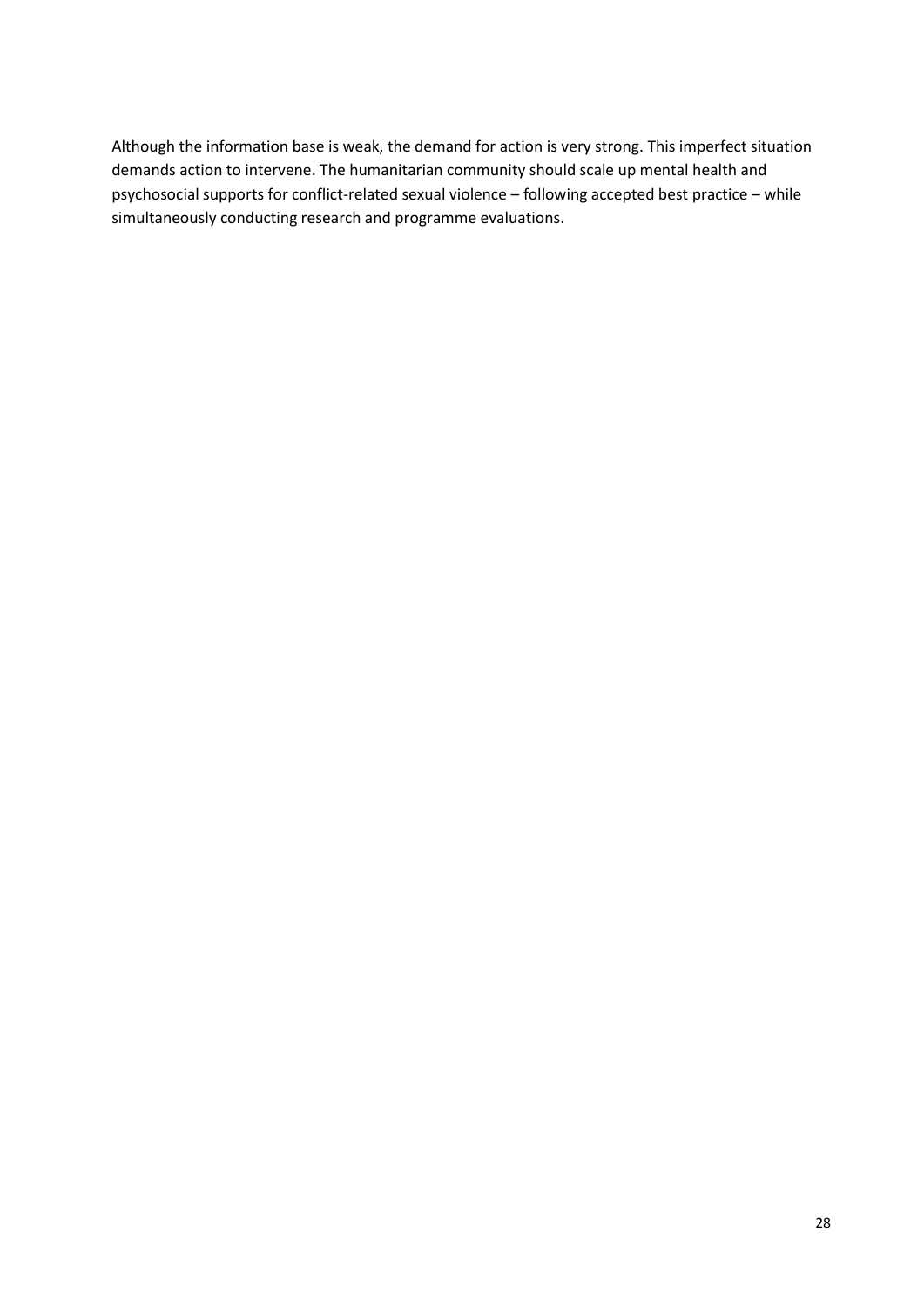# <span id="page-28-0"></span>**References**

Ager, A., Stark, L., Olsen, J., Wessells, M. & Boothby, N. (2010) Sealing the Past, Facing the Future. An evaluation of a Program to Support the Reintegration of Girls and Young Women Formerly Associated with Armed Groups and Forces in Sierra Leone. *Girlhood Studies* 3(1), 70–93.

Batniji, R., Van Ommeren, M., & Saraceno, B. (2006).Mental and social health in disasters: Relating qualitative social science research and the Sphere standard. *Social Science and Medicine* 62(8), 1853- 1864.

Bauer, T. (2011). *Online survey of mental health and psychosocial interventions for conflict-related sexual violence, July-August 2011.* Geneva, Switzerland: World Health Organization (unpublished).

Bisson, J., & Andrew, M. (2005). Psychological treatment of post-traumatic stress disorder (PTSD). *Cochrane Database of Systematic Reviews* 2, CD003388.

Bolton, P. (2009). *Assessing the Impact of the IRC Program for Survivors of Gender Based Violence in Eastern Democratic Republic of Congo, Final Report*. Conducted with support from VTF/USAID by International Rescue Committee Democratic Republic of the Congo and The Applied Mental Health Research Group Johns Hopkins and Boston Universities.

<span id="page-28-1"></span>Bower, P., Knowles, S., Coventry P., & Rowland, N. (2011). Counseling for mental health and psychosocial problems in primary care. *Cochrane Database of Systematic Reviews* 9, CD001025.

Bryant, R., Ekasawin, S., Chakrabhand, S., Suwanmitri, S., Duangchun, O., & Chantaluckwong, T. (2011). [A randomized controlled effectiveness trial of cognitive behavior therapy for post-traumatic](http://www.ncbi.nlm.nih.gov/pubmed/21991280) stress [disorder in terrorist-affected people in Thailand.](http://www.ncbi.nlm.nih.gov/pubmed/21991280) *World Psychiatry* 10(3), 205-9.

Cetoglu, D. (2011). *International Rescue Committee Programming Experience in DRC: life outcomes and caring for survivors*. Presentation at Technical Meeting to support Technical meeting on Responding to the Psychosocial and Mental Health Needs of Sexual Violence Survivors in Conflict-Affected Settings, Ferney-Voltaire, November 28-30, 2011.

Chen, L., Murad, M., Paras, M., Colbenson, K., Sattler, A., et al. (2010). Sexual abuse and lifetime diagnosis of psychiatric disorders: systematic review and meta-analysis. *Mayo Clin Proc, 85*(7), 618-629.

Cottingham, J., García-Moreno, C., & Reis, C. (2008). Sexual and reproductive health in conflict areas: the imperative to address violence against women. *BJOG, 115*, 301–303.

Dua, T., Barbui, C., Clark, N., Fleischmann, A. , Poznyak, V., et al. (2011). Evidence-Based Guidelines for Mental, Neurological, and Substance Use Disorders in Low- and Middle-Income Countries: Summary of WHO Recommendations. *PLoS Med* 8(11): e1001122.

Foa, E. & Meadows, E. (1997) Psychosocial Treatments for Posttraumatic Stress Disorder: A Critical Review. *Annual Review of Psychology,* 48, 449−480.

Forbes, D., Creamer, M., Bisson, J. Cohen, J., Crow, B., et al. (2010). A [guide to guidelines for the](http://www.ncbi.nlm.nih.gov/pubmed/20839310)  treatment of PTSD [and related conditions.](http://www.ncbi.nlm.nih.gov/pubmed/20839310) *J Trauma Stress* 23(5), 537-52.

Harbom, L., & Wallensteen, P. (2010). Armed conflicts, 1946-2009. *Journal of Peace Research, 47*(4), 501-509.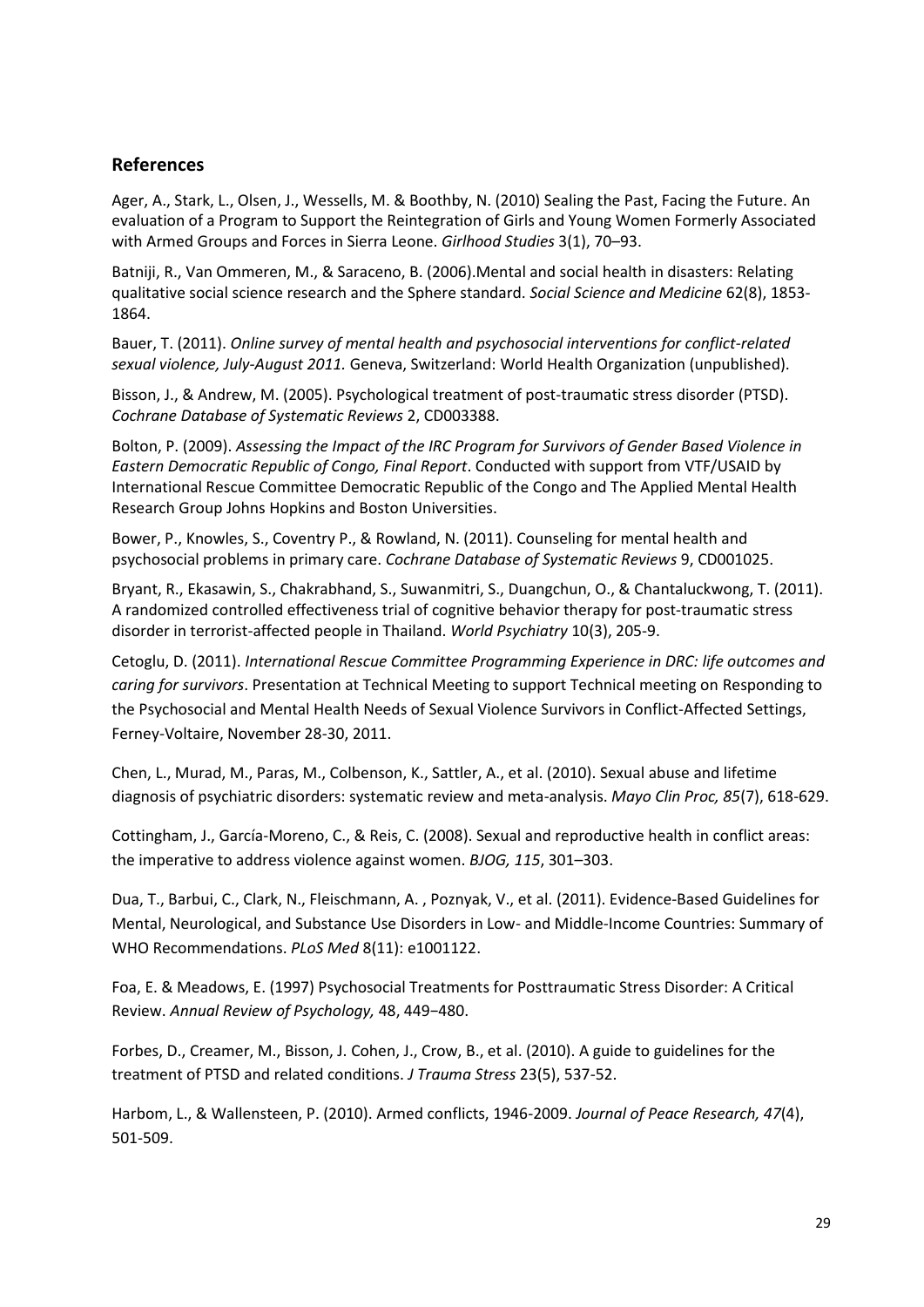Hunot, V,. Churchill, R., Teixeira, V., & Silva de Lima, M. (2007). Psychological therapies for generalised anxiety disorder. *Cochrane Database of Systematic Reviews* 1, D001848.

Hustache, S., Moro, M., Roptin, J., Souza, R., Gansou, G. et al. (2009). Evaluation of psychological support for victims of sexual violence in a conflict setting: results from Brazzaville, Congo. *International Journal of Mental Health Systems* 2009, 3:7

IASC. (2007). *Guidelines on Mental Health and Psychosocial Support in Emergency Settings*. Geneva, Switzerland: Inter-Agency Standing Committee.

IASC. (2005). *Guidelines on Gender Based Violence Interventions in Humanitarian Settings*. Geneva, Switzerland: Inter-Agency Standing Committee.

IASC Reference Group on Mental Health and Psychosocial Support (2012). *Who is Where, When, doing What (4Ws) in Mental Health and Psychosocial Support: Manual with Activity Codes (Field Test Version)*. Geneva, Switzerland: Inter-Agency Standing Committee.

IDMC. (2011). *Internal Displacement: Global Overview of Trends and Developments in 2010*. Geneva, Switzerland: Internal Displacement Monitoring Centre

Jewkes, R., Sen, P., & Garcia-Moreno, C. (2002). Chapter 6. Sexual Violence. In E. Krug, LDahlberg, J. Mercy, A. Zwi & R. Lozano (Eds.), *World Report on Violence and Health*. Geneva, Switzerland: World Health Organization.

<span id="page-29-0"></span>Johnson, K., Asher, J., Rosborough, S., Raja, A., Panjabi, R., et al. (2008). Association of combatant status and sexual violence with health and mental health outcomes in postconflict Liberia. *JAMA, 300*(6), 676-690.

Josse, E. (2010). 'They came with two guns': the consequences of sexual violence for the mental health of women in armed conflicts. *International Review of the Red Cross, 92*(877), 177-195.

<span id="page-29-1"></span>Kelly, J.,Van Rooyen, M., Leaning, J., & Cragin, W. (2009). *Characterizing Sexual Violence in the Democratic Republic of the Congo: Profiles of Violence, Community Responses, and Implications for the Protection of Women*. Cambridge, USA: Harvard Humanitarian Initiative.

Kinyanda, E., Musisi, S., Biryabarema, C., Ezati, I., Oboke, H., et al. (2010). War related sexual violence and it's medical and psychological consequences as seen in Kitgum, Northern Uganda: A cross-sectional study. *BMC International Health and Human Rights, 10*(28).

Koroila, S. *Psychosocial support to the survivors of sexual and gender based violence in during conflict and post conflict situation in Nepal*. Presentation at Technical Meeting to support Technical meeting on Responding to the Psychosocial and Mental Health Needs of Sexual Violence Survivors in Conflict-Affected Settings, Ferney-Voltaire, November 28-30, 2011.

Lekskes, J., van Hooren, S., & de Beus, J. (2007). Appraisal of psychosocial interventions in Liberia. *Intervention: International Journal of Mental Health, Psychosocial Work & Counselling in Areas of Armed Conflict,* 5(1), 18-26.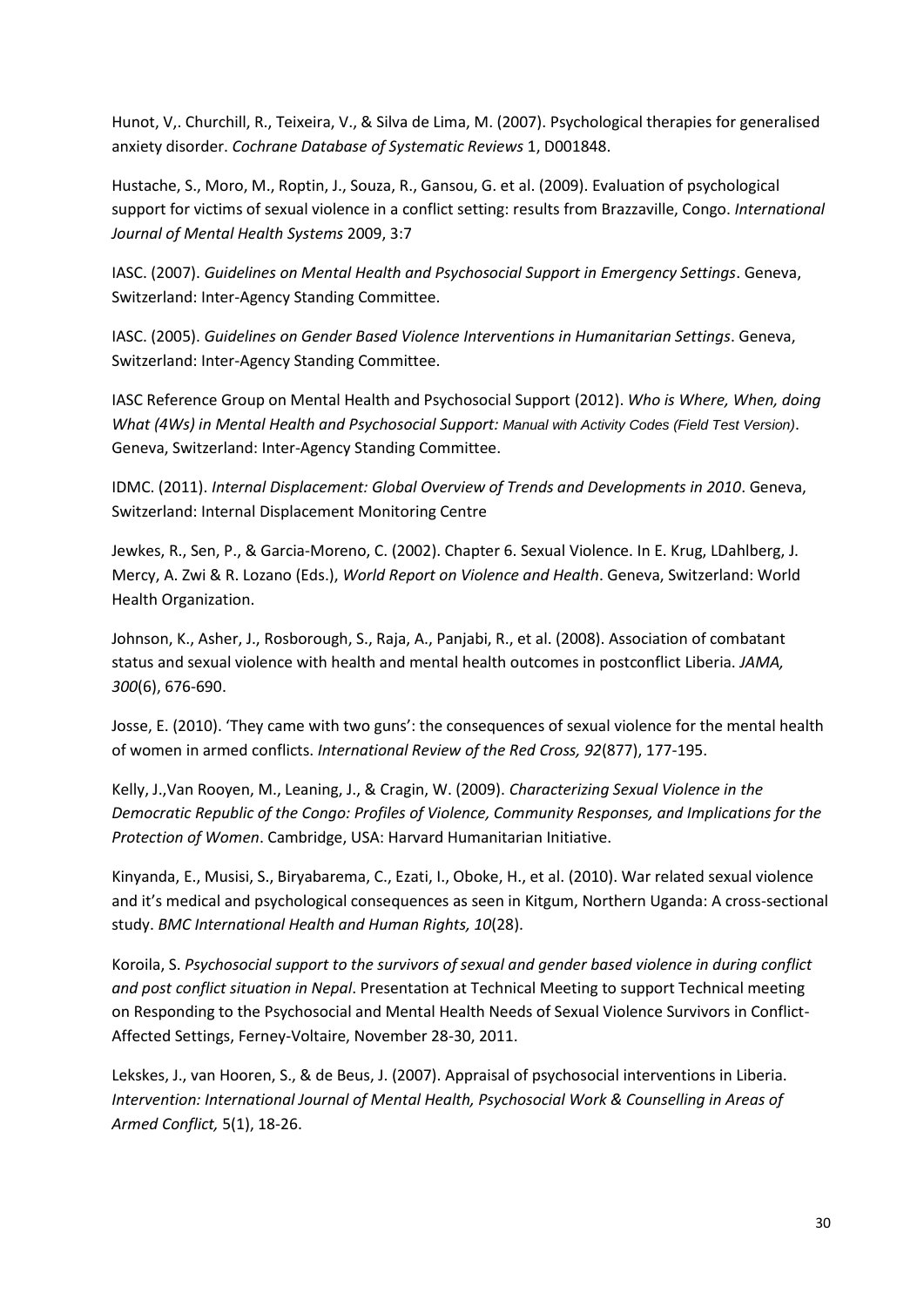Mädel, A. (2011). *Training lay-personnel to deliver trauma-focussed therapy*. Presentation at Technical Meeting to support Technical meeting on Responding to the Psychosocial and Mental Health Needs of Sexual Violence Survivors in Conflict-Affected Settings, Ferney-Voltaire, November 28-30, 2011.

Manneschmidt, S & Griese, K. (2011). *Psychosocial Group Counselling Program for Afghan Women in Kabul and Herat, Afghanistan.*Presentation at Technical Meeting to support Technical meeting on Responding to the Psychosocial and Mental Health Needs of Sexual Violence Survivors in Conflict-Affected Settings, Ferney-Voltaire, November 28-30, 2011.

Martin, S. L. (in preparation). *Effects of Mental Health Interventions for Women Sexual Assault Survivors*. Geneva, Switzerland: World Health Organization

McKay, S., Veale, A., Worthen M,. & Wessells, M. (2011). Building meaningful participation in reintegration among war-affected young mothers in Liberia, Sierra Leone and northern Uganda. *Intervention* 9(2), 108 -124.

NICE. (2005). *Post-Traumatic Stress Disorder (PTSD): The Management of PTSD in Adults and*

*Children in Primary and Secondary Care*. London, UK: National Institute for Clinical Evidence (available a[t http://www.nice.org.uk/nicemedia/pdf/CG026NICEguideline.pdf, accessed 5 December 2011\)](http://www.nice.org.uk/nicemedia/pdf/CG026NICEguideline.pdf,%20accessed%205%20December%202011).

Onyango, G. (2011). *Girl Mothers in Armed Forces and Groups and their Children in Uganda, Liberia and Sierra Leone: Participatory Action Research (PAR) to assess and improve their situations.* Presentation at Technical Meeting to support Technical meeting on Responding to the Psychosocial and Mental Health Needs of Sexual Violence Survivors in Conflict-Affected Settings, Ferney-Voltaire, November 28-30, 2011.

Physicians for Human Rights. (2009). *Nowhere to Turn: Failure to Protect, Support, and Assure Justice for Darfuri Women.* Washington DC, USA: Physicians for Human Rights.

Plester, G. (2007) *Evaluation of a group counselling for traumatized women in Albania.* Cologne, Germany: medica mondiale.

Quosh, C. (2011). *Mitigating Consequences of Conflict, Sexual Violence & Strengthening Resilience: Experiences of the UNHCR Mental Health and Psychosocial Support Programme for Refugees in Syria*. Presentation at Technical Meeting to support Technical meeting on Responding to the Psychosocial and Mental Health Needs of Sexual Violence Survivors in Conflict-Affected Settings, Ferney-Voltaire, November 28-30, 2011.

Ramsay, J., Carter, Y., Davidson, L., Dunne, D., Eldridge, S., et al. (2009). Advocacy interventions to reduce or eliminate violence and promote the physical and psychosocial well-being of women who experience intimate partner abuse. *Cochrane Datanase of Systematic Reviews,* 8(3), CD005043.

Roberts, N., Kitchiner, N., Kenardy, J, & Bisson, J.(2010). Early psychological interventions to treat acute traumatic stress symptoms. *Cochrane Datanase of Systematic Reviews* 3, CD007944.

Roberts,N., Kitchiner, N., Kenardy, J., & Bisson, J.(2009). [Multiple session early psychological](http://www.ncbi.nlm.nih.gov/pubmed/19588408)  [interventions for the prevention of post-traumatic stress disorder.](http://www.ncbi.nlm.nih.gov/pubmed/19588408) *Cochrane Datanase of Systematic Reviews*. 3,CD006869.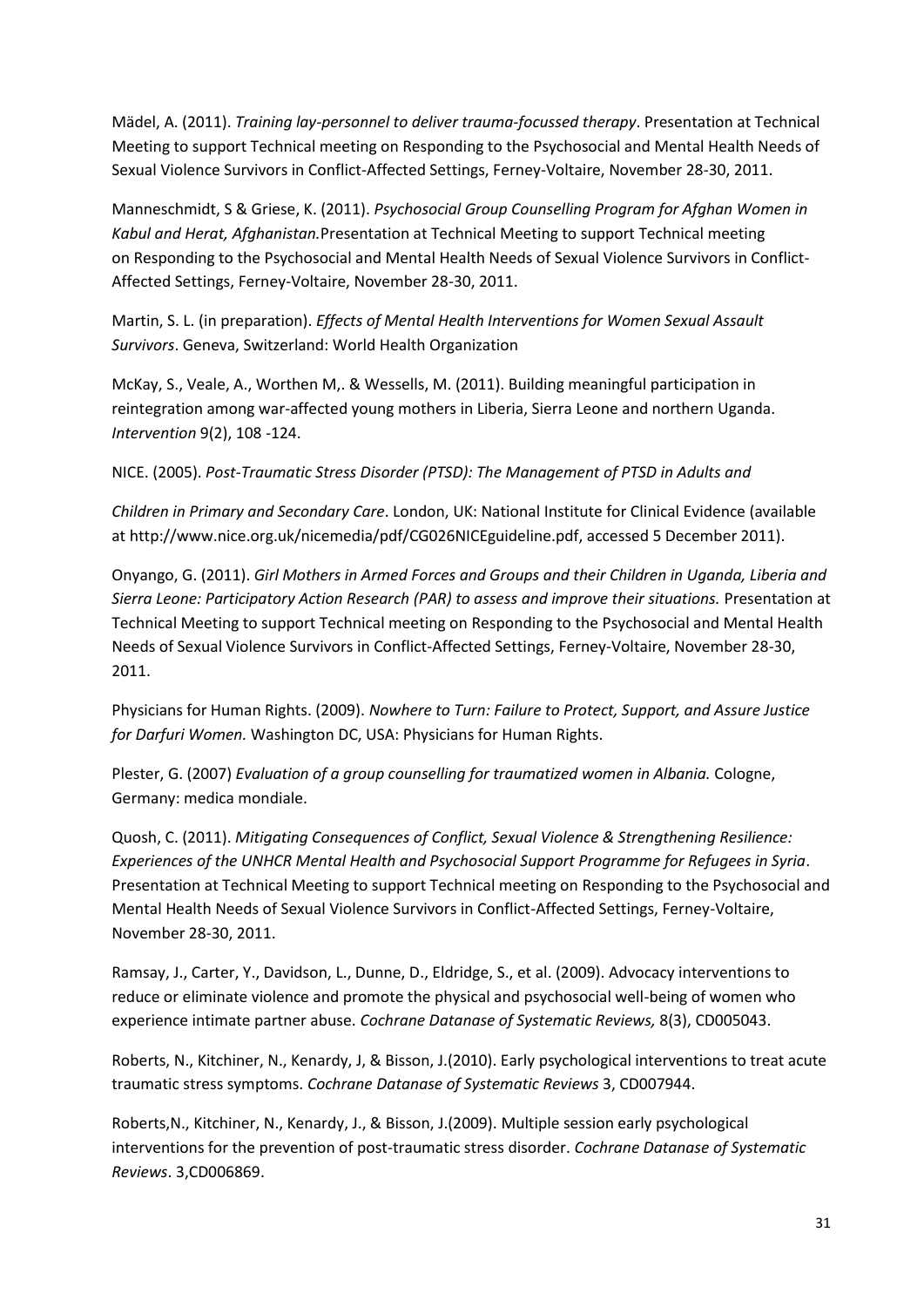Schultz, P., Huber, C., & Resick, P. (2006). Practical Adaptations of Cognitive Processing Therapy with Bosnian Refugees: Implications for Adapting Practice to a Multicultural Clientele. *Cognitive and Behavioral Practice* 13 (4), 310-321.

<span id="page-31-1"></span>Skavenski, S., Murray, L., Bass, J., & Bolton, P. (2011). *Methodological Approach to Address Psychosocial and Mental Health Services for Survivors of Sexual Violence: Example from the Democratic Republic of the Congo.* Presentation at Technical Meeting to support Technical meeting on Responding to the Psychosocial and Mental Health Needs of Sexual Violence Survivors in Conflict-Affected Settings, Ferney-Voltaire, November 28-30, 2011.

Sphere Project. (2011). *Humanitarian Charter and Minimum Standards in Disaster Response - 2011 Edition*. Geneva, Switzerland: The Sphere Project.

Stark, L., & Ager, A. (2011). A systematic review of prevalence studies of gender-based violence in complex emergencies. *Trauma, Violence & Abuse, DOI: 10.1177/1524838011404252*.

<span id="page-31-2"></span>Stavrou, P. (2011). *Sexual Violence and Armed Conflict: Systematic Review of Psychosocial Interventions*. Geneva, Switzerland: World Health Organization ( unpublished).

Steiner, B., Benner, M., Sondorp, E., Schmitz, KP., Mesmer, S. & Rosenberger, S. (2009). Sexual violence in the protracted conflict of DRC programming for rape survivors in South Kivu. *Conflict and Health* 3(3).

Taylor, J. E., & Harvey, S. T. (2009). Effects of psychotherapy with people who have been sexually assaulted: A meta-analysis. *Aggression and Violent Behavior, 14*, 273-285.

Tol, W., Greene, M., & Mergenthaler, C. (2011a). *Sexual Violence and Armed Conflict: Systematic Review of Mental Health Interventions.* Geneva, Switzerland: World Health Organization (unpublished).

Tol, W., Barbui, C., Galappatti, A., Silove, D., Betancourt, T. S., et al. (2011b). Mental health and psychosocial support in humanitarian settings: linking practice and research *Lancet, 378*, 1581-1591.

UN Action (2011). *Analytical and Conceptual Framing of Conflict-Related Sexual Violence [Summary]*. New York NY, USA: UN Action against Sexual Violence in Conflict.

UNHCR. (2011). *Global Appeal 2012-2013.* Geneva, Switzerland: United Nations High Commissioner for Refugees.

<span id="page-31-0"></span>UNOCHA. (2008). *Discussion Paper 1: Sexual Violence in Armed Conflict: Understanding the Motivations*. Paper presented at the Use of Sexual Violence in Armed Conflict: Identifying Gaps in Research to Inform More Effective Interventions - UN OCHA Research Meeting, New York, NY.

van Ginneken, N., Tharyan, P., Lewin, S., Rao, G., Romeo. R., & Patel, V. (2011). Non-specialist health worker interventions for mental health care in low- and middle- income countries (Protocol). *Cochrane Database of Systematic Reviews*, 5. Art. No.: CD009149. Vickerman, K. & Margolin, G. (2009). Rape treatment outcome research: Empirical findings and state of the literature. *Clinical Psychology Review,*  29(5):431-448.

Vickers, B. (2005). Cognitive model of the maintenance of and treatment of Post-Traumatic Stress Disorder applied to children and adolescents. *Clinical Child Psychology and Psychiatry, 10*(2), 217-234.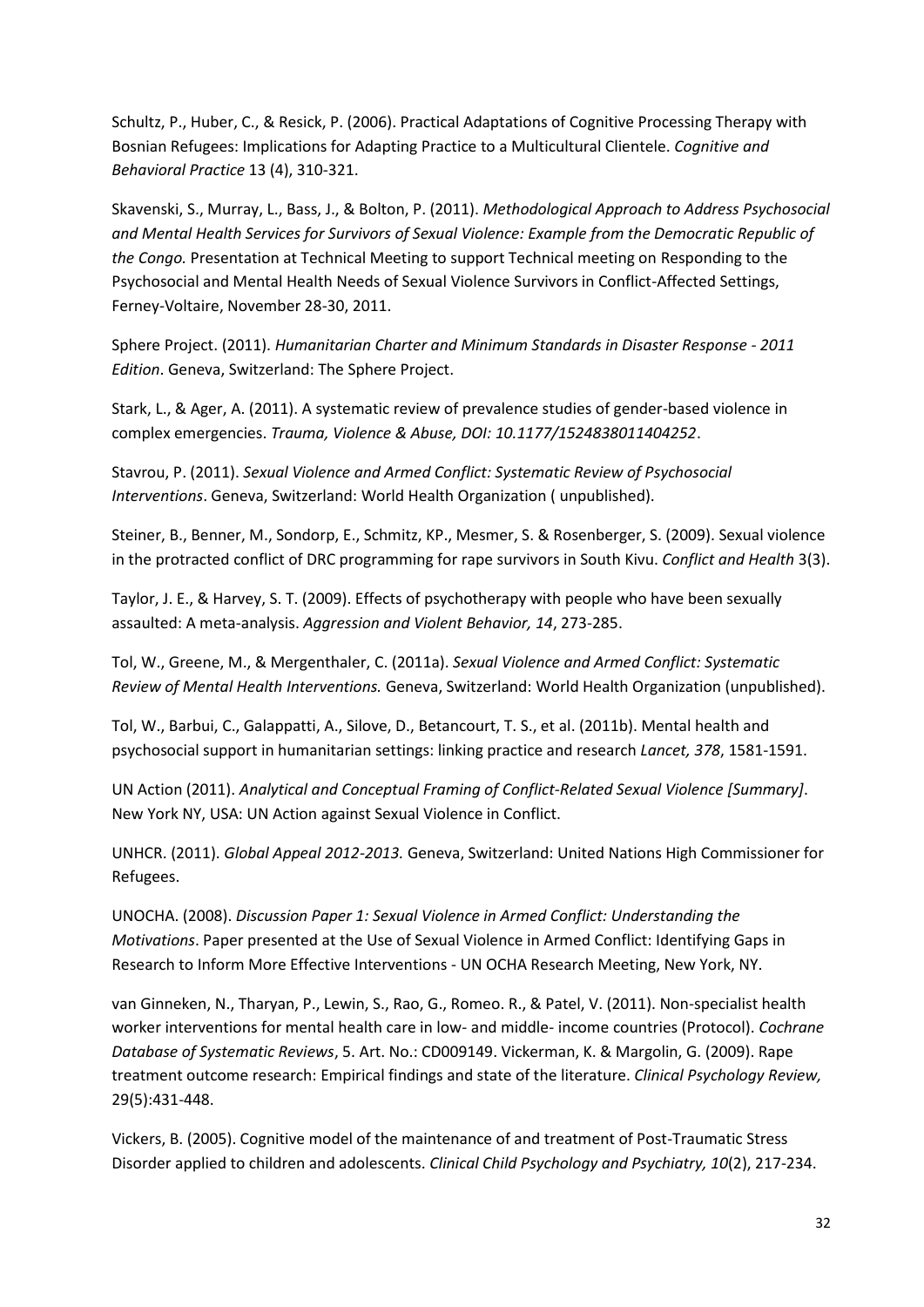Wessels, M. (2009). Do no harm: toward contextually appropriate psychosocial support in international emergencies. *American Psychologist*, 64(8), 842-854.

WHO. (2010). *mhGAP Intervention Guide for Mental, Neurological and Substance Use Disorders in Non-Specialized Health Settings*. Geneva, Switzerland: World Health Organization.

WHO. (2007). *Ethical and Safety Recommendations for Researching, Documenting and Monitoring Sexual Violence in Emergencies*. Geneva, Switzerland: World Health Organization.

Williamson, J., Wessells, M., & Akesson, B. (2008). *A Review of Safe Spaces for Young Children in Unstable Settings.* The Hague, Amsterdam: Bernard van Leer Foundation.

Wood, E. J. (2004). *Sexual violence during war: explaining variation*. Paper presented at the Order, Conflict and Violence Conference, New Haven, CT.

World Bank (2011). *World Development Report: Conflict, Security and Development*. Washington DC, USA: World Bank.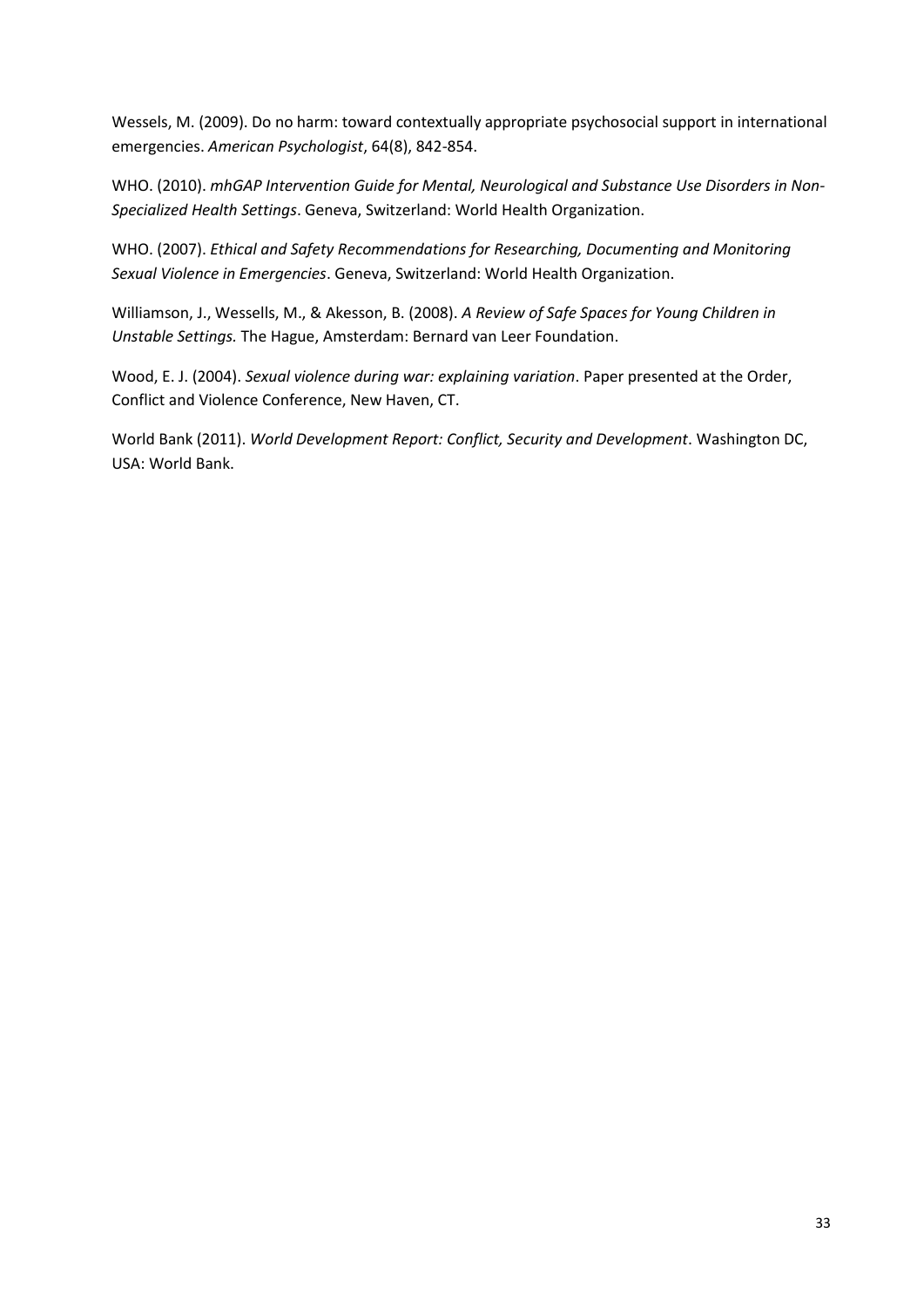





# <span id="page-33-0"></span>**Annex 1: List of Participants**

# **Participants**

**Pierre BASTIN** Mental Health Advisor Médecins Sans Frontières Rue de Lausanne 78 - CP 116 CH-1211 Genève 21 Tel: +41 22 849 84 62 [Pierre.BASTIN@geneva.msf.org](mailto:Pierre.BASTIN@geneva.msf.org)

## **Theresa BAUER**

Past WHO intern Kopenhagenerstrasse 45 Germany - 10437 Berlin Tel: +49 30 8170 0498 [theresa.bauer@email.de](mailto:theresa.bauer@email.de)

#### **Dalita CETINOGLU**

Chief of Party - Director of Program Women's Protection and Empowerment Unit International Rescue Committee 63, Avenue Colonel Mondjiba Commune de Ngaliema DR Congo - Kinshasa Mobile: +243 9952000 58 [dalita.cetinoglu@rescue.org](mailto:patrick.maheshe@theIRC.org)

#### **Janice COOPER**

Country Representative for Mental Health Mental Health Program The Carter Center Mamba Point Liberia - Monrovia Tel: +231 880 644 482 [janice.cooper@cartercenterliberia.org](mailto:janice.cooper@cartercenterliberia.org)

#### **Tonka EIBS**

Advisor for psychosocial programs CARE Österreich Lange Gasse 30/4 Austria - 1080 Vienna Tel: +43 1715 071 542 [tonka.eibs@care.at](mailto:tonka.eibs@care.at)

**Sylvia GOBA** *(unable to attend)* International Project Coordinator Actionaid International Sierra Leone 36a Freetown Road, Lumley Sierra Leone - Freetown Tel: +23 76 478 354 [Sylvia.Goba@actionaid.org](mailto:Sylvia.Goba@actionaid.org)

#### **Karin GRIESE**

medica mondiale e.V. Hülchratherstr. 4 Germany - 50670 Cologne Tel: +49 221 93 18 98 30 [kgriese@medicamondiale.org](mailto:kgriese@medicamondiale.org)

#### **Suraj KOIRALA**

Executive Manager Transcultural Psychosocial Organization (TPO) Nepal - Peace of Mind GPO Box 8974 CPC 612 Nepal - Kathmandu Tel: +977 1443 1717 [skoirala@tponepal.org.np](mailto:skoirala@tponepal.org.np)

## **Anna MAEDL**

Vivo International Alte Brauerei 13 Germany - 10965 Berlin Tel: +49 3021 757 556 [anna@vivo.org](mailto:anna@vivo.org)

#### **Sybille MANNESCHMIDT**

Independent consultant PO Box 2154 Pincher Creek Canada - Alberta T0K 1W0 Tel: +1 403 [627 3915](tel:403-627-3915) [sybman@telusplanet.net](mailto:sybman@telusplanet.net)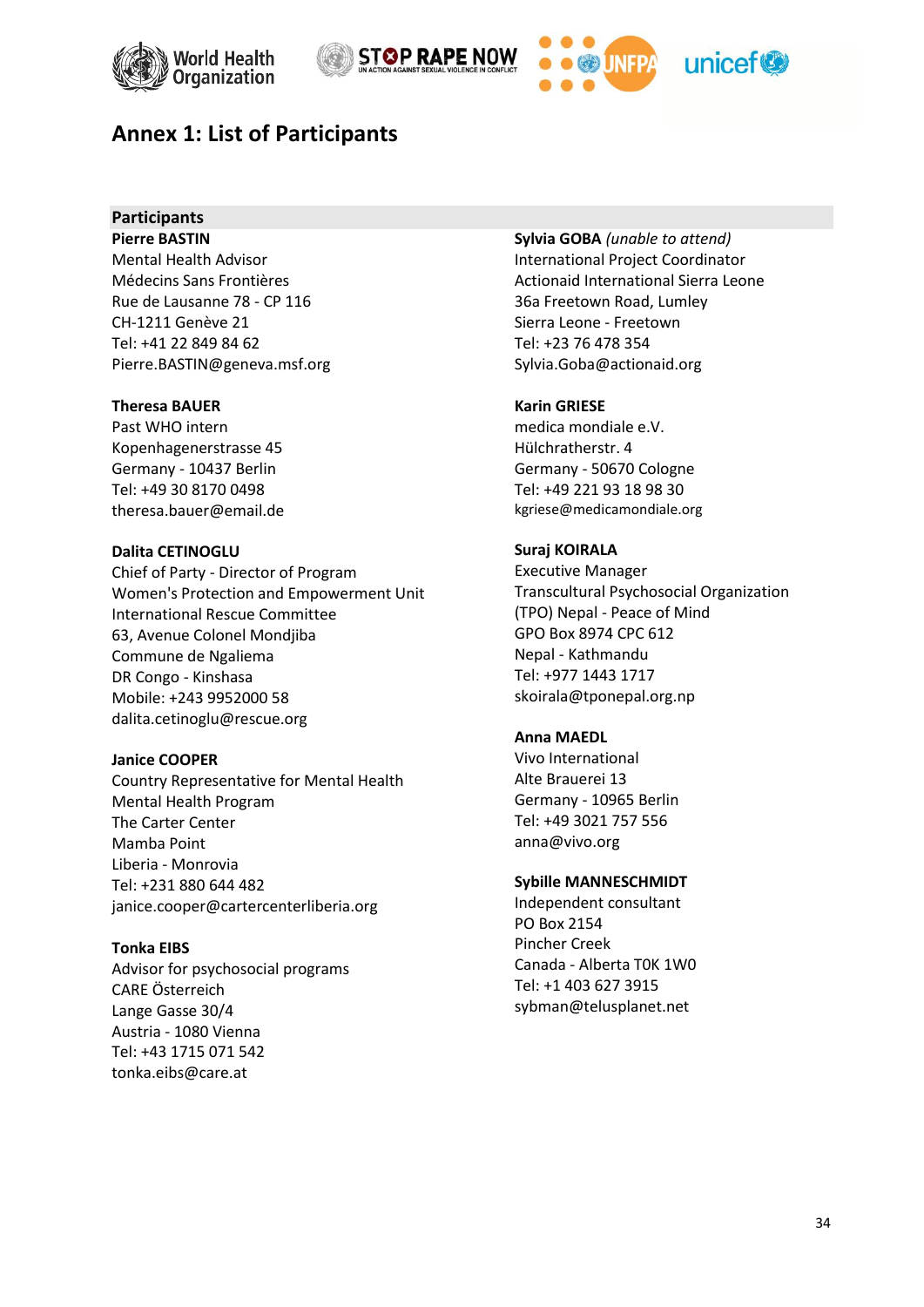#### **Juliet NAKKU**

Consultant Psychiatrist Butabika Hospital PO Box 7017 Uganda - Kampala Mobile: +256 (0)77 246 9678 [jnakku@yahoo.com](mailto:jnakku@yahoo.com)

#### **Tamara Akinyi OBONYO**

Technical GBV Advisor International Medical Corps Democratic Republic of Congo office 32/4 Avenue Muhumba DR Congo - Bukavu, South Kivu Tel: +234 9910 02208 [tobonyo@internationalmedicalcorps.org](mailto:tobonyo@internationalmedicalcorps.org)

#### **Grace R. ONYANGO**

Psychosocial Care and Child Protection Consultant P.O. Box 28442 Uganda - Kampala Tel: [+256 772 893 816](tel:%28%2B256%29772-893816) [robonyango@yahoo.com](mailto:robonyango@yahoo.com)

#### **Noor-Ul SABAH** *(unable to attend)*

Program Manager GBV American Refugee Committee (Pakistan) ARC International House No. 9-A, Street 22, F-82 Pakistan - Islamabad Tel: +92 51 226 06014 [noor.sabah@arcpakistan.org](mailto:noor.sabah@arcpakistan.org)

#### **Stephanie A. SKAVENSKI**

Associate Johns Hopkins University Bloomberg School of Public Health Department of International Health Health Systems 615 N. Wolfe St., 8th Floor USA - Baltimore, MD 21205 Tel: + 260 011 211 231976 [sskavenski@yahoo.com](mailto:sskavenski@yahoo.com)

#### **Paraskevi STAVROU**

Social Development Consultant & Clinical Psychologist Columbia Group for Children in Adversity & REPSSI Associate 9211 East Parkhill Drive USA - Bethesda, MD, 20814 Mobile: +1-202-560 1950 [vivistavrou@rcn.com](mailto:vivistavrou@rcn.com)

#### **Joar SVANEMYR**

Senior Adviser Sexual and Reproductive Health and Rights Department for Global Health and Aids Norwegian Agency for Development Cooperation - Norad PO Box 8034 Dep Norway - 0030 Oslo Tel: +47 915 50028 [Joar.Svanemyr@norad.no](mailto:Joar.Svanemyr@norad.no)

#### **Marian TANKINK** *(unable to attend)*

Senior Researcher & Technical Advisor HealthNet TPO Tolstraat 127 The Netherlands - 1074 VJ Amsterdam Tel: +31 20 620 0005 [marian.tankink@hntpo.org](mailto:marian.tankink@hntpo.org)

#### **Jeanne WARD**

PO Box 1360 Kenya - Nairobi Tel: +254 734 916 145 [jeanne@swiftkenya.com](mailto:jeanne@swiftkenya.com)

#### **Mike WESSELLS**

Columbia University 17028 Little River Drive USA - Beaverdam, VA 23015 Tel: +1 804 227 3224 [mikewessels@gmail.com](mailto:mikewessels@gmail.com)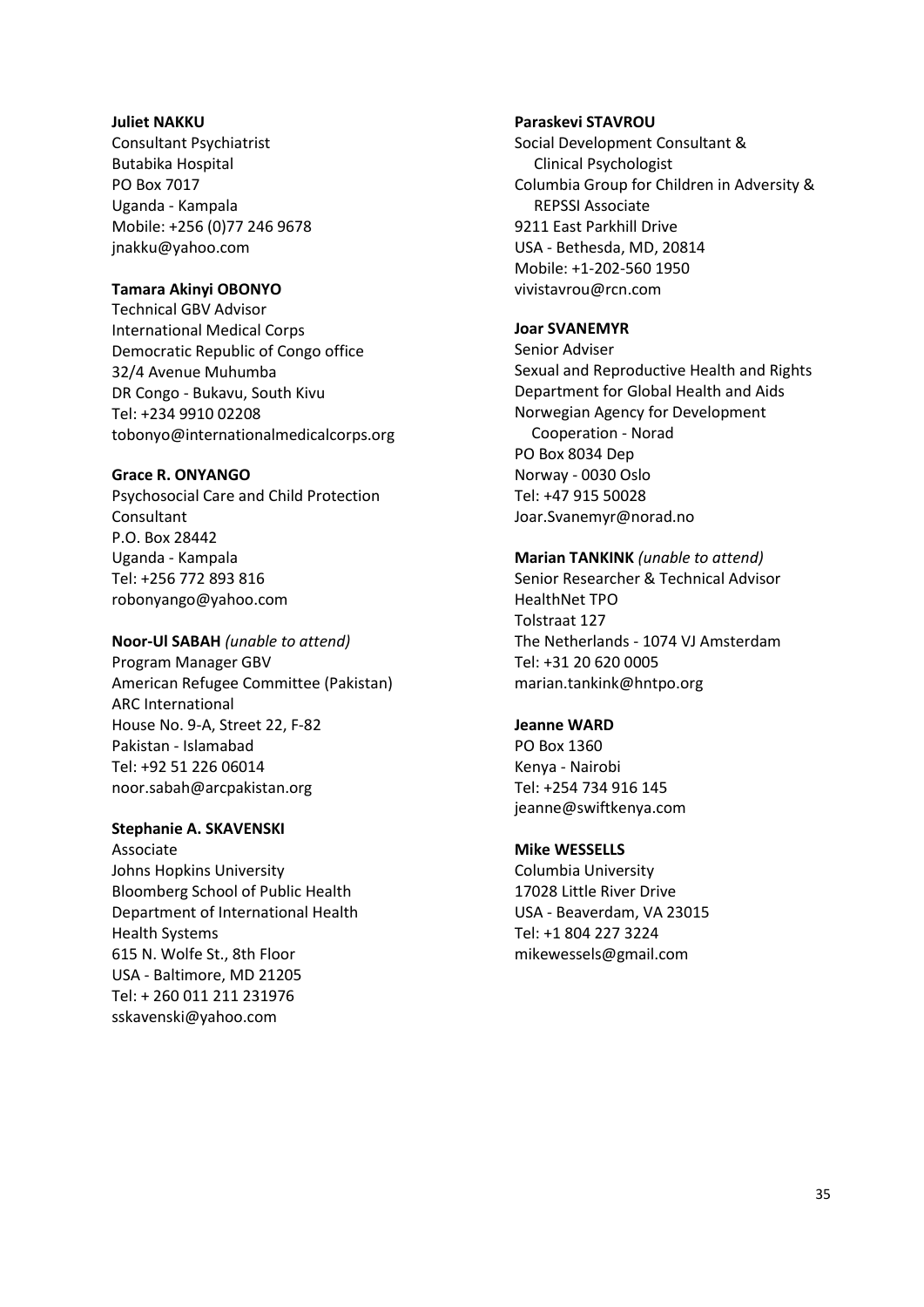#### **Observer**

#### **Renato OLIVEIRA E SOUZA**

Psychiatrist Mental Health and Psychosocial Support Adviser Health Unit, Assistance Division International Committee of the Red Cross 19 Avenue de la Paix Switzerland - 1202, Geneva Tel: +41 22 730 3600 [roliveiraesouza@icrc.org](mailto:roliveiraesouza@icrc.org)

#### **UN Agencies**

## *UN Action*

**Gillian HOLMES** Coordinator UN Action against Sexual Violence in Conflict Office of the Special Representative on Sexual Violence in Conflict Switzerland - Geneva Tel: +41 78 732 7781 [gillian.holmes@unwomen.org](mailto:gillian.holmes@unwomen.org)

#### *UNFPA*

**Erin R KENNY**  Gender-based Violence Specialist Humanitarian Response Branch UN Population Fund 605 Third Avenue USA - New York NY 10158 Tel: +1 212 297 4981 [ekenny@unfpa.org](mailto:ekenny@unfpa.org)

# *UNHCR*

**Joanina KARUGABA** Adviser, Women and Children Regional Support Hub 4th floor Lions Place 01 Karuna Road Kenya - Westlands, Nairobi Tel:+254204222630 [KARUGABA@unhcr.org](mailto:KARUGABA@unhcr.org)

#### **Constanze QUOSH**

Head of Psychosocial and Mental Health Programme Kanwat Basatin P.O. Box 30891 Syria - Damascus, Kafer Souseh Mobile: +963 991 569 447 quosh@unhcr.org

#### *UNICEF*

**Mendy MARSH** Gender-Based Violence Specialist in Emergencies Programme Division Child Protection in Emergencies Cluster United Nations Children's Fund UNICEF House 3 United Nations Plaza USA - New York, NY 10017 Tel: +1 347 399 4089 Fax: +1 212 824 6313 [mmarsh@unicef.org](mailto:mmarsh@unicef.org)

#### **Ruth O'CONNELL**

Mental Health and Psychosocial Consultant 21 Parnell Street Ireland - Wexford Tel: +353 53 9124136 [oconnell\\_ruth@yahoo.ie](mailto:oconnell_ruth@yahoo.ie)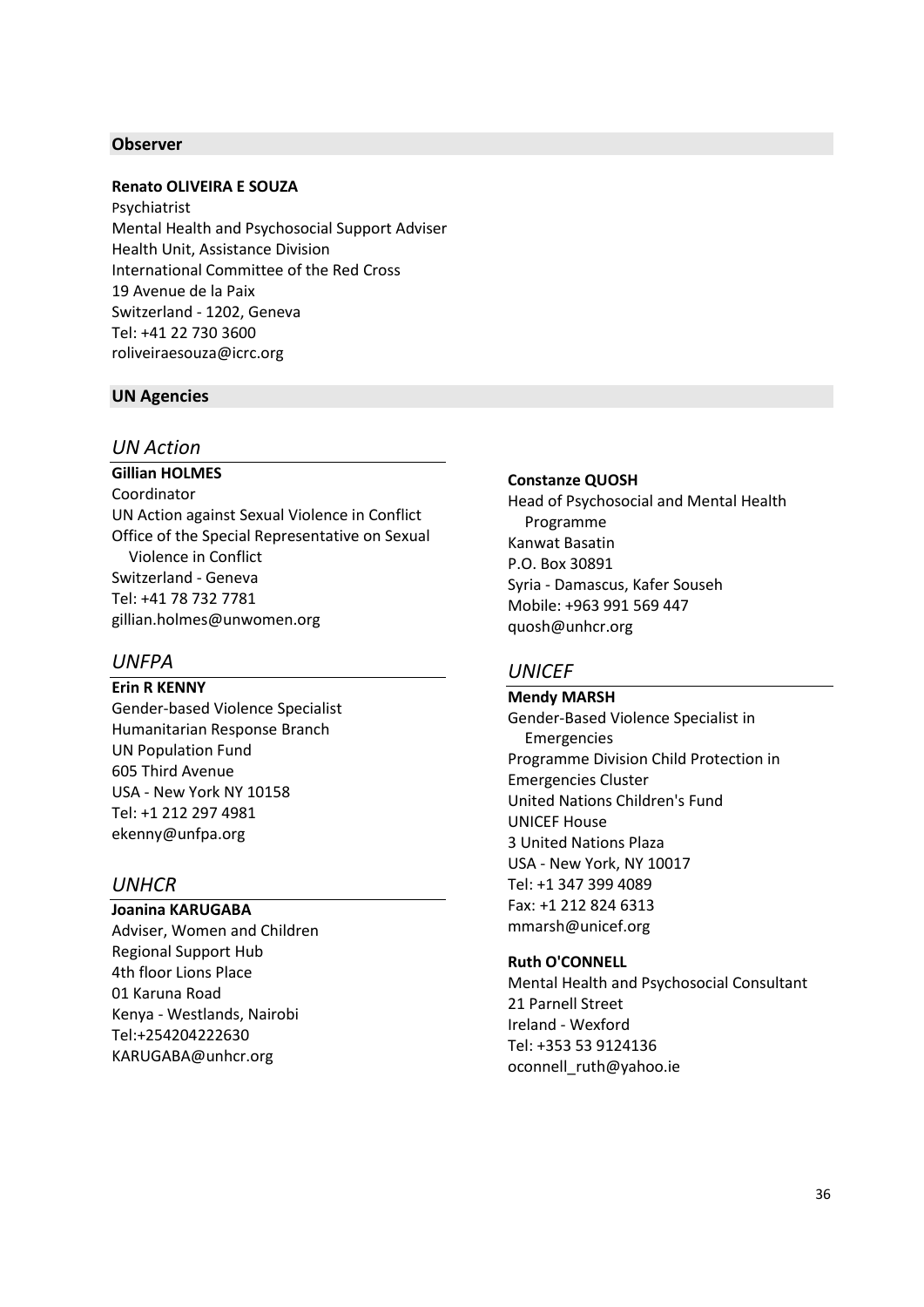# **WHO Secretariat**

*Regional Office for the Americas (AMRO)*

## **Zohra ABAAKOUK**

Mental Health Adviser World Health Organization 295, avenue John Brown BP 1330 Haïti - Port-au-Prince Mobile: [+509 3787 4775](tel:%2B509%203787%204775) [abaakouz@hai.ops-oms.org](mailto:abaakouz@hai.ops-oms.org)

#### **Alessandra C. GUEDES**

Regional Advisor, Intra-Family Violence Area of Sustainable Development and Environmental Health (SDE) Pan American Health Organization 525 23rd St, NW Washington, DC, 20037-2895, USA Tel: +1 202 974 3815 Fax: +1 202 974 3645 [guedesal@paho.org](mailto:guedesal@paho.org)

# *WHO/HQ - Department of Reproductive Health and Research (RHR)*

# **Michael MBIZVO**

Director Tel: +41 22 791 4245 [mbizvom@who.int](mailto:mbizvom@who.int)

## **Claudia GARCÍA-MORENO**

Lead Specialist Sexual Health, Gender, Reproductive Rights and Adolescence (GRR) Tel: +41 22 791 4353 [garciamorenoc@who.int](mailto:garciamorenoc@who.int)

#### **Nadine EZARD**

WHO Consultant Tel[: +33 954 609 541](tel:%2B33954609541) [nadine.ezard@gmail.com](mailto:nadine.ezard@gmail.com)

# **Catherine DARIBI**

Assistant, GRR Tel: +41 22 791 3966 [daribic@who.int](mailto:daribic@who.int)

# *WHO/HQ - Department of Mental Health and Substance Abuse (MSD)*

**Saxena SHEKHAR** Director Tel: +41 22 791 3625 [saxenas@who.int](mailto:saxenas@who.int)

## **Mark VAN OMMEREN**

**Scientist** Mental Health: Evidence and Research (MER) Tel: +41 22 791 3619 [vanommerenm@who.int](mailto:vanommerenm@who.int)

# *WHO/HQ - Department of Injuries and Violence Prevention (VIP)*

# **Berit KIESELBACH**

Technical Officer, VIP Tel: +41 22 791 2416 [kieselbachb@who.int](mailto:kieselbachb@who.int)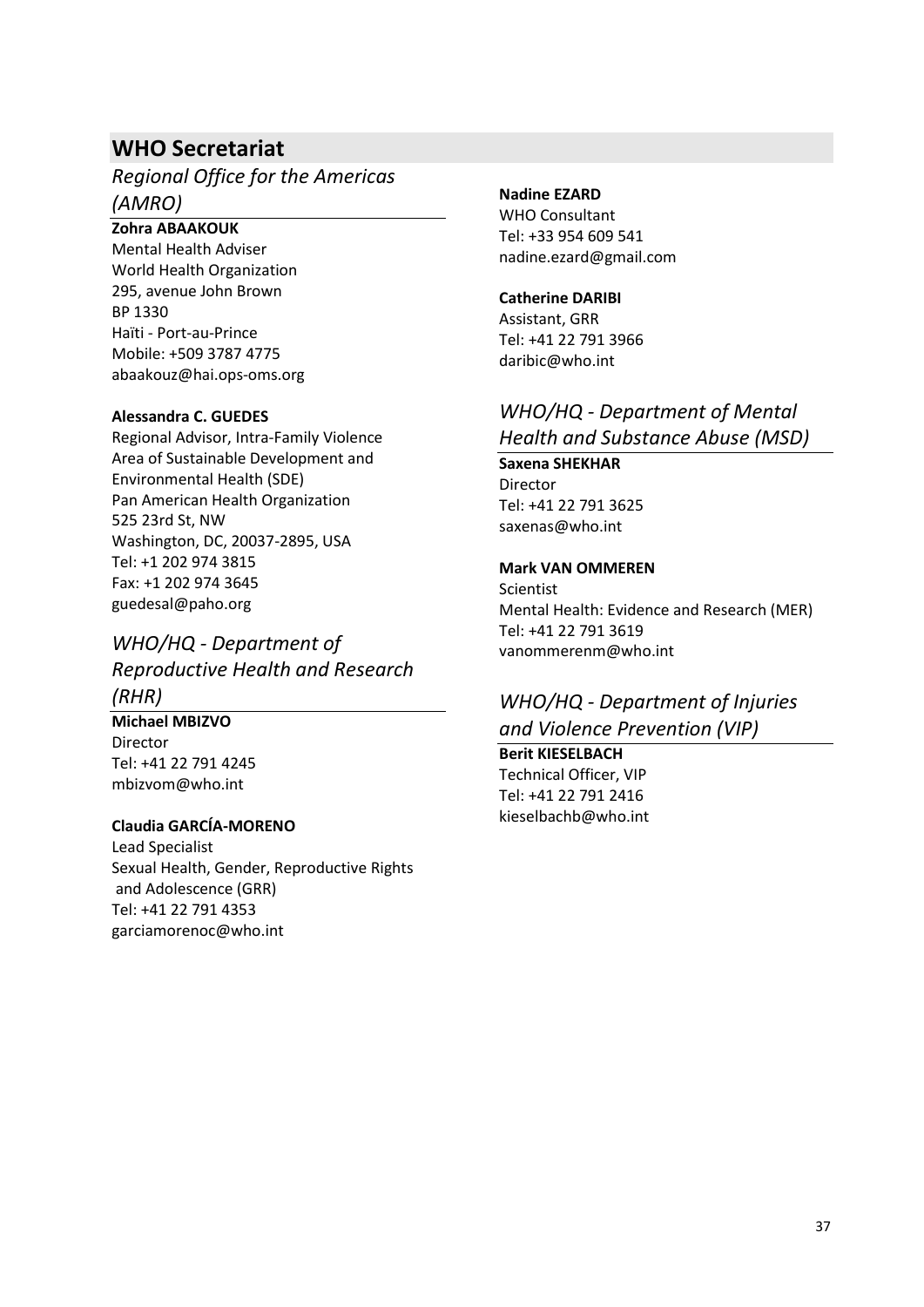





# **Annex 2: Agenda**

| <b>Introduction and background</b> |                                                                                                                                          |                         |
|------------------------------------|------------------------------------------------------------------------------------------------------------------------------------------|-------------------------|
| 09:00-09:30                        | <b>Welcome and Opening Remarks</b>                                                                                                       | M. Mbizvo and S. Saxena |
|                                    | Introduction to the meeting                                                                                                              | C. Garcia-Moreno        |
| 09:30-11:00                        | Background - current state of the evidence                                                                                               |                         |
|                                    | Mental health and psychosocial support for sexual violence in conflict                                                                   | V. Stavrou              |
|                                    | Mental health and psychosocial support in humanitarian crises                                                                            | M. van Ommeren          |
|                                    | Reducing stigma in humanitarian crises                                                                                                   | M. Marsh                |
|                                    | <b>Discussion</b>                                                                                                                        |                         |
| 11:00-11:30<br>11:30-12:30         | Coffee/Tea Break                                                                                                                         | T. Bauer                |
|                                    | Findings from an online practitioner survey of interventions<br>Do no harm: contextually appropriate psychosocial support in emergencies | M. Wessells             |
|                                    | Methodological approach to addressing violence: example from                                                                             | S. Skavenski            |
|                                    | eastern DRC                                                                                                                              |                         |
|                                    | <b>Discussion</b>                                                                                                                        |                         |
| 12:30-14:00                        | Lunch break                                                                                                                              |                         |
| 14:00-15:30                        | Intervention experiences (1)                                                                                                             | Chair: E. Kenny         |
|                                    | IRC, DRC<br>$\circ$                                                                                                                      | D. Cetinoglu            |
|                                    | Vivo, DRC<br>$\circ$                                                                                                                     | A. Mädl                 |
|                                    | World Vision, northern Uganda<br>$\circ$                                                                                                 | G. Onyango              |
|                                    | <b>Discussion</b>                                                                                                                        |                         |
| 15:30-16:00                        | Tea break                                                                                                                                |                         |
| 16:00-17:00                        | Intervention experiences (2)                                                                                                             |                         |
|                                    | o TPO, Nepal<br><b>Discussion</b>                                                                                                        | S. Koirala              |
| 17:00-17:30                        | Group work introduction                                                                                                                  |                         |
|                                    | o Expected outcomes                                                                                                                      | C. Garcia-Moreno        |
|                                    | Method of work<br>$\circ$                                                                                                                | N. Ezard                |
|                                    | <b>Discussion</b>                                                                                                                        |                         |
| 18:00                              | Cocktail                                                                                                                                 |                         |
|                                    |                                                                                                                                          |                         |

# **Day 2 – Tuesday 29 November 2011**

|                        | Recommendations for psychosocial and mental health support                                                   |                             |
|------------------------|--------------------------------------------------------------------------------------------------------------|-----------------------------|
| 09:00-10:00            | Intervention experiences (3)                                                                                 | Chair: M. van Ommeren       |
|                        | $\circ$ UNHCR, Syria                                                                                         | C. Quosh                    |
|                        | medical mondiale, Afghanistan<br>$\circ$                                                                     | S. Manneschmidt / K. Griese |
|                        | Discussion                                                                                                   |                             |
| 10:00-10:30            | Group work (1): Programmatic recommendations for community-focused and case-                                 |                             |
| focused interventions. |                                                                                                              |                             |
|                        | Community: E. Kenny facilitator, M. Wessells rapporteur, C. Quosh note-taker                                 |                             |
|                        | Identified persons: J. Ward facilitator, S. Skavenski rapporteur/note-taker                                  |                             |
| 10:30-11:00            | Coffee/Tea Break                                                                                             |                             |
| 11:00-12:00            | Group work (1) continues                                                                                     |                             |
| 12:30–14:00            | Lunch break                                                                                                  |                             |
| 14:00-15:30            | Feedback session and discussion, programmatic recommendations                                                |                             |
| 15:30-16:00            | Tea break                                                                                                    |                             |
| 16:00-17:30            | Group work (2): Policy and research recommendations for community-focused and case-<br>focused interventions |                             |